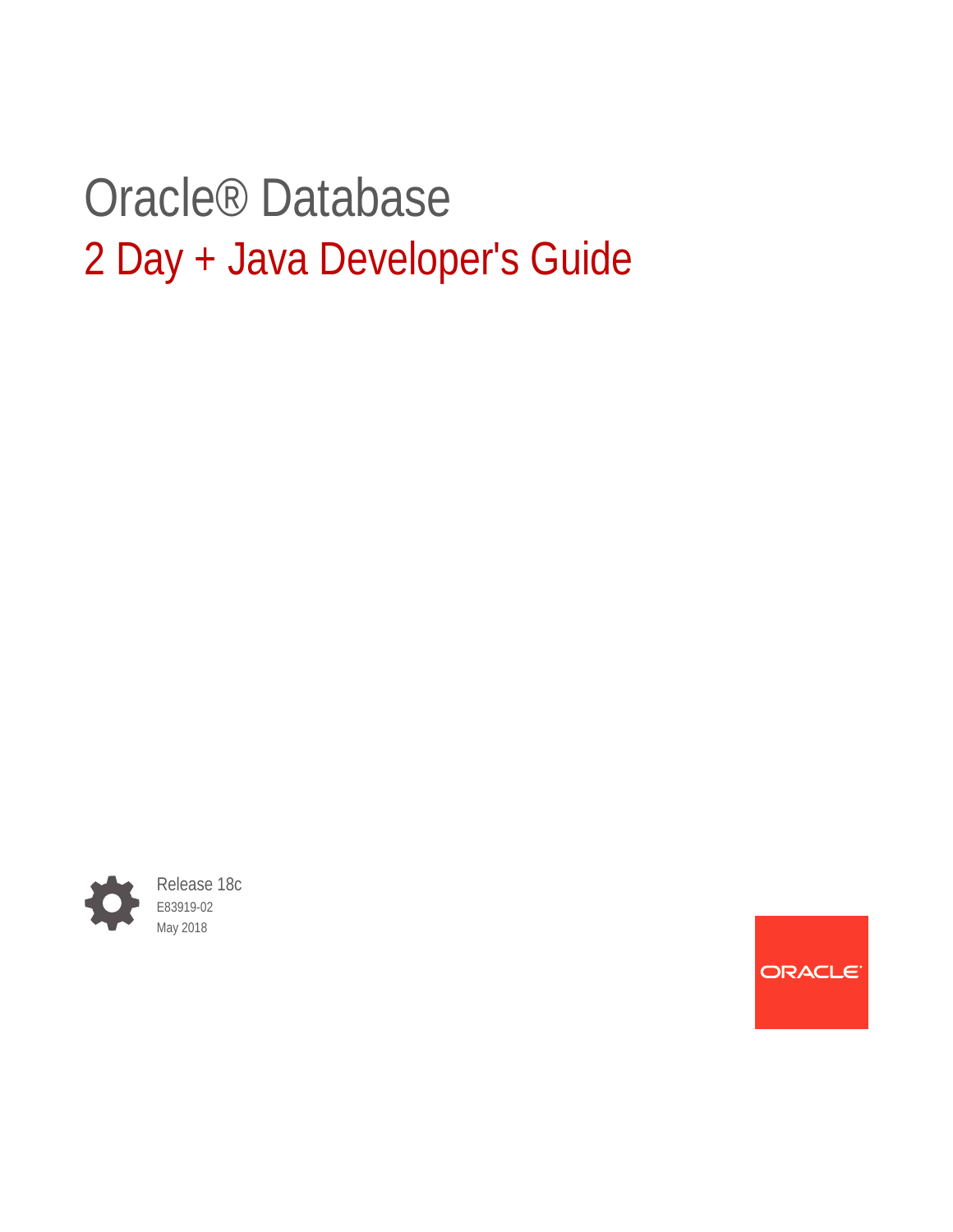Oracle Database 2 Day + Java Developer's Guide, Release 18c

E83919-02

Copyright © 2007, 2018, Oracle and/or its affiliates. All rights reserved.

Primary Author: Tanmay Choudhury

Contributing Authors: Tulika Das

Contributors: Kuassi Mensah, Nirmala Sundarappa

This software and related documentation are provided under a license agreement containing restrictions on use and disclosure and are protected by intellectual property laws. Except as expressly permitted in your license agreement or allowed by law, you may not use, copy, reproduce, translate, broadcast, modify, license, transmit, distribute, exhibit, perform, publish, or display any part, in any form, or by any means. Reverse engineering, disassembly, or decompilation of this software, unless required by law for interoperability, is prohibited.

The information contained herein is subject to change without notice and is not warranted to be error-free. If you find any errors, please report them to us in writing.

If this is software or related documentation that is delivered to the U.S. Government or anyone licensing it on behalf of the U.S. Government, then the following notice is applicable:

U.S. GOVERNMENT END USERS: Oracle programs, including any operating system, integrated software, any programs installed on the hardware, and/or documentation, delivered to U.S. Government end users are "commercial computer software" pursuant to the applicable Federal Acquisition Regulation and agencyspecific supplemental regulations. As such, use, duplication, disclosure, modification, and adaptation of the programs, including any operating system, integrated software, any programs installed on the hardware, and/or documentation, shall be subject to license terms and license restrictions applicable to the programs. No other rights are granted to the U.S. Government.

This software or hardware is developed for general use in a variety of information management applications. It is not developed or intended for use in any inherently dangerous applications, including applications that may create a risk of personal injury. If you use this software or hardware in dangerous applications, then you shall be responsible to take all appropriate fail-safe, backup, redundancy, and other measures to ensure its safe use. Oracle Corporation and its affiliates disclaim any liability for any damages caused by use of this software or hardware in dangerous applications.

Oracle and Java are registered trademarks of Oracle and/or its affiliates. Other names may be trademarks of their respective owners.

Intel and Intel Xeon are trademarks or registered trademarks of Intel Corporation. All SPARC trademarks are used under license and are trademarks or registered trademarks of SPARC International, Inc. AMD, Opteron, the AMD logo, and the AMD Opteron logo are trademarks or registered trademarks of Advanced Micro Devices. UNIX is a registered trademark of The Open Group.

This software or hardware and documentation may provide access to or information about content, products, and services from third parties. Oracle Corporation and its affiliates are not responsible for and expressly disclaim all warranties of any kind with respect to third-party content, products, and services unless otherwise set forth in an applicable agreement between you and Oracle. Oracle Corporation and its affiliates will not be responsible for any loss, costs, or damages incurred due to your access to or use of third-party content, products, or services, except as set forth in an applicable agreement between you and Oracle.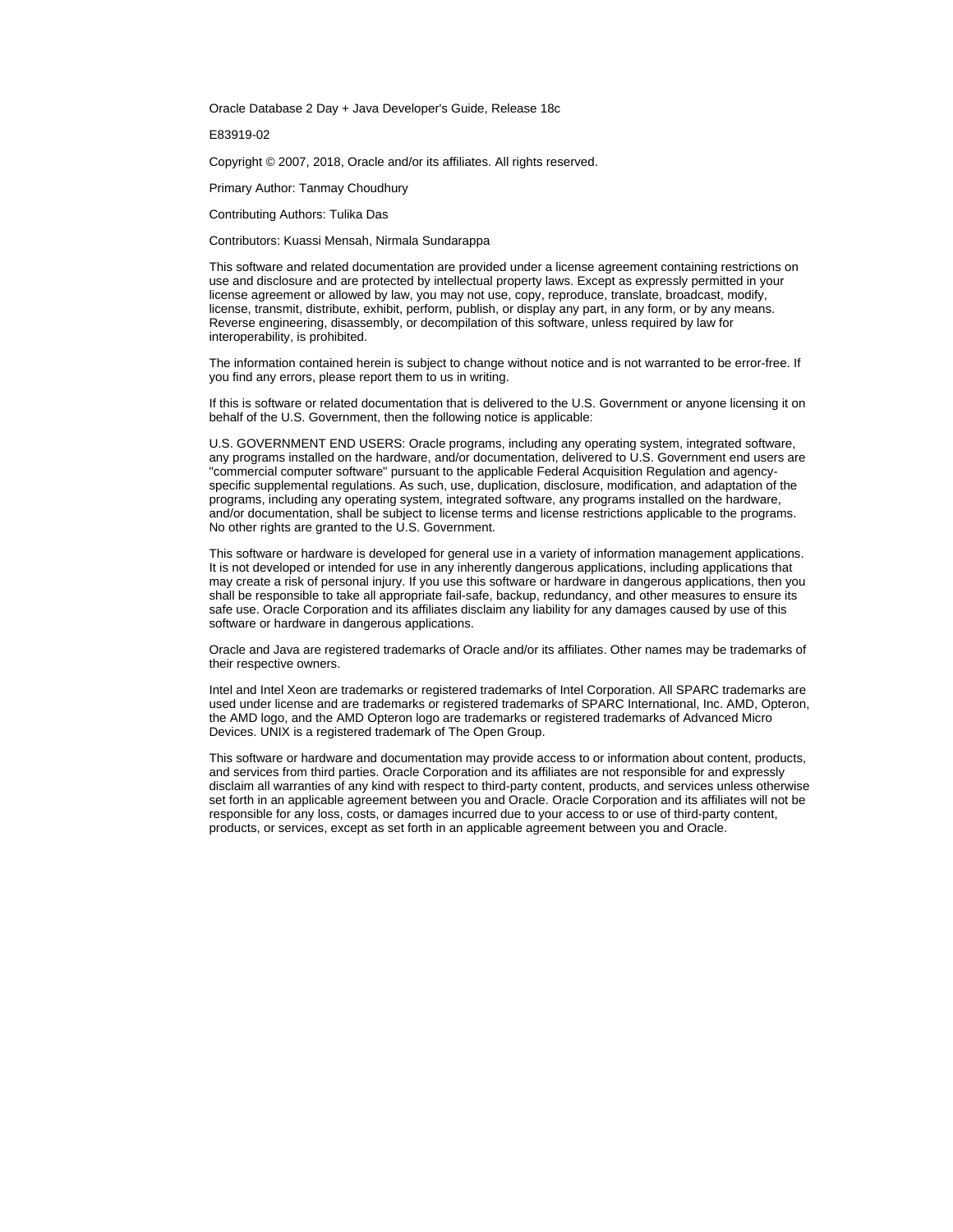# **Contents**

### [Preface](#page-5-0)

| VI |
|----|
| vi |
| vi |
|    |

### 1 [Aims and Objectives of This Book](#page-6-0)

| Architecture of the Application | $1 - 1$ |
|---------------------------------|---------|
| Components and Repositories     | $1 - 3$ |
| Objectives and Tasks for Day 1  | $1 - 3$ |
| Objectives and Tasks for Day 2  | $1 - 4$ |

### 2 [Brief Introduction to JDBC, UCP, and Java in the Database](#page-10-0)

| Java Database Connectivity Driver (JDBC)         | $2 - 1$ |
|--------------------------------------------------|---------|
| Universal Connection Pool                        | $2 - 3$ |
| Java in the Database (OJVM)                      | $2 - 5$ |
| Overview of the HR Web Application               |         |
| Functionalities of the HR Web Application        | $3-1$   |
| Getting Started with the Application             |         |
| What You Need to Install                         | $4 - 1$ |
| Oracle Database 12c Release 2 (12.2)             | $4 - 2$ |
| Unlocking the HR Schema for the JDBC Application | $4 - 3$ |
| JDK8                                             | $4 - 4$ |
| JDeveloper IDE                                   | $4 - 4$ |
| J2SE or JDK                                      |         |
|                                                  | $4 - 4$ |
| <b>Integrated Development Environment</b>        | $4 - 5$ |

[Verifying the Oracle Database 12c Release 2 \(12.2\) Installation 4-5](#page-22-0)

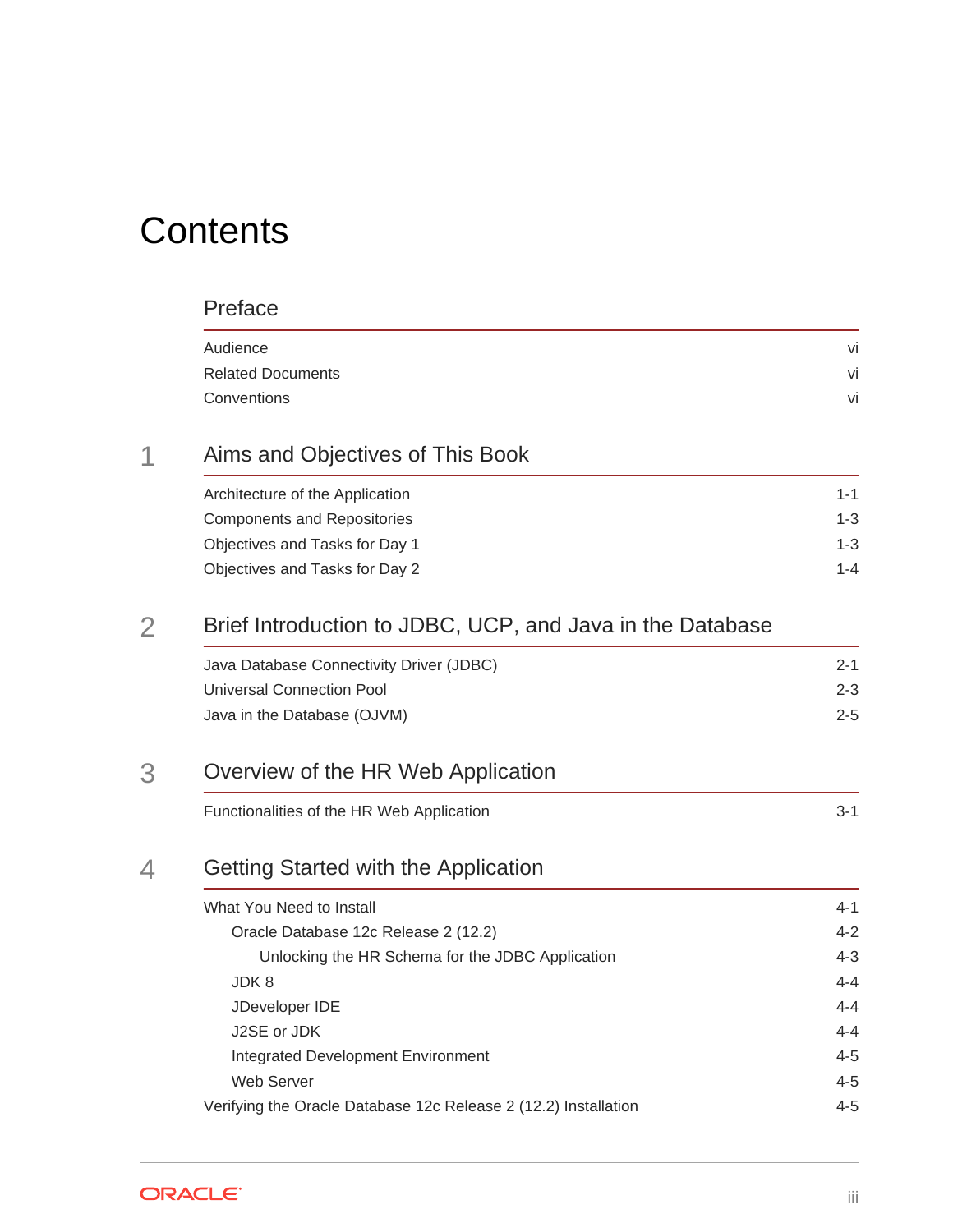| <b>Github Repository Details</b>                                     | 4-5 |
|----------------------------------------------------------------------|-----|
| Import the Application in JDeveloper                                 | 4-6 |
| Compile Applications in JDeveloper                                   | 4-6 |
| Compile Using Maven and Run the Application in any Java EE Container | 4-6 |

### 5 [List All Employees](#page-25-0)

| Creating a Java Bean Entity for an Employee               | $5-1$    |
|-----------------------------------------------------------|----------|
| Creating a Java Bean Interface for a JDBC Connection      | $5-3$    |
| Creating a Java Bean Implementation for a JDBC Connection | $5-3$    |
| Creating a Servlet to Process the Request                 | $5-5$    |
| Create an HTML Page to Display Results                    | $5-8$    |
| Create a CSS File                                         | $5 - 10$ |
|                                                           |          |

### 6 [Search by Employee ID](#page-35-0)

| Employee Java Bean                               | 6-1 |
|--------------------------------------------------|-----|
| Add the code to a Servlet to process the request | հ-2 |
| Create a New HTML for Search by Employee Id      | 6-3 |

### 7 [Update an Employee Record](#page-39-0)

| Declare a new method getEmployeeByFn(String) in EmployeeBean.java    | 7-1     |
|----------------------------------------------------------------------|---------|
| Declare a new method updateEmployee(Employee)                        | $7-2$   |
| Implement a New Method getEmployeebyFn() for Search by Employee name | 7-2     |
| Implement a new method updateEmployee(Employee)                      | 7-3     |
| Add the Code to a Servlet (WebController.java)                       | 7-4     |
| Create a new HTML(incrementSalary.html)                              | $7-5$   |
| Creating Login Users in Tomcat                                       | $7 - 7$ |

### 8 [Best Practices](#page-52-0)

### 9 [Troubleshooting and Debugging](#page-53-0)

### [Index](#page-54-0)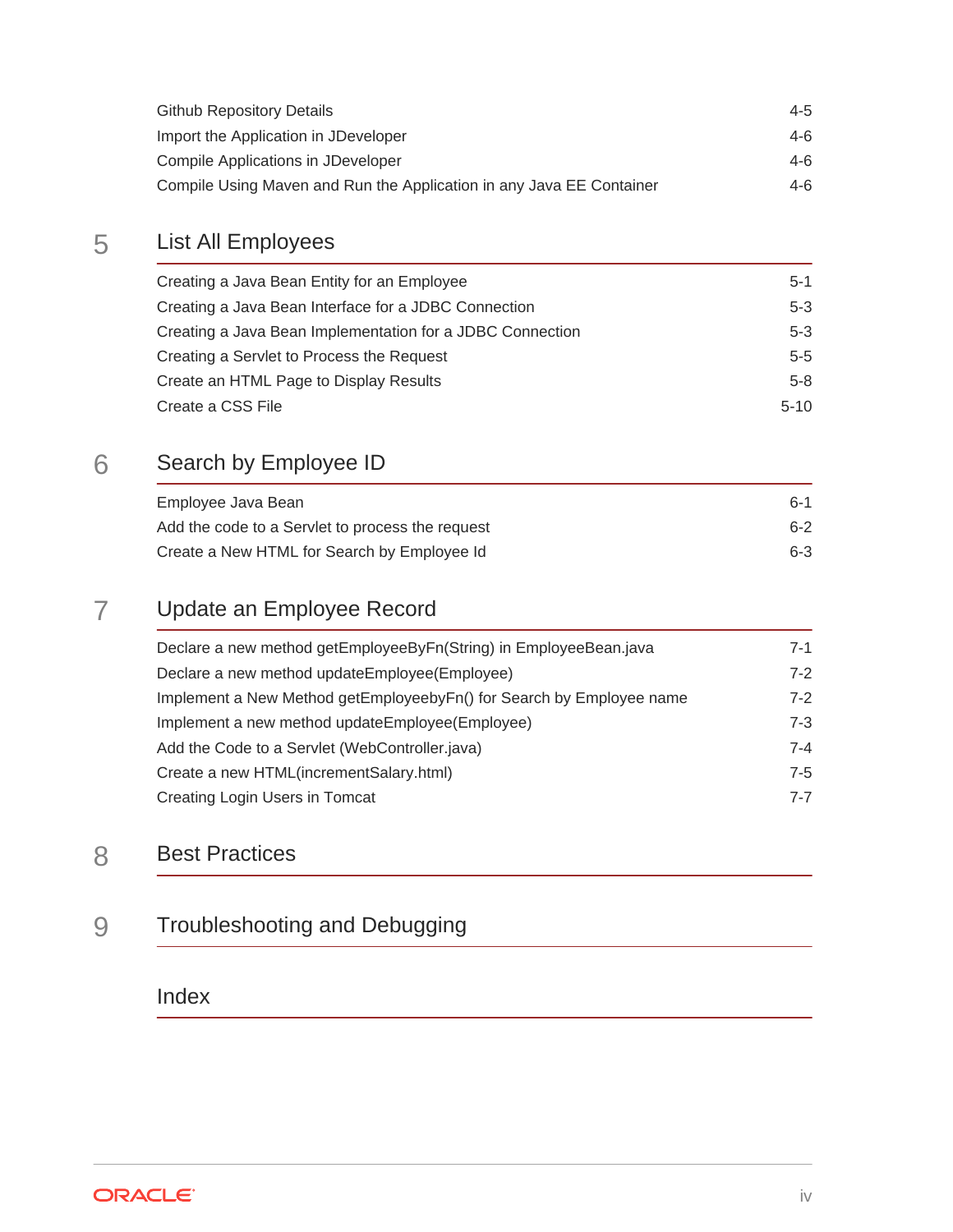### List of Tables

| $1 - 1$ | Architecture of the Web Application     | $1 - 2$ |
|---------|-----------------------------------------|---------|
| $1 - 2$ | Components Required for the Application | $1 - 3$ |
| $4 - 1$ | <b>Github Repository Details</b>        | $4 - 5$ |

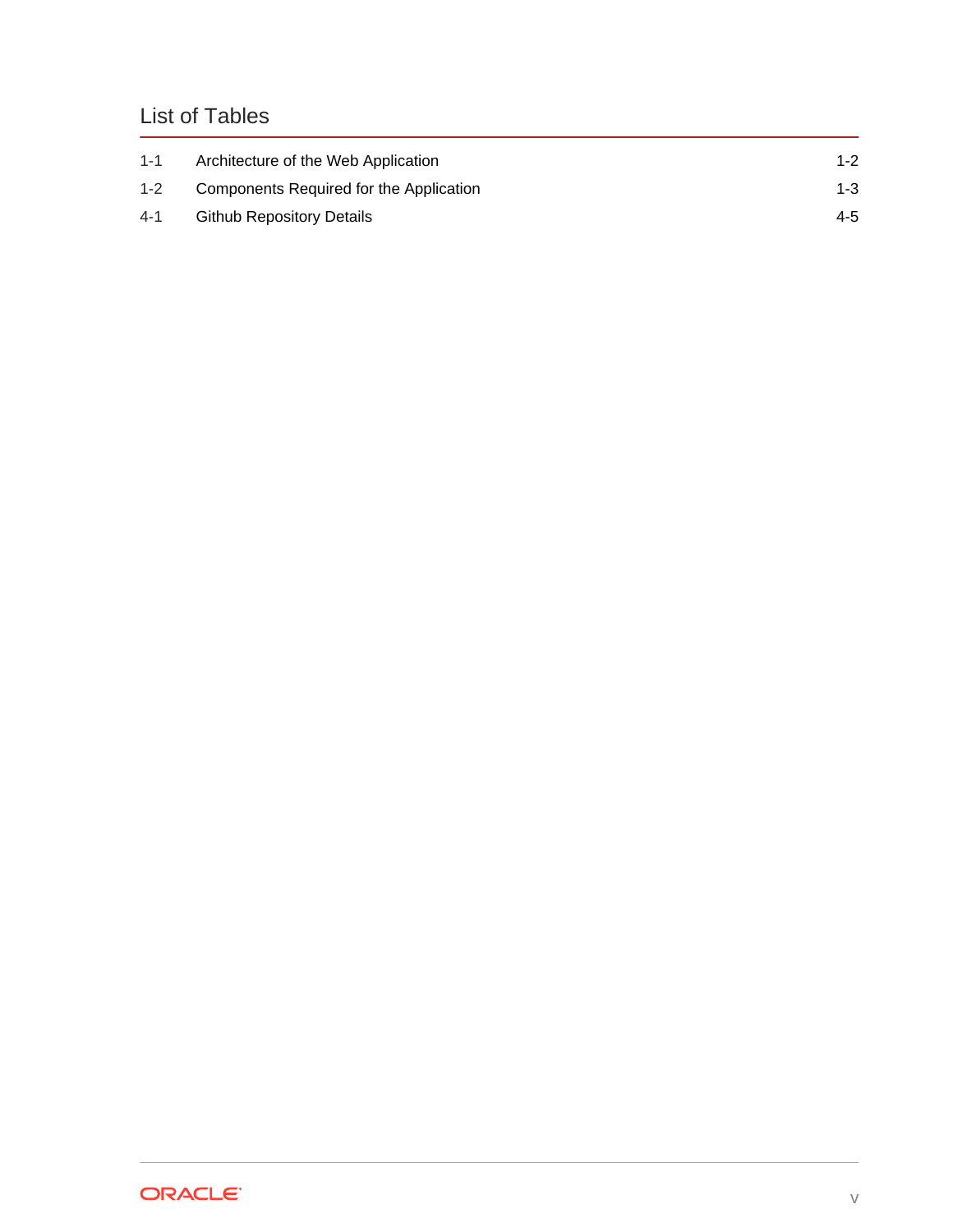# <span id="page-5-0"></span>Preface

This preface discusses the intended audience and conventions of the *Oracle Database 2 Day + Java Developer's Guide*.. It also includes a list of related Oracle documents that you can refer to for more information.

### Audience

This guide is intended for application developers using Java to access and modify data in Oracle Database. This guide illustrates how to perform these tasks using a simple Java Database Connectivity (JDBC) application. This guide uses the Oracle JDeveloper integrated development environment (IDE) to create the application. This guide can be read by anyone with an interest in Java programming, but it assumes at least some prior knowledge of the following:

- Java
- Oracle PL/SQL
- Oracle databases

### Related Documents

For more information, see the following documents in the Oracle Database documentation set:

- *Oracle Database JDBC Developer's Guide*
- *Oracle Database Java Developer's Guide*
- *Oracle Universal Connection Pool Developer's Guide*

### **Conventions**

The following text conventions are used in this document:

| <b>Convention</b> | <b>Meaning</b>                                                                                                                            |
|-------------------|-------------------------------------------------------------------------------------------------------------------------------------------|
| boldface          | Boldface type indicates graphical user interface elements associated<br>with an action, or terms defined in text or the glossary.         |
| italic            | Italic type indicates book titles, emphasis, or placeholder variables for<br>which you supply particular values.                          |
| monospace         | Monospace type indicates commands within a paragraph, URLs, code<br>in examples, text that appears on the screen, or text that you enter. |

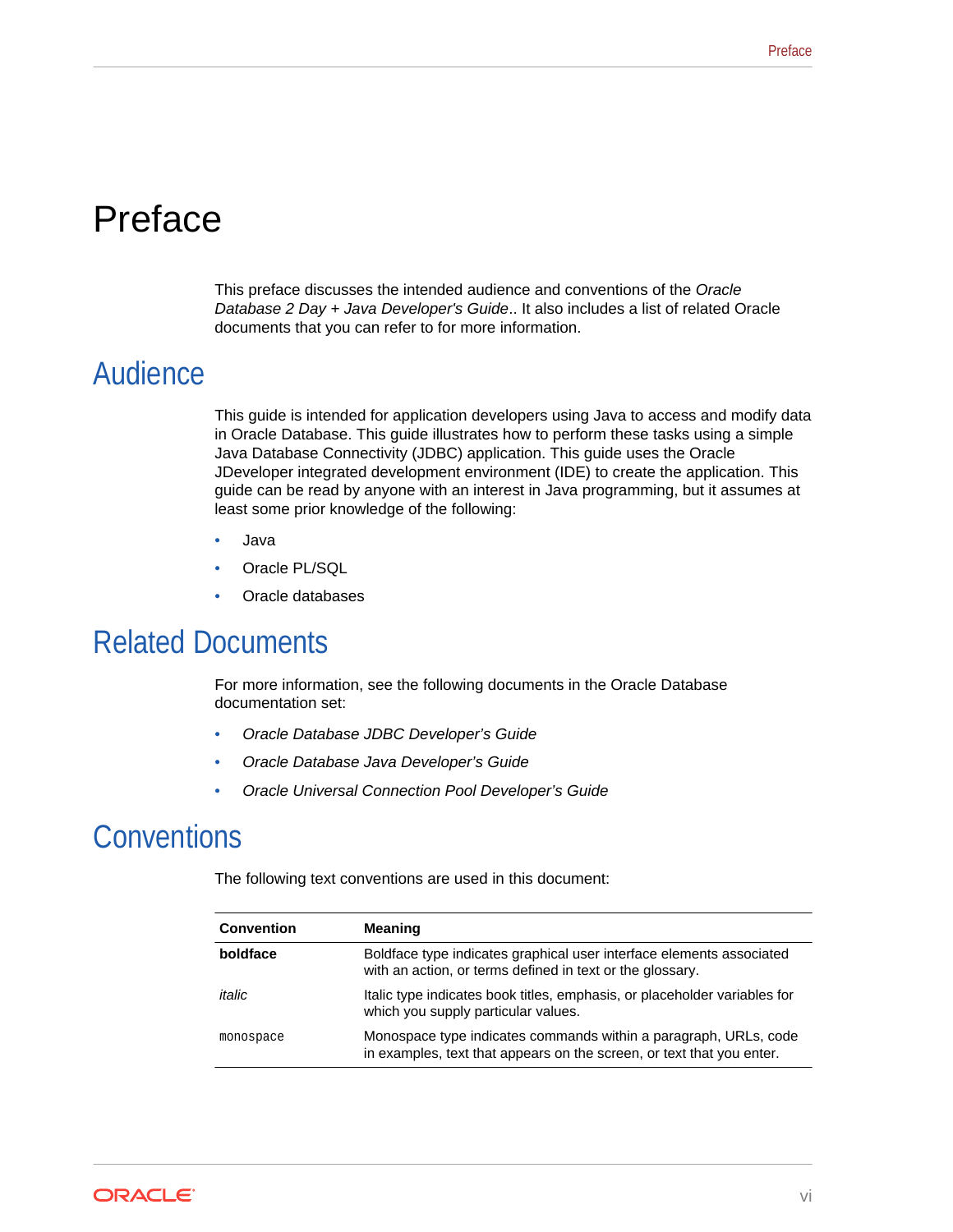# <span id="page-6-0"></span>1 Aims and Objectives of This Book

Java is a popular language among developers that is used to build various enterprise solutions.

This guide will help you understand all Java products used to build a Java application. You will learn how to model a Java Web application using MVC design pattern, Oracle JDBC Thin driver, Universal Connection Pool (UCP), and Java in the Database ( using embedded OJVM).

In the next few chapters, you will create a Java web application — 'HR Web application'. This application will help the HR team of AnyCo Corporation to lookup or modify details of a specific employee, or all employees, delete an employee, or apply a salary raise to all employees.

The application will have two users

**hrstaff**

**hradmin**

Each user will have a different set of roles and privileges.

This Chapter contains the following topics:

Architecture of the Web Application

Components of the Application

Tasks for Day 1

Tasks for Day 2

### Architecture of the Application

#### **Architecture of the Web Application**

The HR Web application uses the MVC (Model, View, Controller) architecture and the latest tools and technologies. A Model View Controllder (MVC) is a design pattern that is easy-to-use. It separates the web application into three simple parts (Model-View-Controller).

The **Model** stores the data or the information that the web application is meant to operate on. It does not include any information about the user-interface.

The **View** contains all elements of the user interface (UI). This includes buttons, display box, links, input box etc.

The **Controller** connects **Model** and **View**.

As a user, you will see the interface (View) that could be a JSP page ot an HTML page after you log into the application. The Controller (a Java Servlet) renders the correct

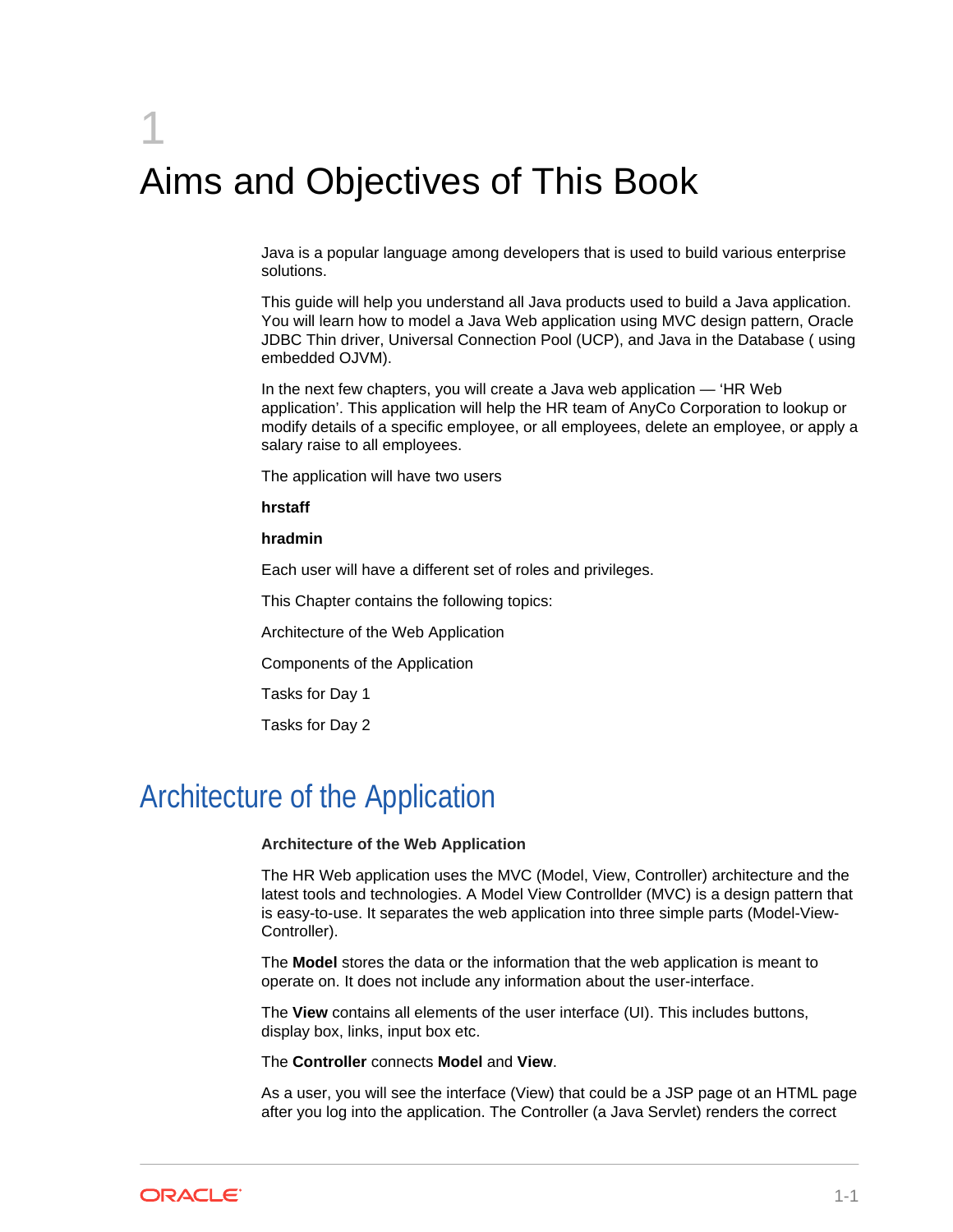<span id="page-7-0"></span>View to the user during logging in, or any other flow. When you request for data or an update to the data, the Controller invokes the Model that represents the data in terms of tables or views, and renders the data. The Model represents the user data usually stored in an Oracle Database or any other database.

The Controller then passes on this data to the **View** to show it to the user in a presentable format.

| <b>Name</b> | <b>Technologies Used</b>          | <b>Description</b>                                                                                                                                                                     |
|-------------|-----------------------------------|----------------------------------------------------------------------------------------------------------------------------------------------------------------------------------------|
| Model       | Oracle Database, Java Beans       | Represents the information or<br>the data on which the<br>application operates.                                                                                                        |
| View        | HTML, JavaScript, JOuery,<br>CSS. | User interface that renders the<br>model to the end user. It<br>includes all elements visible to<br>the user such as buttons.<br>links, input, etc.                                    |
| Controller  | Java Servlet                      | The controller processes and<br>responds to user actions. It<br>orchestrates the flow based on<br>user input. It also connects<br>Model and View and renders<br>an output to the user. |

**Table 1-1 Architecture of the Web Application**

Following is a link to the Web application: You will use HR schema and the Employees to understand the flows in the Web application.

**Figure 1-1** 

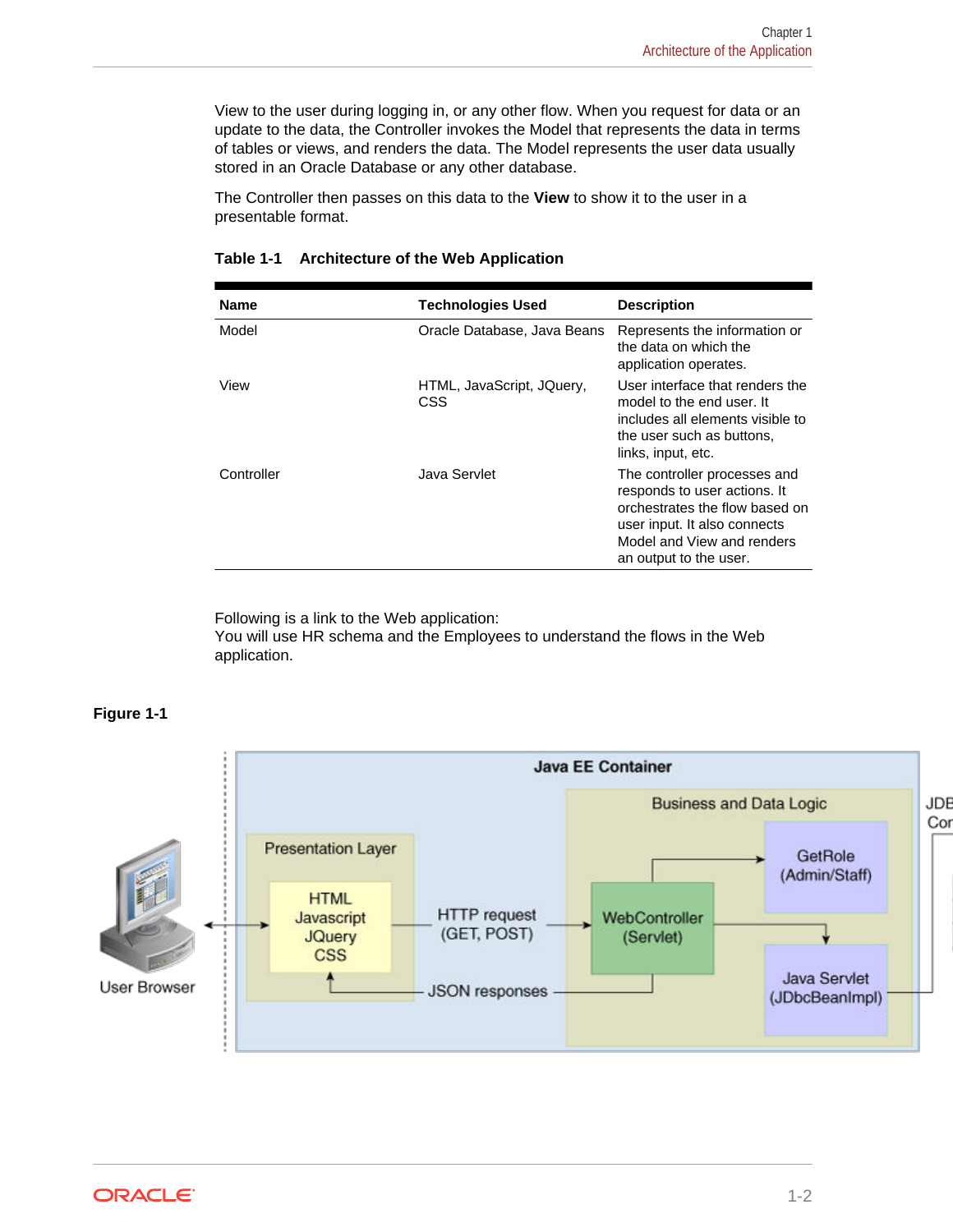# <span id="page-8-0"></span>Components and Repositories

The following table lists and describes all the components required for the application.

| <b>Package Name</b>                   | <b>Description</b>                                                                                  |
|---------------------------------------|-----------------------------------------------------------------------------------------------------|
| <b>SrC</b>                            | Contains source files                                                                               |
| target                                | Contains class files                                                                                |
| src/main/java/com/oracle/jdbc/samples |                                                                                                     |
| /bean/JdbcBean.java                   | Defines the employee details as attributes                                                          |
| /bean/JdbcBeanImpl.java               | Implementation class of the EmployeeBean                                                            |
| src/main/java/com/oracle/jdbc/samples |                                                                                                     |
| entity/Employee.java                  | Consists of all employee attributes and their<br>defined datatypes                                  |
| /web/WebController.java               | Servlet that controls the application flow                                                          |
| /web/GetRole.java                     | Creates HRStaff and HRAdmin roles for the<br>application                                            |
| src/main/resources                    |                                                                                                     |
| SalaryHikeSP.java                     | Java class to be invoked from Java in the<br>database to process an increment in salary             |
| SalaryHikeSP.sql                      | SQL file with a procedure to increase the<br>salary of the employees based on their salary<br>range |
| src/main/webapp                       |                                                                                                     |
| about.html                            | Contains the details about the HR Web<br>application                                                |
| login.html                            | Contains the login page for the HR Web<br>application                                               |
| login-failed.html                     | Page to show when the login is unsuccessful                                                         |
| index.html                            | Landing page of the HR Web application                                                              |
| listAll.html                          | HTML page to display all employee records                                                           |
| listByName.html                       | HTML page to display the result when<br>employees are searched by name                              |
| listById.html                         | HTML page to display the result when<br>employees are searched by employee id                       |
| incrementSalary.html                  | HTML page to display the result after an<br>increment is made to the salary                         |
| src/main/webapp                       |                                                                                                     |
| css/app.cs                            | Contains all style and font details used in the<br>HR Web application                               |
| src/main/webapp                       |                                                                                                     |
| WFB-INF/web.xml                       | Controller for the HR Web application                                                               |

#### **Table 1-2 Components Required for the Application**

# Objectives and Tasks for Day 1

At the end of the first day, you will be able to:

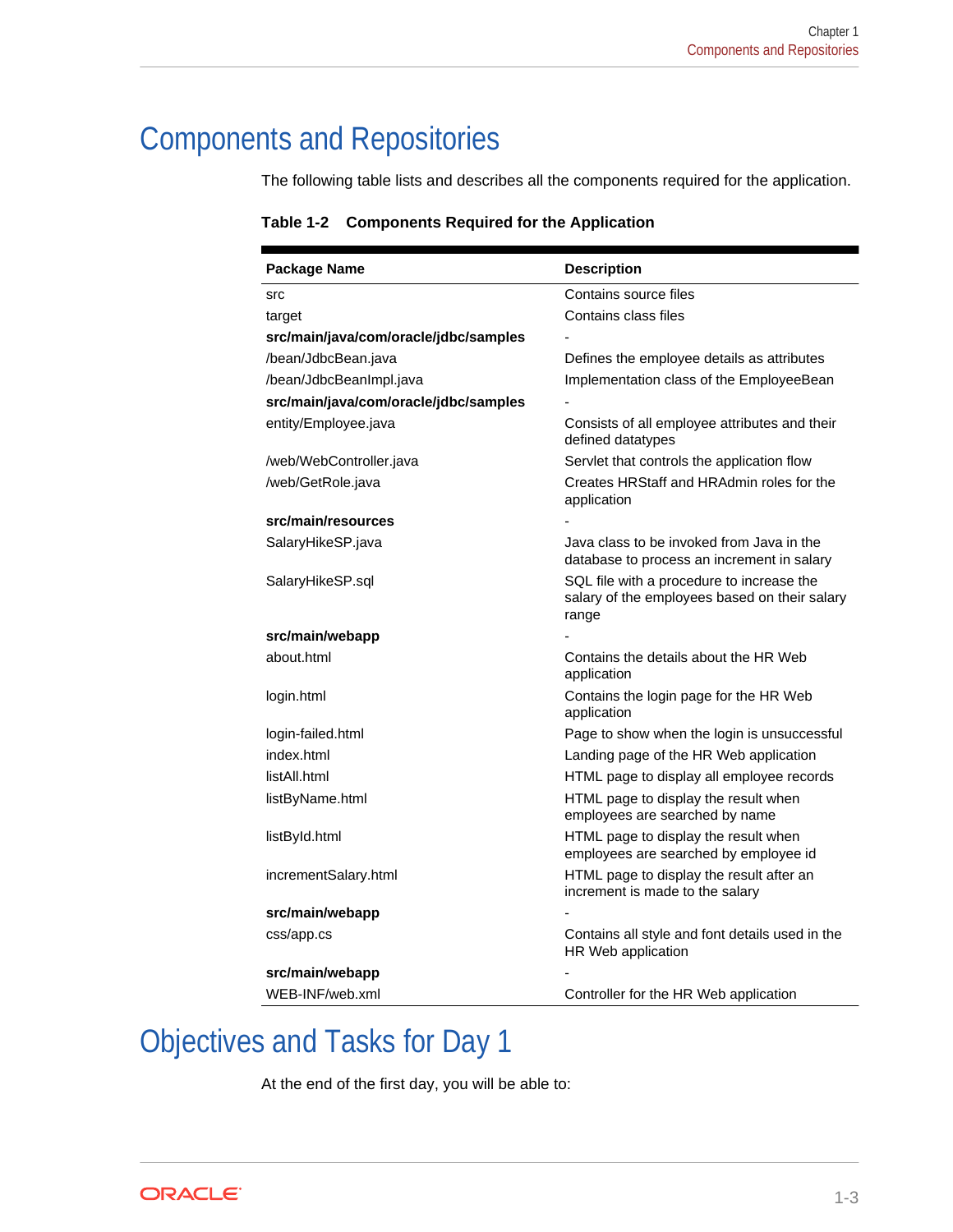<span id="page-9-0"></span>a. Understand the JDBC, UCP, Java in the database and run a simple Java program to get familiar with these products.

b. Implement the functionality "listAll" to list the details of all the employees.

1 **Introduction to JDBC, UCP and Java in the Database:** You will familiarize yourself with the products, associated binaries and packages through a sample code.

2 **Overview of the HR Web Application:** This chapter will discuss the HR Web application in depth and familiarize you with the flows of the Web application, packages and files that you will create as a part of the Application.

3 **Getting Started with the Application:** You will understand the pre-requisites for building the application and how to get the environment ready. It starts with subscribing to the Oracle Database Service in the cloud or installing the Oracle Database 12c Release 2 on premises. Later, you will install JDeveloper, an IDE to build the application. You will use either web Logic Server that is integrated in the JDeveloper or Tomcat Java EE container to deploy and run the application.

The chapter will also help you download any other tools, such as Maven, that will help you build the application.

4 **List All Employees:** This chapter will help you how to put all components together and build an initial functionality to connect to the Oracle Database, and retrieve employee details from the database.

# Objectives and Tasks for Day 2

Part II covers all tasks you will complete in Day 2. You will learn how to use Universal Connection Pool (UCP) and Java in the Database (OJVM). You will also learn how to:

1 Search By Employee ID: This chapter provides details on how to implement the 'Search by Employee ID' functionality.

2 Update an Employee Record: In this chapter, you will learn how to update employee records. This is two step process. You will first search the employee's records, based on first name. Once you retrieve the required results, you can update the salary, job ID, firstname, lastname and other details.

3 **Delete an Employee Record:** In this Chapter, you will learn how to delete an employee record, in a two-step process.

4 **Increase Salary to All Employees:** You will understand how to provide increment to the salary of the employees listed in the table, using 'Java in the database'.

5 **Creating Application Users:** This chapter shows how to create 'hradmin' and 'hrstaff' users in Tomcat and JDeveloper.

6 **Summary:** This chapter will summarize all that you have learnt over the two days. It will also provide appropriate references and links for enhancing your use of the Application.

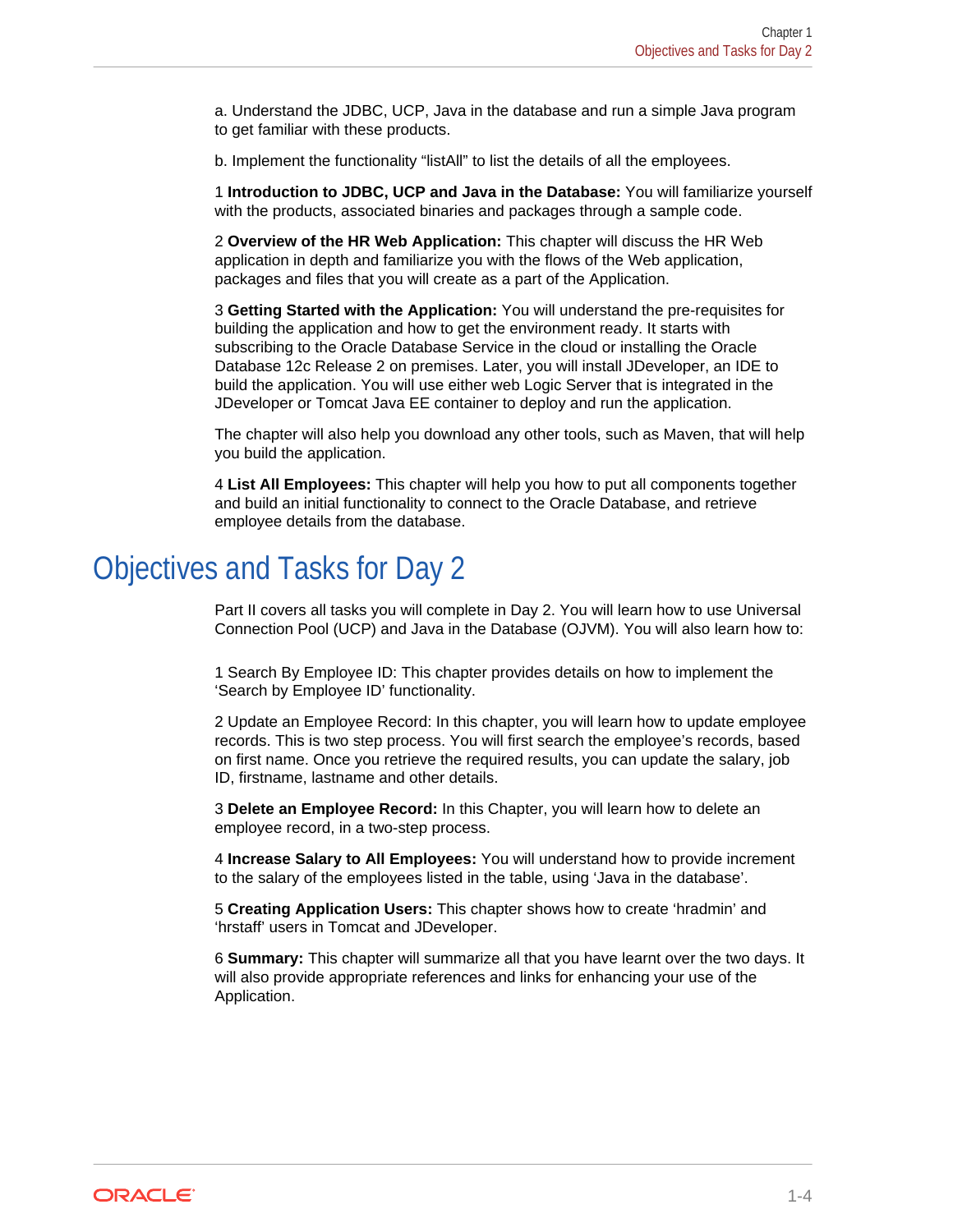# <span id="page-10-0"></span>2 Brief Introduction to JDBC, UCP, and Java in the Database

Oracle Database is a relational database that you can use to store, modify and use data.

The Java Database Connectivity (JDBC) standard is used by Java applications to access and manipulate data in relational databases.

JDBC is an industry-standard application programming interface (API) that lets you access a RDBMS using SQL from Java. JDBC complies with the Entry Level of the JDBC escape standard. Each vendor implements the JDBC Specification with its own extensions.

Universal Connection Pool (UCP) is a connection pool used to cache the database connection objects to reuse the connections, thus improving the performance.

Java in the Database (OJVM) helps group SQL operations with Java data logic and load them into the database for in-place processing.

**See Also:** <http://www.oracle.com/technetwork/java/overview-141217.html>

This chapter introduces you to the JDBC driver, Universal Connection Pool (UCP) and Java in the Database (OJVM) with Oracle Database 12*c* Release 2 (12.2)

- Java Database Connectivity Driver (JDBC)
- Universal Connection Pool (UCP)
- Java in the Database (OJVM)

### Java Database Connectivity Driver (JDBC)

JDBC is a database access protocol that enables you to connect to a database and run SQL statement and queries on the database. JDBC drivers implement and comply with the latest JDBC specifications. Java application need to have ojdbc8.jar compatible with JDK8 in their classpath.

The core Java class libraries provide the JDBC APIs, java.sql and javax.sql

The following sections describe Oracle support for the JDBC standard:

- Oracle JDBC Thin Driver
- Oracle JDBC Packages

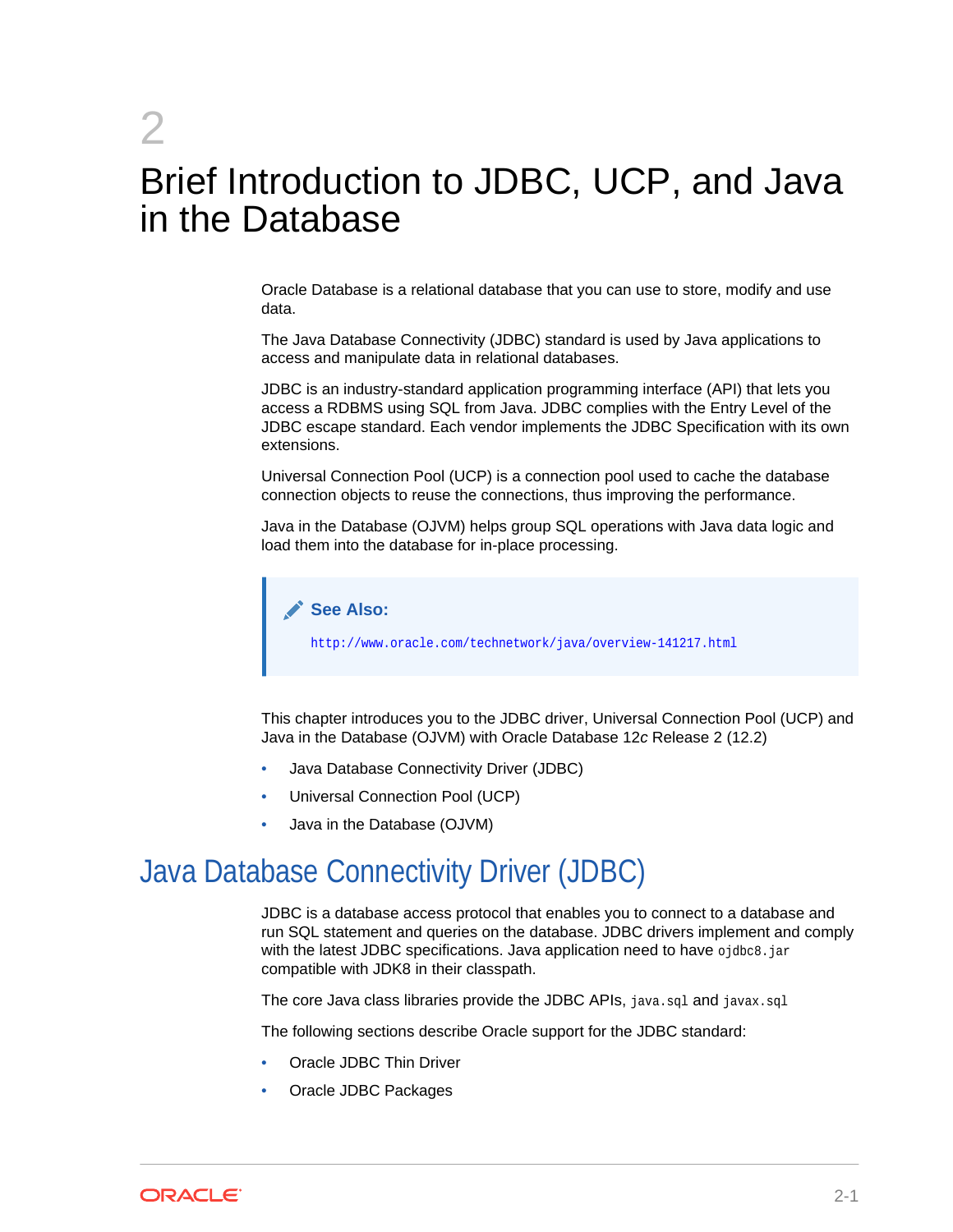#### **Oracle JDBC Thin Driver**

Oracle recommends using the JDBC Thin Driver for most requirements. The JDBC Thin Driver will work on any system with a suitable Java Virtual Machine. (JVM). Some other client drivers that Oracle provides are JDBC thin driver, Oracle Call Interface (OCI) driver, Server side thin driver, and server side internal driver.

The JDBC Thin Driver is a pure Java, Type IV driver. The JDBC driver version )ojdbc8.jar) inludes support for JDK 8.

JDBC Thin Driver communicates with the server using SQL\*Net to access the database.

**See Also:** *Oracle Database JDBC Developer's Guide*

**Action Item 1:** Change the DB\_URL to point to your database. If you need help, refer to the DataSourceSample.java on Github.

```
import java.sql.Connection;
import java.sql.SQLException;
import java.sql.DatabaseMetaData;
import oracle.jdbc.pool.OracleDataSource;
import oracle.jdbc.OracleConnection;
public class DataSourceSample { 
   // The recommended format of a connection URL is the long format with the
   // connection descriptor.
   // final static String DB_URL= 
"jdbc:oracle:thin:@(DESCRIPTION=(ADDRESS=(HOST=myhost)(PORT=1521)(PROTOCOL=tcp))
(CONNECT_DATA=(SERVICE_NAME=myorcldbservicename)))";
   final static String DB_URL= 
"jdbc:oracle:thin:@(DESCRIPTION=(ADDRESS=(HOST=slc07qwu.us.oracle.com)(PORT=5521)
(PROTOCOL=tcp))(CONNECT_DATA=(SERVICE_NAME=jvma.regress.rdbms.dev.us.oracle.com)))";
   final static String DB_USER = "hr";
   final static String DB_PASSWORD = "hr";
   public static void main (String args[]) throws SQLException {
     OracleDataSource ods = new OracleDataSource();
     ods.setURL(DB_URL); 
     ods.setUser(DB_USER);
     ods.setPassword(DB_PASSWORD);
     // With AutoCloseable, the connection is closed automatically.
     try (OracleConnection connection = (OracleConnection) 
       ods.getConnection()) {
       // Get the JDBC driver name and version 
       DatabaseMetaData dbmd = connection.getMetaData(); 
       System.out.println("Driver Name: " + dbmd.getDriverName());
       System.out.println("Driver Version: " + 
        dbmd.qetDriverVersion());
       System.out.println("Database Username is: " + 
         connection.getUserName());
```
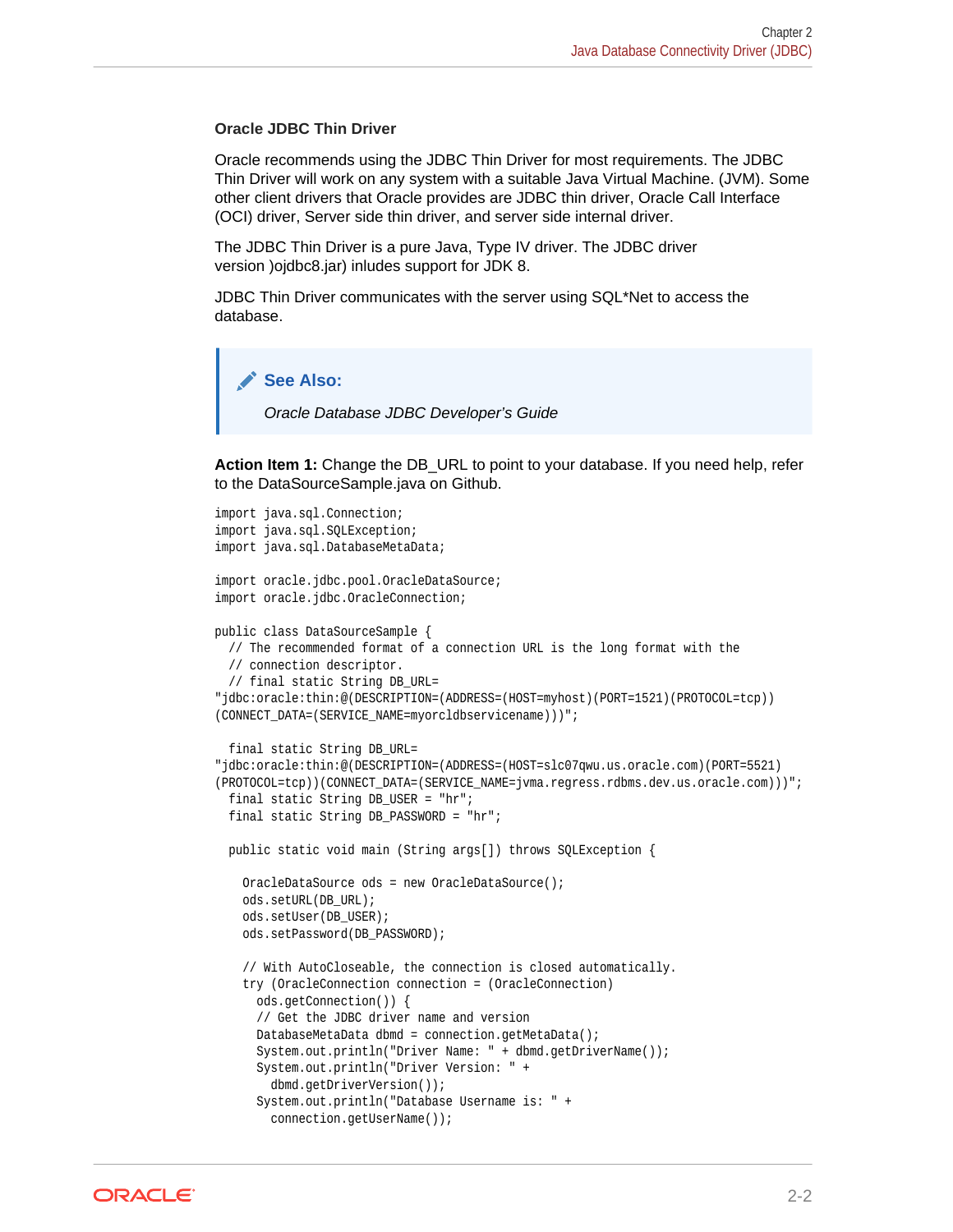# <span id="page-12-0"></span>Universal Connection Pool

 $\left\{\begin{array}{ccc} \end{array}\right\}$  } }

Connection pools help improve performance by reusing connection objects and reducing the number of times that connection objects are created.

Oracle Universal Connection Pool (UCP) is a feature rich Java connection pool that provides connection pool functionalities, along with high availability, scalability and load balancing with the help of tighter integration with Oracle Database configurations.

A Java application or container must have  $ucp$ ,  $jar$  in their classpath, along with the ojdbc8.jar (JDK8), to be able to use UCP.

#### **See Also:**

*Oracle Universal Connection Pool Developer's Guide*

**Action Item 2:** Change the DB\_URL to point to your database. You can also refer to the [UCPSample](https://github.com/oracle/oracle-db-examples/blob/master/java/ucp/ConnectionManagementSamples/UCPSample.java) on Github for more information.

```
Import java.sql.Connection;
import java.sql.ResultSet;
import java.sql.SQLException;
import java.sql.Statement;
import oracle.ucp.jdbc.PoolDataSourceFactory;
import oracle.ucp.jdbc.PoolDataSource;
public class UCPSample {
  // final static String DB_URL= 
"jdbc:oracle:thin:@(DESCRIPTION=(ADDRESS=(HOST=myhost)(PORT=1521)(PROTOCOL=tcp))
(CONNECT_DATA=(SERVICE_NAME=myorcldbservicename)))";
  final static String DB_USER = "hr";
  final static String DB_PASSWORD = "hr";
  final static String CONN_FACTORY_CLASS_NAME = "oracle.jdbc.pool.OracleDataSource";
   /*
    * The sample demonstrates UCP as client side connection pool.
    */
  public static void main(String args[]) throws Exception {
     // Get the PoolDataSource for UCP
    PoolDataSource pds = PoolDataSourceFactory.getPoolDataSource();
     // Set the connection factory first before all other properties
    pds.setConnectionFactoryClassName(CONN_FACTORY_CLASS_NAME);
    pds.setURL(DB_URL);
    pds.setUser(DB_USER);
    pds.setPassword(DB_PASSWORD);
    pds.setConnectionPoolName("JDBC_UCP_POOL");
     // Default is 0. Set the initial number of connections to be 
     // created when UCP is started.
    pds.setInitialPoolSize(5);
```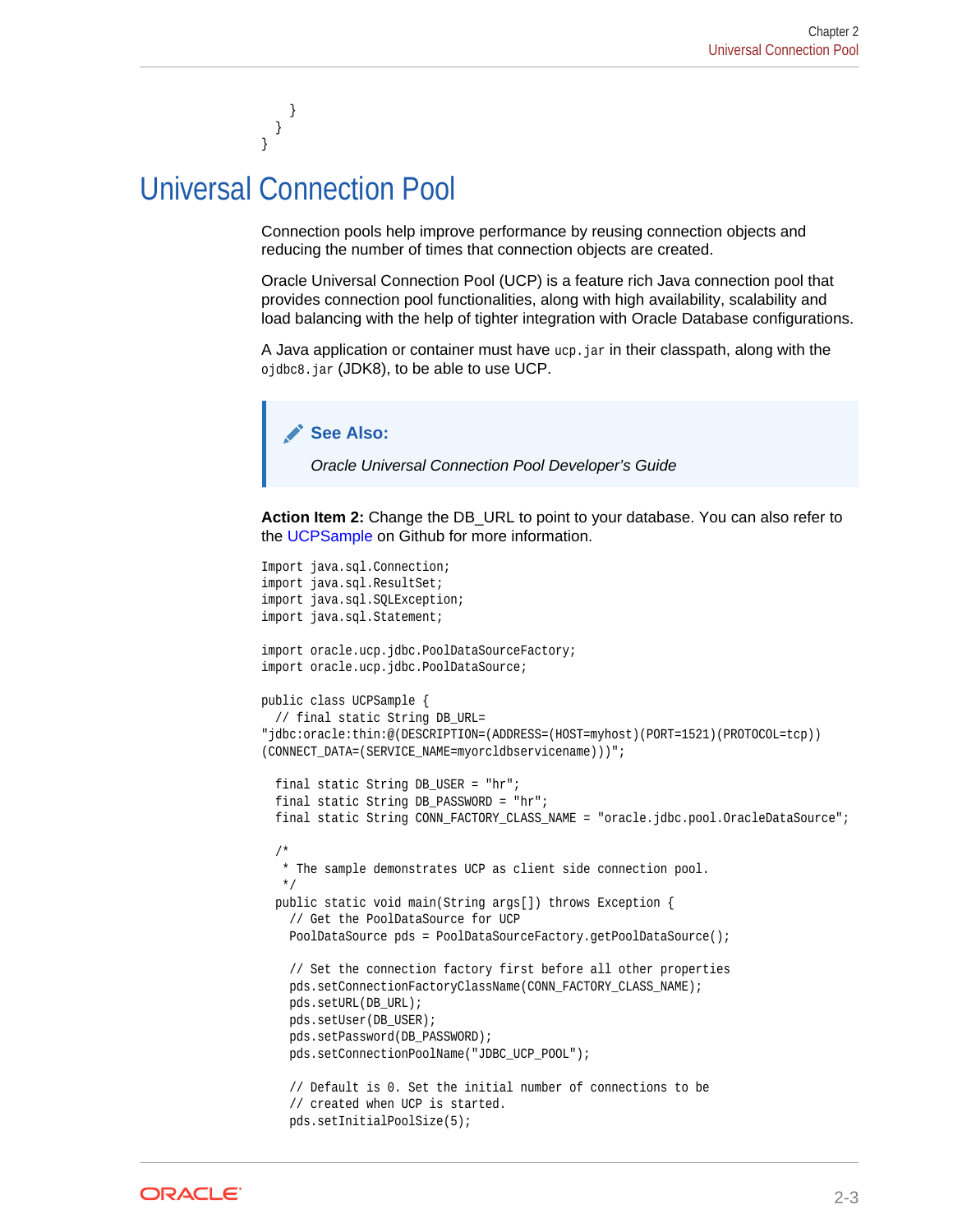```
 // Default is 0. Set the minimum number of connections
    // that is maintained by UCP at runtime.
    pds.setMinPoolSize(5);
    // Default is Integer.MAX_VALUE (2147483647). Set the maximum 
    // number of connections allowed on the connection pool.
    pds.setMaxPoolSize(20);
    // Default is 30secs. Set the frequency in seconds to enforce 
    // the timeout properties. Applies to 
    // inactiveConnectionTimeout(int secs),
    // AbandonedConnectionTimeout(secs)& 
    //TimeToLiveConnectionTimeout(int secs).
    // Range of valid values is 0 to Integer.MAX_VALUE.
    pds.setTimeoutCheckInterval(5);
    // Default is 0. Set the maximum time, in seconds, that a
    // connection remains available in the connection pool.
    pds.setInactiveConnectionTimeout(10);
    System.out.println("Available connections before checkout: "
         + pds.getAvailableConnectionsCount());
    System.out.println("Borrowed connections before checkout: "
         + pds.getBorrowedConnectionsCount());
    // Get the database connection from UCP.
    try (Connection conn = pds.getConnection()) {
      System.out.println("Available connections after checkout: "
           + pds.getAvailableConnectionsCount());
       System.out.println("Borrowed connections after checkout: "
           + pds.getBorrowedConnectionsCount());
       // Perform a database operation
       printEmployees(conn);
     } catch (SQLException e) {
       System.out.println("UCPSample - " + "SQLException occurred : "
           + e.getMessage());
\left\{\begin{array}{ccc} \end{array}\right\} System.out.println("Available connections after checkin: "
         + pds.getAvailableConnectionsCount());
    System.out.println("Borrowed connections after checkin: "
         + pds.getBorrowedConnectionsCount());
\vert /*
  * Displays first_name and last_name from the employees table.
  */
  public static void printEmployees(Connection connection) 
     throws SQLException {
    // Statement and ResultSet are AutoCloseable and closed 
    // automatically. 
    try (Statement statement = connection.createStatement()) { 
       try (ResultSet resultSet = statement
           .executeQuery("select first_name, last_name from 
             employees")) {
         System.out.println("FIRST_NAME" + " " + "LAST_NAME");
         System.out.println("---------------------");
         while (resultSet.next())
           System.out.println(resultSet.getString(1) + " "
               + resultSet.getString(2) + " "); 
       }
    }
```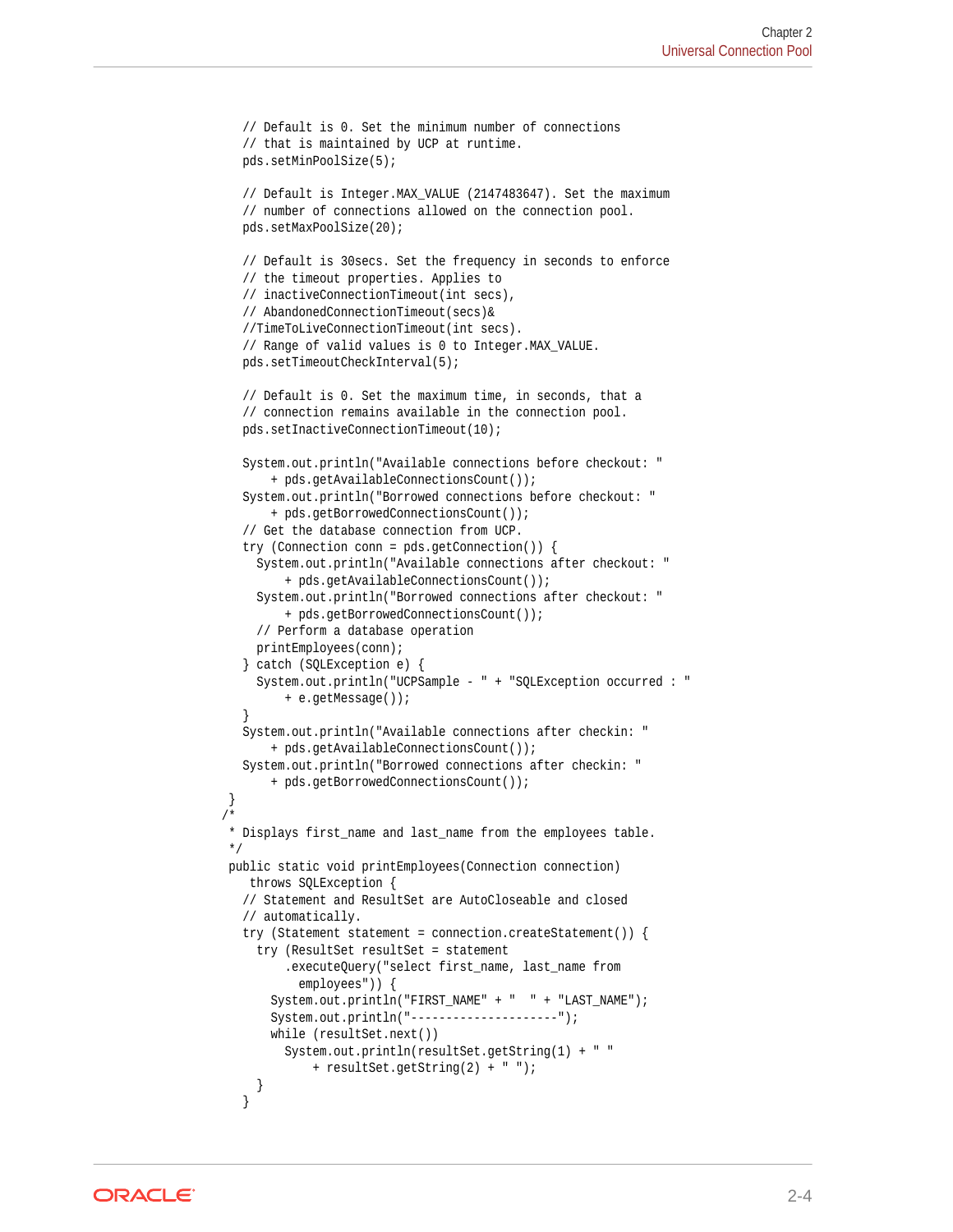} }

## <span id="page-14-0"></span>Java in the Database (OJVM)

Oracle Database has a Java Virtual Machine (JVM) that resides in the server. It helps Java applications running in the Oracle JVM on the server to access data present on the same system and same process.

Java in the Database is recommended for applications that are data-intensive. JVM has the ability to use the underlying Oracle RDBMS libraries directly, without the use of a network connection between the Java code and SQL data. This helps improve performance and execution. For data access, Oracle Database uses server-side internal driver when Java code runs on the server.

**Action Item 3:** Connect to the database through SQLPlus and run [ServersideConnect.sql](https://github.com/oracle/oracle-db-examples/blob/master/java/ojvm/ServersideConnect.sql) before invoking [ServersideConnect.java](https://github.com/oracle/oracle-db-examples/blob/master/java/ojvm/ServersideConnect.java). For more information, refer to the samples of Github.

#### **ServersideConnect.sql**

```
Rem NAME
Rem ServersideConnect.sql 
Rem
Rem DESCRIPTION
Rem SQL for invoking the method which gets a server side connection to
rem Reads the content of the Java source from ServersideConnect.java 
rem then compiles it 
connect hr/hr
CREATE OR REPLACE AND COMPILE JAVA SOURCE NAMED ServersideConnect_src AS
@ ServersideConnect.java
/
show error
rem A wrapper (a.k.a. Call Spec), to invoke Java
rem function in the database from SQL, PL/SQL, and client applications
CREATE OR REPLACE PROCEDURE ServersideConnect_proc AS 
LANGUAGE JAVA NAME 'ServersideConnect.jrun ()';
/
rem running the sample
connect hr/hr
SET SERVEROUTPUT ON SIZE 10000 
CALL dbms_java.set_output (10000);
execute ServersideConnect_proc;
InternalT2Server.java
import java.sql.Connection;
import java.sql.ResultSet;
import java.sql.SQLException;
import java.sql.Statement;
import oracle.jdbc.driver.OracleDriver;
import oracle.jdbc.pool.OracleDataSource;
public class ServersideConnect {
   static public void jrun() throws SQLException {
     // For testing ServersideConnect
```
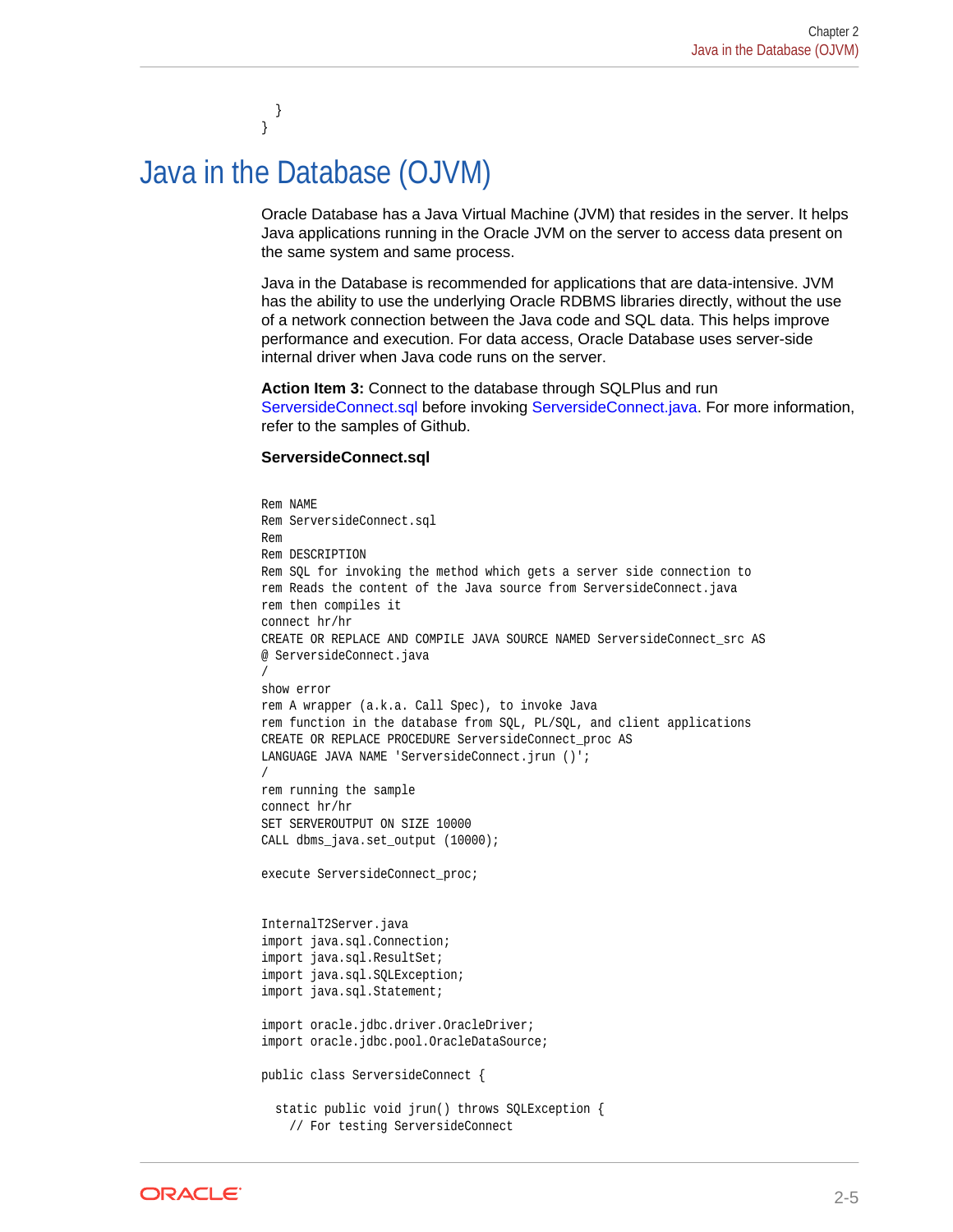```
 // test("jdbc:oracle:kprb:@");
     method1("jdbc:default:connection");
     method2();
 } 
  /*
   * Shows using the server side Type 2 driver a.k.a KPRB driver 
   */ 
  static public void method1 (String url) throws SQLException {
     Connection connection = null; 
     try {
      // Method 1: Using OracleDataSource
       OracleDataSource ods = new OracleDataSource();
       ods.setURL(url);
       connection = ods.getConnection();
       System.out.println("Method 1: Getting Default Connection "
           + "using OracleDataSource");
       // Perform database operation
       printEmployees(connection);
     }
}
static public void method2 () throws SQLException {
    Connection connection = null; 
    try {
         OracleDriver ora = new OracleDriver();
        connection = ora.defaultConnection();
         System.out.println("Method 2: Getting Default Connection "
           + "using OracleDriver");
         // Perform database operation
         printEmployees(connection);
    }
}
 /*
   * Displays employee_id and first_name from the employees table.
   */
   static public void printEmployees(Connection connection) 
      throws SQLException {
     ResultSet resultSet = null;
     Statement statement = null;
     try {
      statement = connection.createStatement();
       resultSet = statement.executeQuery("SELECT employee_id, first_name" 
          + " FROM employees order by employee_id");
       while (resultSet.next()) {
         System.out.println("Emp no: " + resultSet.getInt(1) + " Emp name: "
              + resultSet.getString(2));
       }
     }
     catch (SQLException ea) {
       System.out.println("Error during execution: " + ea);
       ea.printStackTrace();
\left\{\begin{array}{ccc} \end{array}\right\} finally {
       if (resultSet != null) resultSet.close();
       if (statement != null) statement.close(); 
\left\{\begin{array}{ccc} \end{array}\right\}\rightarrow}
```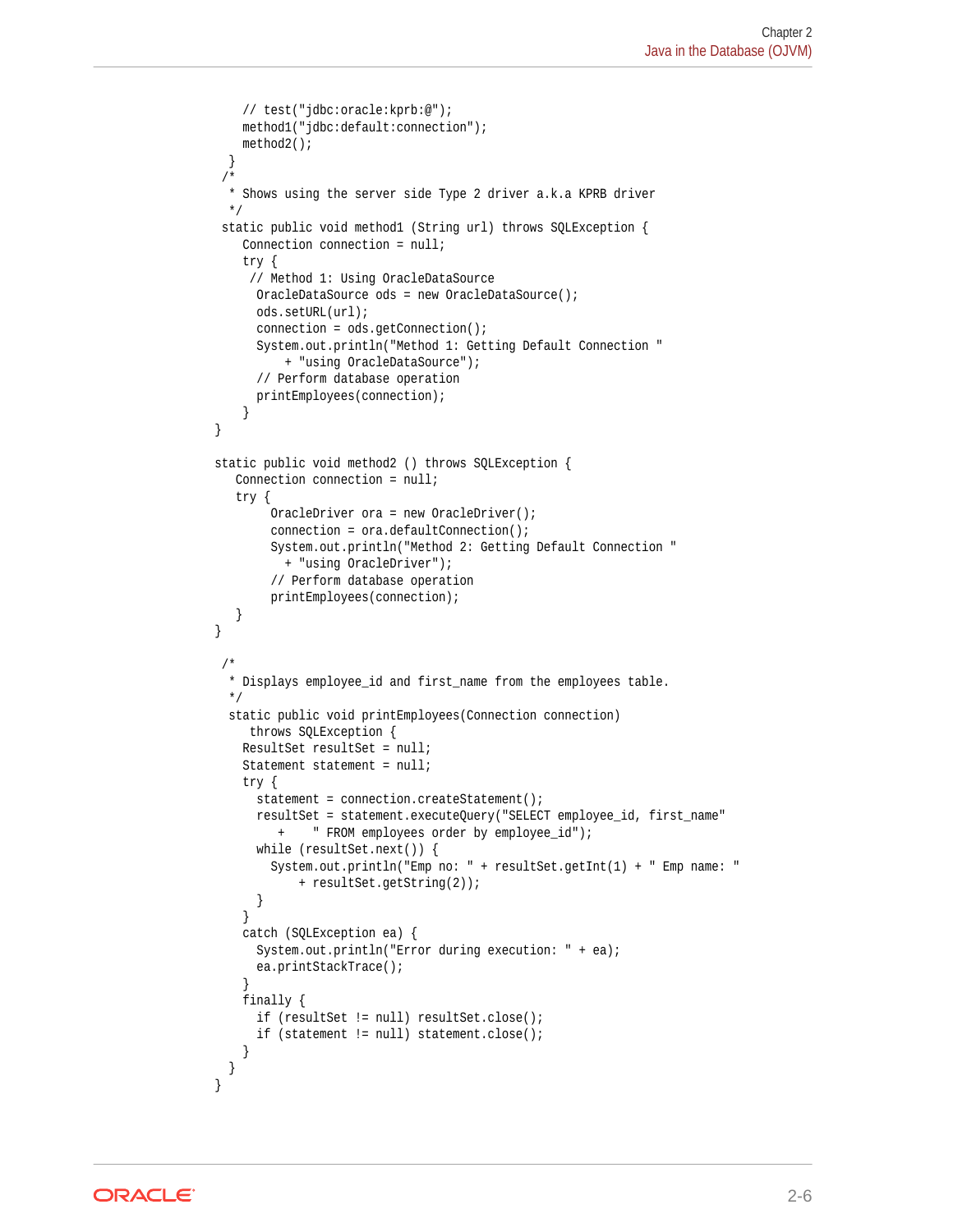# <span id="page-16-0"></span>3 Overview of the HR Web Application

The HR Web Application is intended to give you access to information related to all employees of AnyCo Corporation.

The two types of users that will be able to access this application are:

- HRStaff
- HRAdmin

The HRStaff and HRAdmin accounts have different privileges.

HRStaff has read only access to the application and does not have privileges to update/delete an employee record. HRStaff can only List the employees and Search by Employee ID.

The HRAdmin, has complete control on the application and has read and write privileges. HRAdmin is the only user who has access to all functionalities of the application such as *update/delete an employee record*, or *provide salary increment for all employees*.

This Chapter has the following sections:

- Functionalities of he HR Web Application
- **[Packages](#page-8-0)**

## Functionalities of the HR Web Application

Following is a list of functionalities to access information related to AnyCo Corporation:

Through the **hrstaff**, you can perform the following functions:

• **List All Employees**

Use the List All Employees option to retrieve employee information. This function lists information such as Employee\_ID, First\_Name, Last\_Name, Email, Phone\_Number, Job\_Id, and Salary.

**Search By Employee ID** 

Use theprimary key (which is the Employee ID) to search for a particular employee.

Through the **hradmin** user, you can perform the following functions:

The **hradmin** user has full control of the application and has both read and update privileges.

#### • **Update Employee Record**

You can update employee records, using the Update Employee Record function. First, search for employees, based on the name of the employee. You can then

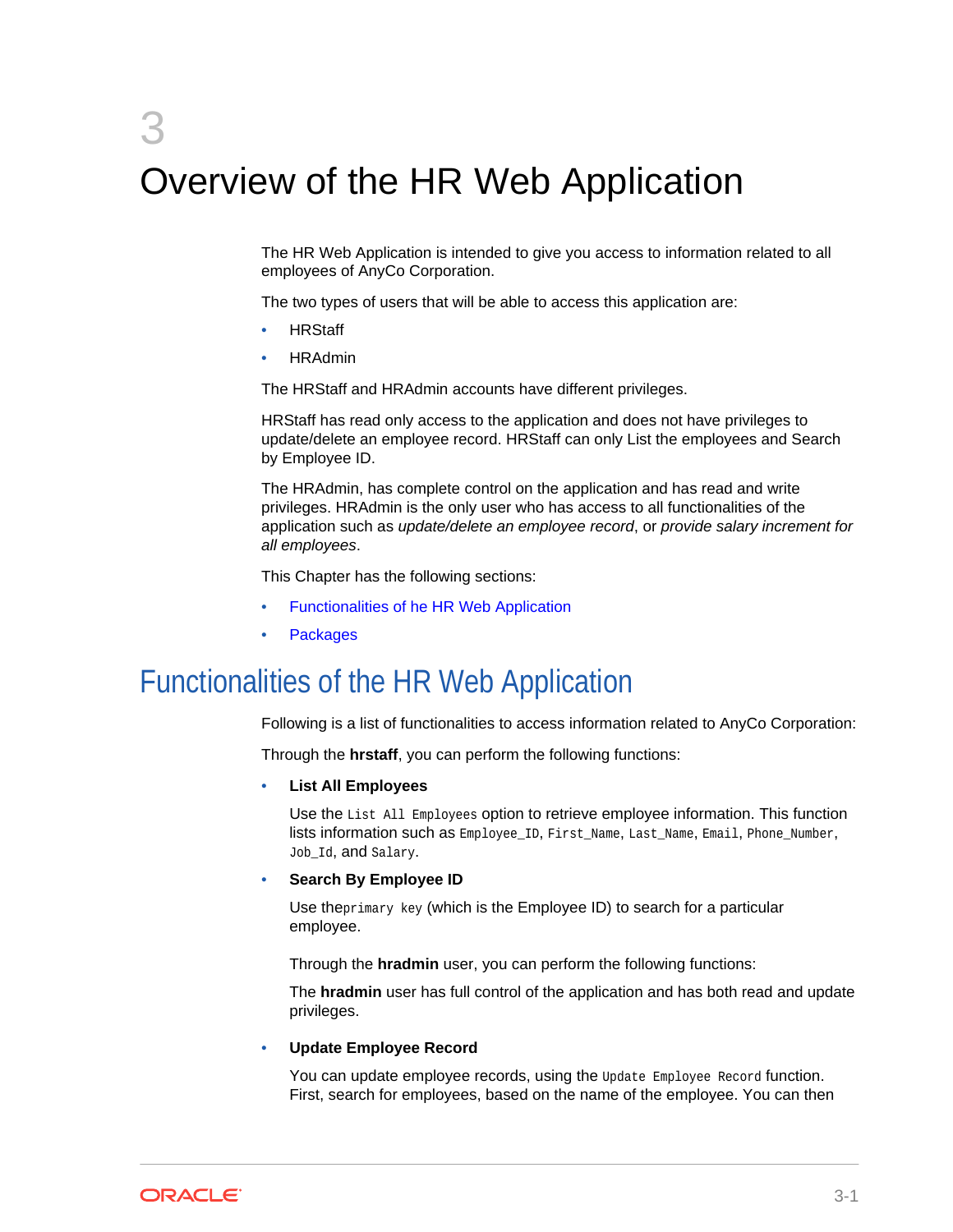update employee details in the record, such as first\_name, last\_name, email, phone\_number, job\_id and salary using the UPDATE function.

Use the DELETE function to the delete the entire employee record from the database.

#### • **Increment Salary**

Through the increment salary tab, you can alter (increase or decrease) the percentage of salary for hike.

#### • **About**

This page provides an overview of the HR Application and explains the various functionalities it offers.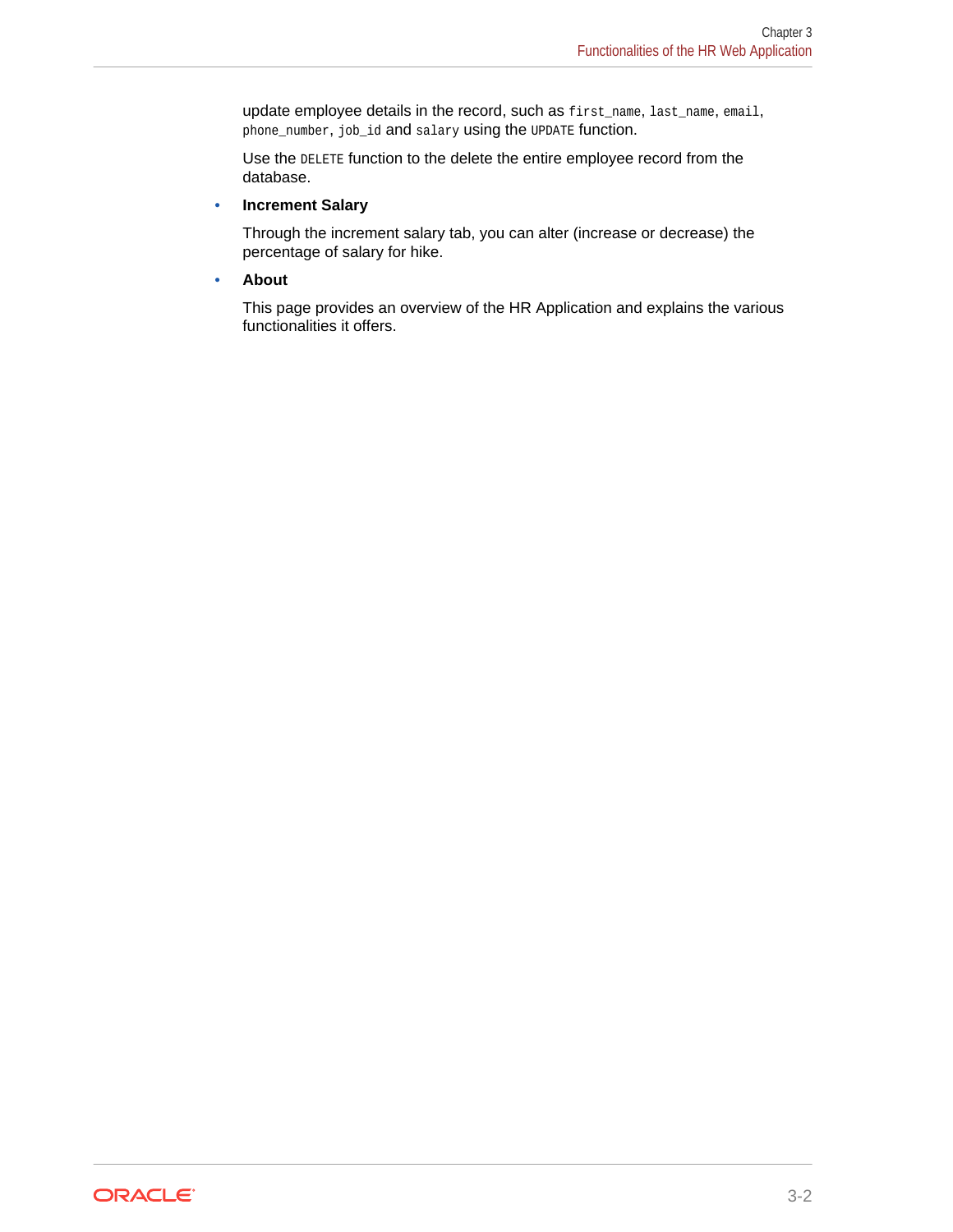# <span id="page-18-0"></span>4 Getting Started with the Application

To develop a Java application that connects to Oracle Database 12*c* Release 2 (12.2), you must ensure that certain components are installed as required. This chapter covers the following topics:

- What You Need to Install
- [Verifying the Oracle Database 12c Release 2 \(12.2\) Installation](#page-22-0)
- Installing Oracle JDeveloper or any Java IDE (Eclipse, NetBeans, Intellij)

### What You Need to Install

To be able to develop the sample application, you need to install the following products and components:

- [Oracle Database 12c Release 2 \(12.2\)](#page-19-0)
- [J2SE or JDK](#page-21-0)
- Apache Maven
- JDeveloper IDE
- Web Server (Tomcat)
- Oracle Database 12*c* Release 2 (12.2)

To develop the Java web application, you need a working installation of Oracle Database 12c Release 2 (12.2) server with the HR schema, which usually comes with the database. There are two ways you can install the Oracle Database 12c Release 2 (12.2).

#### **Oracle Database Services on Cloud**

The Oracle Database Services on Cloud offer access to a single Oracle Database with Oracle providing the computing power, physical storage, and tools for maintenance and management operations. You can get access to a working database in just a few minutes. After creating an instance of the database on the Oracle cloud, you will have full access to the features and the operations available with the Oracle Database excluding the EECS option.

Oracle Cloud gives you the flexibility to start at a cost and level suitable to your needs. Later, you can adapt with your changing requirements.

You can login to Database Cloud Services page to review various options available and to sign-up. Some of the options are listed here for easy reference:

Oracle Database Cloud Service (DBCS)

Oracle Database Cloud Service on Oracle Cloud Infrastructure (CS)

Oracle Database Exadata Express Cloud Service (EECS) - Fully Managed

Oracle Database Exadata Cloud Service (ExaCS)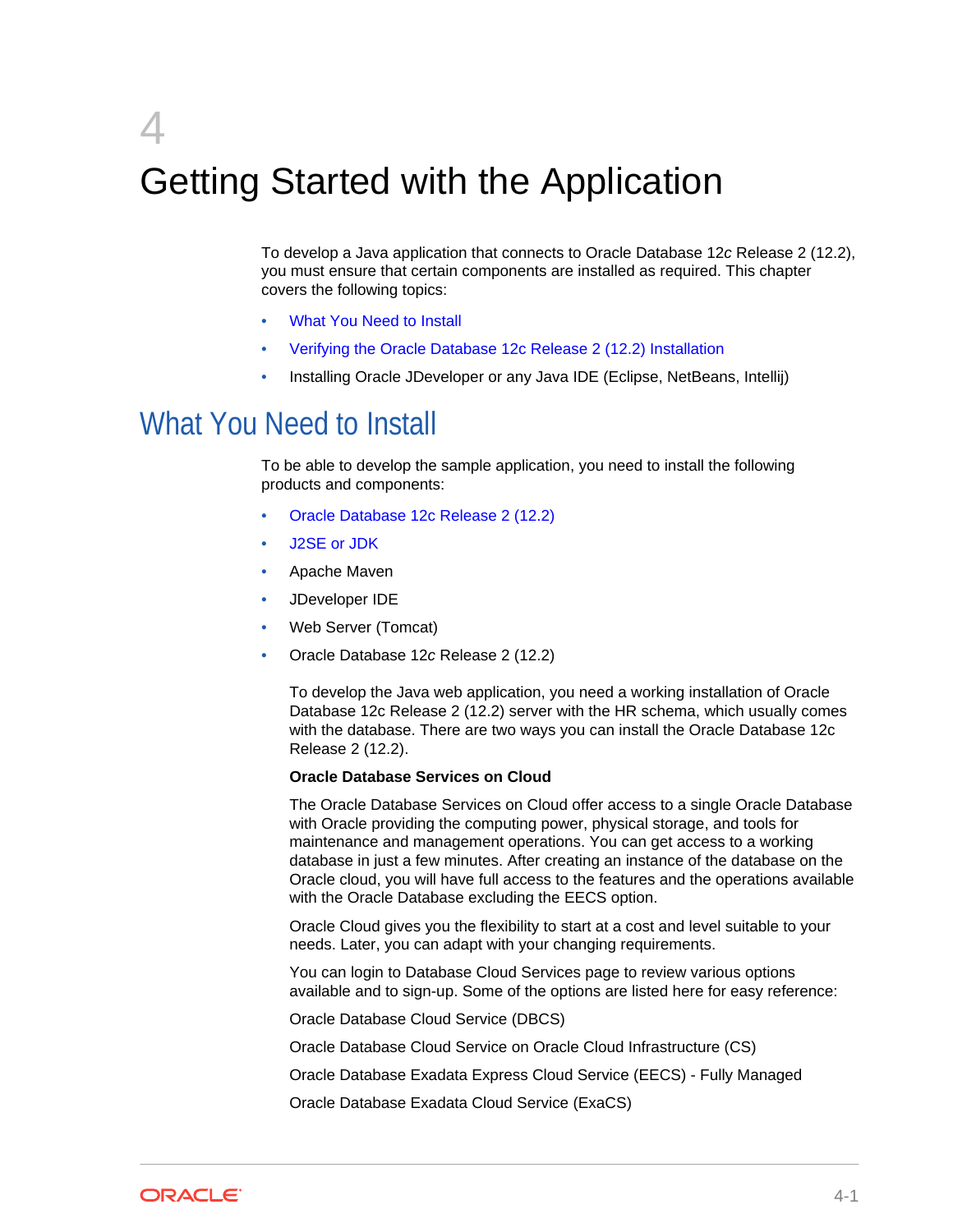<span id="page-19-0"></span>Oracle Database Exadata Cloud Machine (ExaCM)

Create an account in the Oracle Database Cloud Service (DBCS). This will give you access to HR schema as well.

**Note:** [Using Java Applications and IDEs with Oracle Database Cloud](http://www.oracle.com/technetwork/database/application-development/jdbc/documentation/default-3396167.html) [Service\(DBCS\)](http://www.oracle.com/technetwork/database/application-development/jdbc/documentation/default-3396167.html) OTN page provides instructions to create a database instance and also try to connect to it using JDBC and UCP code samples provided in the beginning of the guide

#### **Step 1:**

#### **Oracle Database Installation Available on OTN**

As an alternative option, Oracle Database 12c Release 2 can also be installed on premise. Follow the links to install Oracle Database and check out the release notes.

- [Oracle Database 12c Release 2 for Linux](http://www.oracle.com/technetwork/database/enterprise-edition/downloads/oracle12c-linux-12201-3608234.html)
- [Oracle Database 12c Release 2 for Windows](http://www.oracle.com/technetwork/database/enterprise-edition/downloads/oracle12c-windows-3633015.html)

#### **Note:**

Download JDK 8 — a Java Development Kit (JDK 8) to create and compile Java applications. Refer [http://www.oracle.com/technetwork/](http://www.oracle.com/technetwork/java/javase/downloads/index.html) [java/javase/downloads/index.html](http://www.oracle.com/technetwork/java/javase/downloads/index.html) for more information about installing Java.

Refer<http://www.oracle.com/technetwork/java/overview-141217.html> for information about the JDBC API.

### Oracle Database 12*c* Release 2 (12.2)

To develop the Java application, you need a working installation of Oracle Database 12*c* Release 2 (12.2) Server with the HR schema, which comes with the database. The installation creates an instance of Oracle Database 12*c* Release 2 (12.2) and provides additional tools for managing this database.

#### **Oracle Database Services on Cloud**

The Oracle Database Services on Cloud offer access to a single Oracle Database with Oracle providing the computing power, physical storage, and tools for maintenance and management operations. You can get access to a working database in just a few minutes. After creating an instance of the database on the Oracle cloud, you will have full access to the features and the operations available with the Oracle Database excluding the EECS option.

Oracle Cloud gives you the flexibility to start at a cost and level suitable to your needs. Later, you can adapt with your changing requirements.

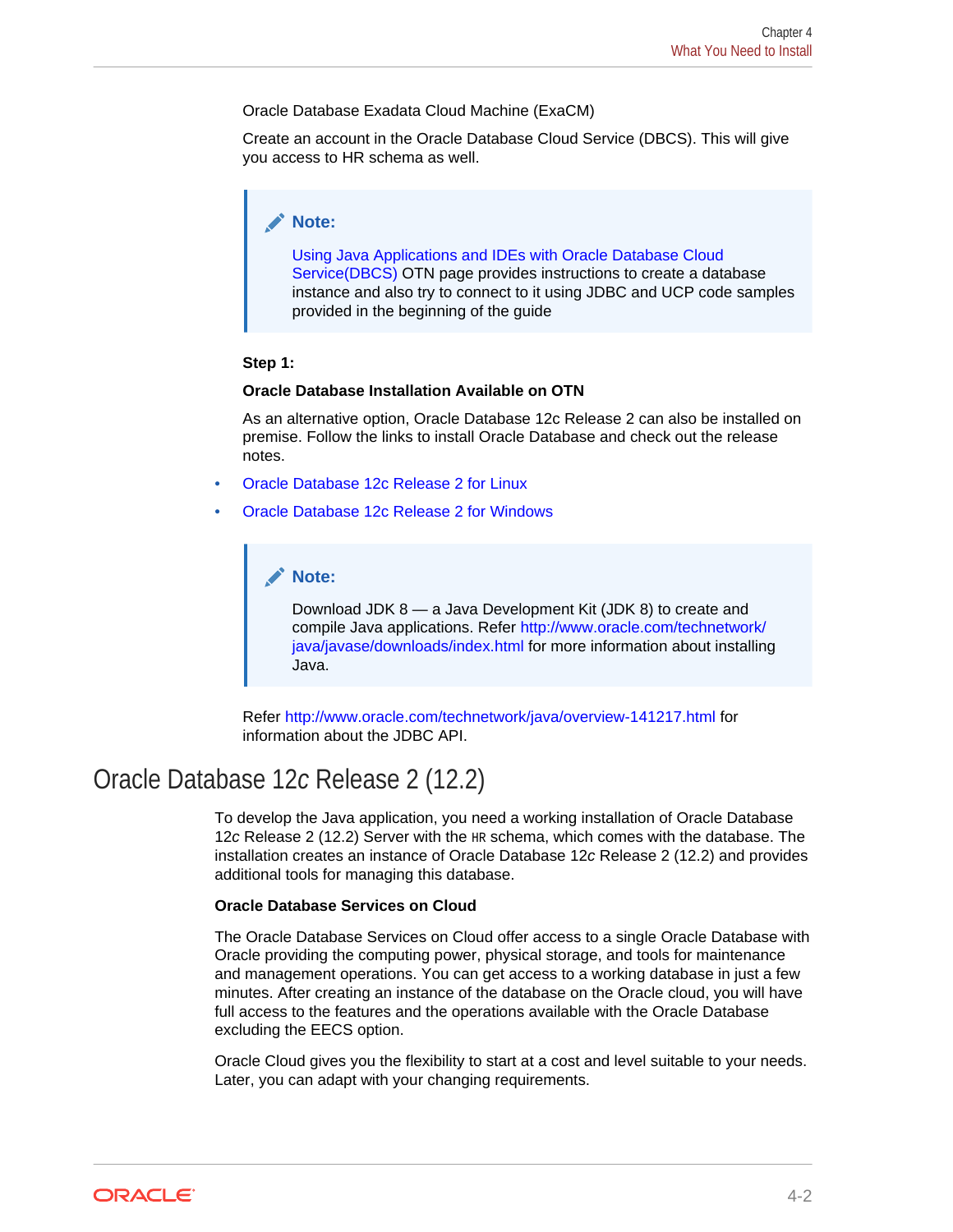<span id="page-20-0"></span>You can login to Database Cloud Services page to review various options available and to sign-up. Some of the options are listed here for easy reference:

Oracle Database Cloud Service (DBCS)

Oracle Database Cloud Service on Oracle Cloud Infrastructure (CS)

Oracle Database Exadata Express Cloud Service (EECS) - Fully Managed

Oracle Database Exadata Cloud Service (ExaCS)

Oracle Database Exadata Cloud Machine(ExaCM)

Create an account in the Oracle Database Cloud Service (DBCS). This will give you access to HR schema as well.

Follow the step-by-step instructions provided on [Using Java Applications and IDEs](http://www.oracle.com/technetwork/database/application-development/jdbc/documentation/default-3396167.html) [with Oracle Database Cloud Service\(DBCS\)](http://www.oracle.com/technetwork/database/application-development/jdbc/documentation/default-3396167.html) OTN page to create a database instance and also try to connect to it using JDBC and UCP code samples provided in the beginning of the guide.

**Step 1:**

#### **Oracle Database Installation Available on OTN**

As an alternative option, Oracle Database 12c Release 2 can also be installed on premise. Follow the links to install Oracle Database and check out the release notes.

For more information, refer to the following Oracle Database 12*c* Release 2 (12.2) installation guides and release notes:

- *Oracle Database Installation Guide for Linux*
- *Oracle Database Installation Guide for Microsoft Windows*

### Unlocking the HR Schema for the JDBC Application

The HR user account, which owns the sample HR schema used for the Java application in this guide, is initially locked. You must log in as a user with administrative privileges (SYS) and unlock the account before you can log in as HR.

If the database is locally installed, use the **Run SQL Command Line** to unlock the account as follows:

**1.** To access the **Run SQL Command Line**, from the **Start** menu, select **Programs** (or All Programs), then **Oracle Database 12c Release 2 (12.2)**, and then click **Run SQL Command Line**. Log in as a user with DBA privileges, for example:

> CONNECT SYS AS SYSDBA; Enter password: password

**2.** Run the following command:

> ALTER USER HR ACCOUNT UNLOCK;

or,

- > ALTER USER HR IDENTIFIED BY HR;
- **3.** Test the connection as follows:

```
> CONNECT HR
Enter password: password
```
ORACLE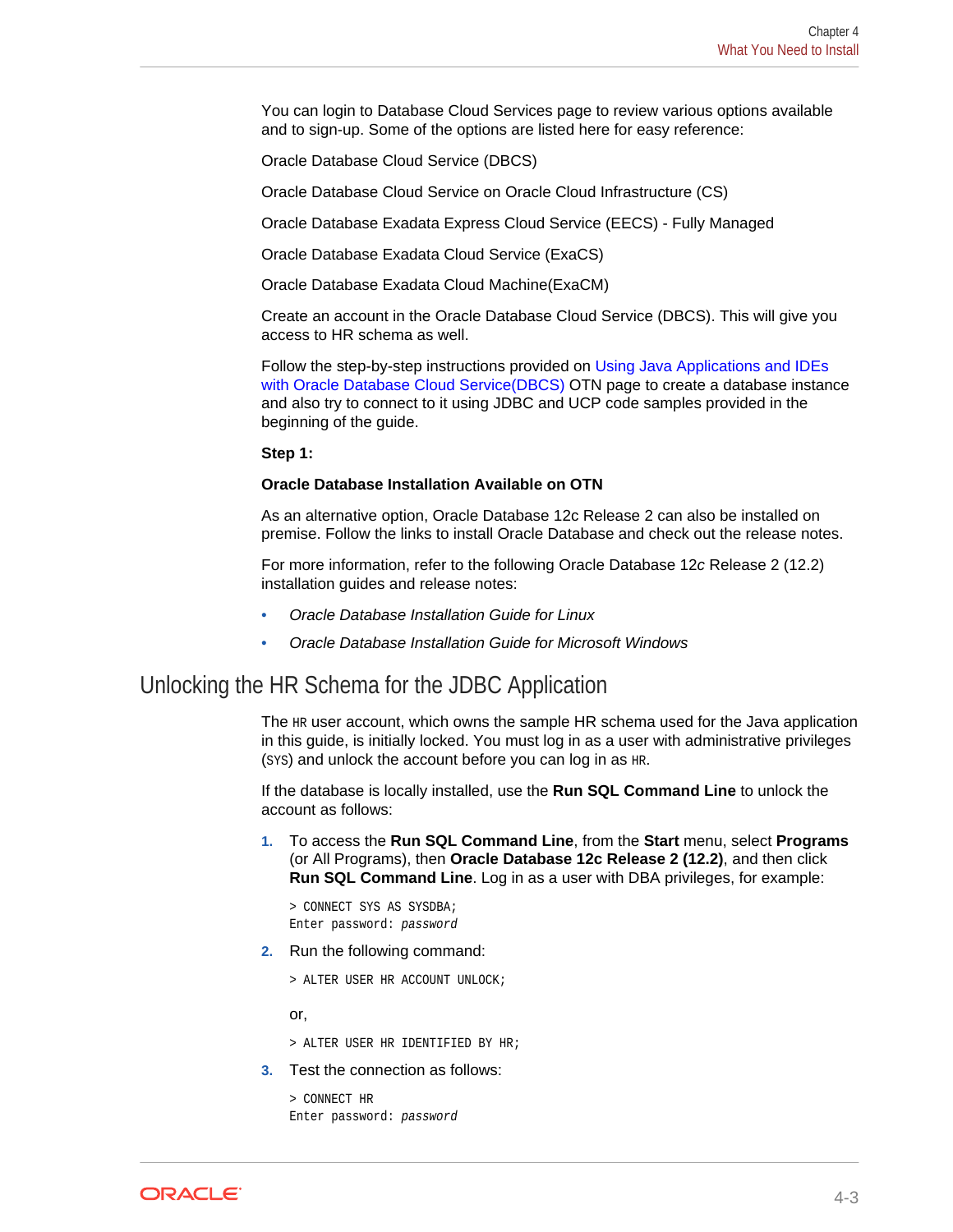<span id="page-21-0"></span>You should see a message indicating that you have connected to the database.

**Note:** For information about creating and using secure passwords with Oracle Database 12*c* Release 2 (12.2), refer to *Oracle Database Security Guide*.

In addition, some of the constraints and triggers present in the  $HR$  schema are not in line with the scope of the Java application created in this guide. You must remove these constraints and triggers as follows using the following SQL statements:

```
DROP TRIGGER HR.UPDATE_JOB_HISTORY;
DROP TRIGGER HR.SECURE_EMPLOYEES;
DELETE FROM JOB_HISTORY;
```
### JDK 8

You will need JDK8 — a Java Development Kit to create and compile Java applications.

### **Note:**

Oracle Database 12c Release 2 (12.2) JDBC driver supports JDK8. Refer <http://www.oracle.com/technetwork/java/javase/downloads/index.html>for information about installing Java.

### JDeveloper IDE

In this guide, Oracle JDeveloper Release 12c is the integrated development environment (IDE) used to create the sample Java web application. JDeveloper is used to edit the source code, compile the application, create a war file, and deploy the war file onto the integrated weblogic server (WLS).

### J2SE or JDK

To create and compile Java applications, you need the full Java 2 Platform, Standard Edition, Software Development Kit (J2SE SDK), formerly known as the Java Development Kit (JDK).



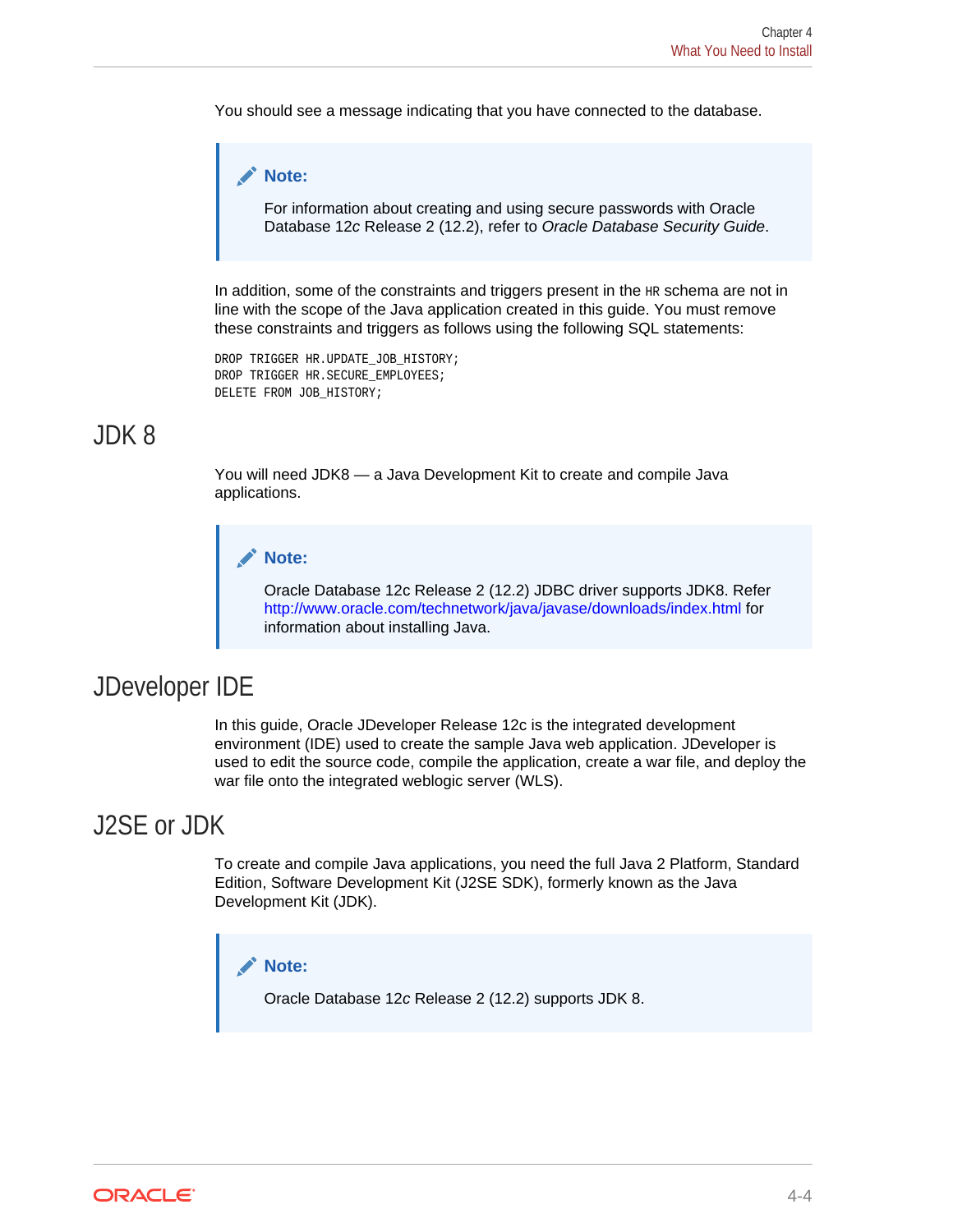<span id="page-22-0"></span>**See Also:**

- <http://www.oracle.com/technetwork/java/javase/downloads/index.html> for information about installing Java
- <http://www.oracle.com/technetwork/java/overview-141217.html> for information about the JDBC API

### Integrated Development Environment

For ease in developing the application, you can choose to develop your application in an integrated development environment (IDE). This guide uses Oracle JDeveloper to create the files for this application.

### Web Server

The sample application developed in this guide uses JavaServer Pages (JSP) technology to display information and accept input from users. To deploy these pages, you need a Web server with a servlet and JSP container, such as the Apache Tomcat application server.

This guide uses the embedded server called the Oracle WebLogic Server in JDeveloper for deploying the JSP pages. If you choose not to install Oracle JDeveloper, then any Web server that enables you to deploy JSP pages should suffice.

For more information about these servers, please refer to vendor-specific documentation.

# Verifying the Oracle Database 12*c* Release 2 (12.2) **Installation**

Oracle Database 12*c* Release 2 (12.2) installation is platform-specific. You must verify that the installation was successful before you proceed to create the sample application. This section describes the steps for verifying an Oracle Database 12*c* Release 2 (12.2) installation.

Verifying a installation involves the following tasks:

# Github Repository Details

#### **Table 4-1 Github Repository Details**

| Name and Location        | <b>Details</b>                                                                                                                                                |
|--------------------------|---------------------------------------------------------------------------------------------------------------------------------------------------------------|
| 2DaysJavaGuide-Workspace | This zip contains outlines of Java classes, for<br>building the HR web application. Download the<br>zip, unzip to a location, and follow the<br>instructions. |

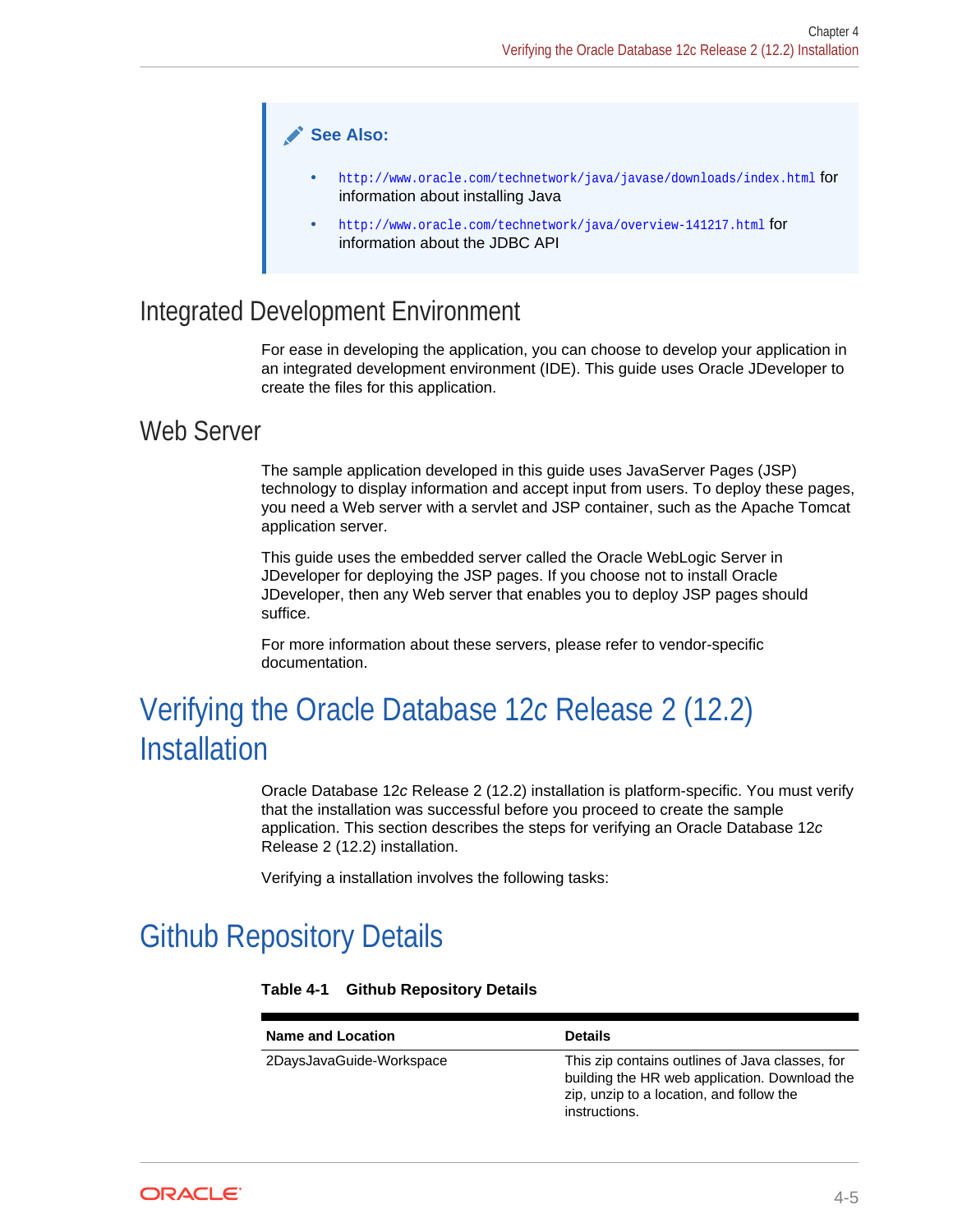<span id="page-23-0"></span>

|  |  |  | Table 4-1 (Cont.) Github Repository Details |  |
|--|--|--|---------------------------------------------|--|
|--|--|--|---------------------------------------------|--|

| Name and Location | <b>Details</b>                                                                                                                 |
|-------------------|--------------------------------------------------------------------------------------------------------------------------------|
| <b>HRWebApp</b>   | This repository contains the complete code<br>samples of the application. Refer to this when<br>you face issues or exceptions. |

### Import the Application in JDeveloper

Use the following steps to import the application in JDeveloper:

- 1. Navigate to the location where the HRWebApp\_Workspace is extracted.
- 2. Choose a name for the application.

3. It creates a project with all files required to build HR web application. Now, you can start editing.

## Compile Applications in JDeveloper

You can compile or create a .war file using maven commands through JDeveloper.

- 1. Right click on the project.
- 2. Run Maven
- 3. Navigate to compile/package/clean

# Compile Using Maven and Run the Application in any Java EE Container

a. Compile Using Maven:

HR web application can also be easily compiled using the Maven commands. If you are using Oracle maven repository, then make sure to have the settings.xml file with all the required details available for easy access. After you download the HRWebApp\_workspace and add the required code, use the commands below to clean, compile and package the source code.

Execute the following commands:

```
mvn –s settings.xml clean
mvn –s settings.xml compile
mvn –s settings.xml package
```
b. Deploy the .war file on any Java EE container

Once the source code is packaged using the maven command "mvn –s settings.xml package", the war file will be placed under the folder "target/JdbcWebSamples.war". Place this war file under TOMCAT\_HOME/webapps/ and start the tomcat server. Once

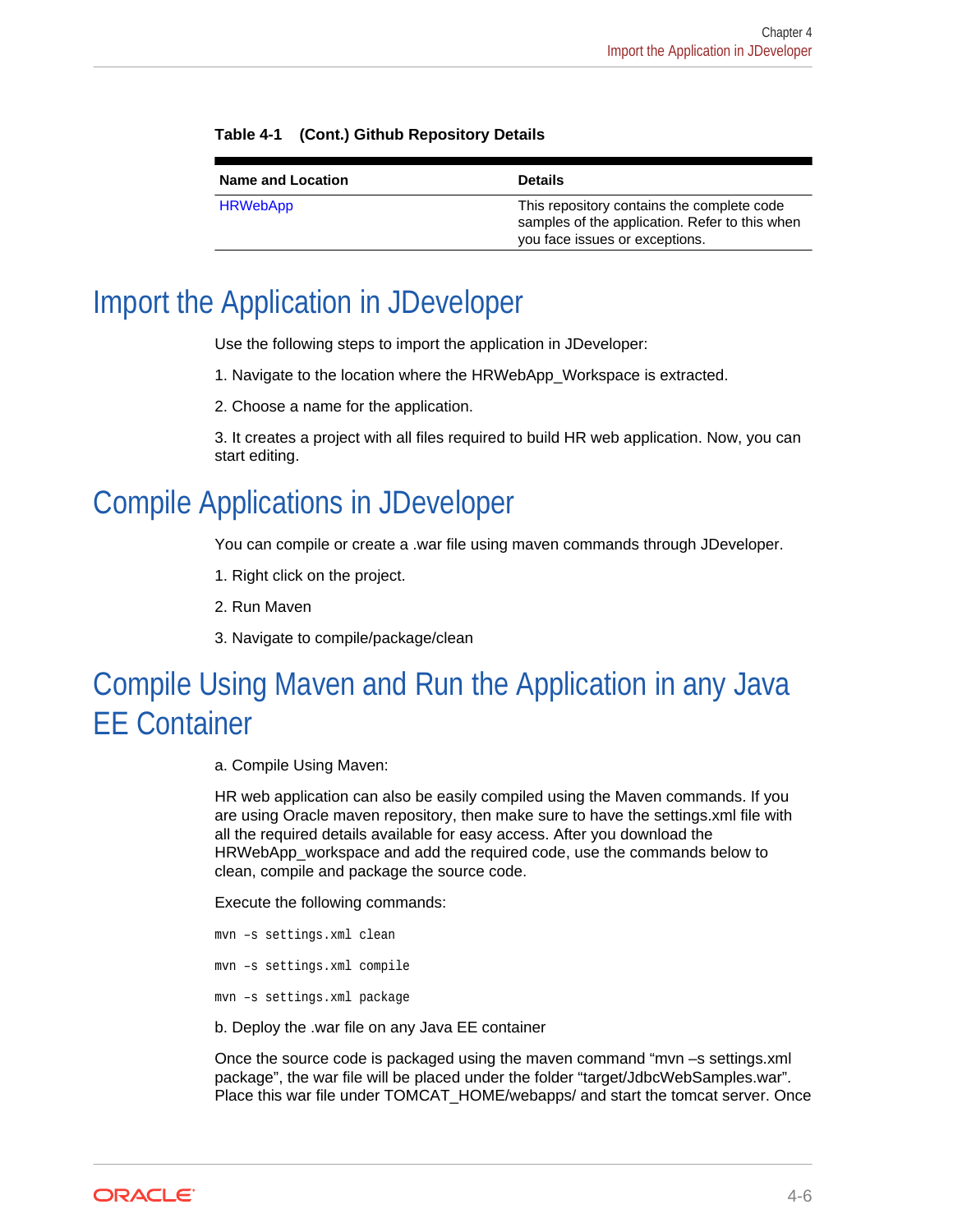the tomcat is started, access the HR web application using the URL http://localhost: 8080/JdbcWebSamples/.

If the login/logout modules are added, then login with either **hradmin** or **hrstaff** user.

#### **Run the the Application in JDeveloper**

JDeveloper uses the integrade WebLogic Server to run the web application.

#### **List All Employees**

HR web Application has several functionalities. "List All" is the functionality where the details of employees such as Employee\_id, First\_name, Last\_Name, Email, Phone\_number, Job\_id, Salary etc., are retrieved from the "Employees" table and shown on a web page. See the screenshot below that shows "List All" functionality.

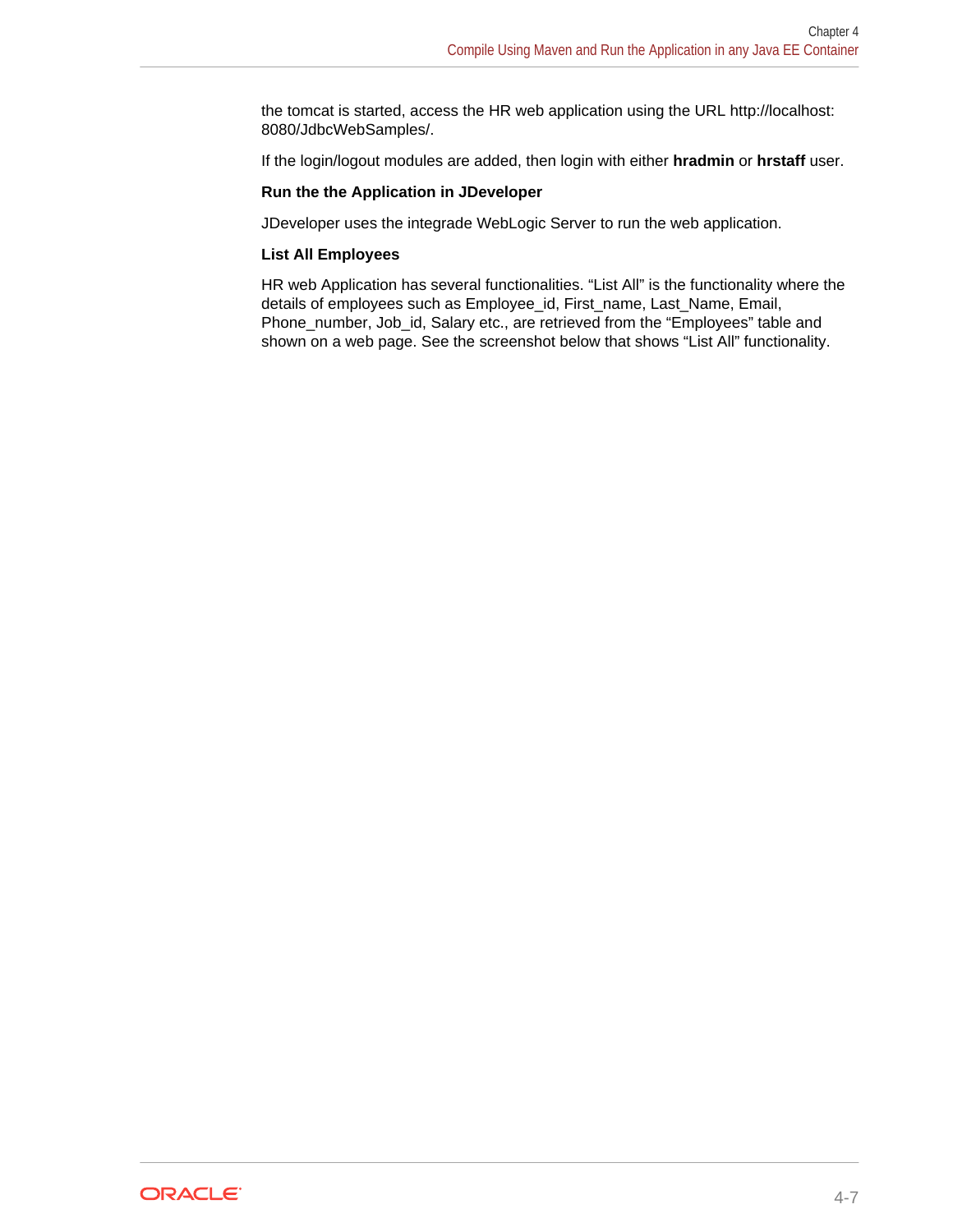# <span id="page-25-0"></span>5 List All Employees

HR web Application has several functionalities. "List All" is the functionality where the details of employees such as Employee\_id, First\_name, Last\_Name, Email, Phone\_number, Job\_id, Salary etc., are retrieved from the "Employees" table and shown on a web page. See the screenshot below that shows "List All" functionality.

### Creating a Java Bean Entity for an Employee

**Class Name:** src/main/java/com/oracle/jdbc/samples/entity/Employee.java

#### **Github Location:** [Employee.java](https://github.com/oracle/oracle-db-examples/blob/master/java/HRWebApp/src/main/java/com/oracle/jdbc/samples/entity/Employee.java)

**Description**: This is a class that contains the getter and setter methods for all the attributes of an employee. Example: First\_name, Last\_Name, Employee\_Id etc., will have a getter and setter methods.

Steps to be Performed:

1. Create a constructor *Employee()* as shown in the sample.

2. Create a getter and setter method for all the attributes of an employee to show it on the web application.

#### **Creating Employee.java**:

1. Declare the package for the class Employee.java.

package com.oracle.jdbc.samples.entity;

2. Import the following packages required for the Employee class

import java.sql.ResultSet; import java.sql.SQLException; import java.sql.Timestamp;

3. Declare an Employee class. Add an open parenthesis ({) and closing parenthesis (}). Place the cursor in between the parenthesis:

public class Employee {

4. Declare the following variables for each one of the attributes of an employee.

private int Employee\_Id; private String First\_Name; private String Last\_Name; private String Email; private String Phone\_Number; private String Job\_Id; private int Salary;

5. Create a constructor for Employee that takes ResultSet as the input and throws SQLExceptio. In this constructor, set all the values for the attributes of the Employee.

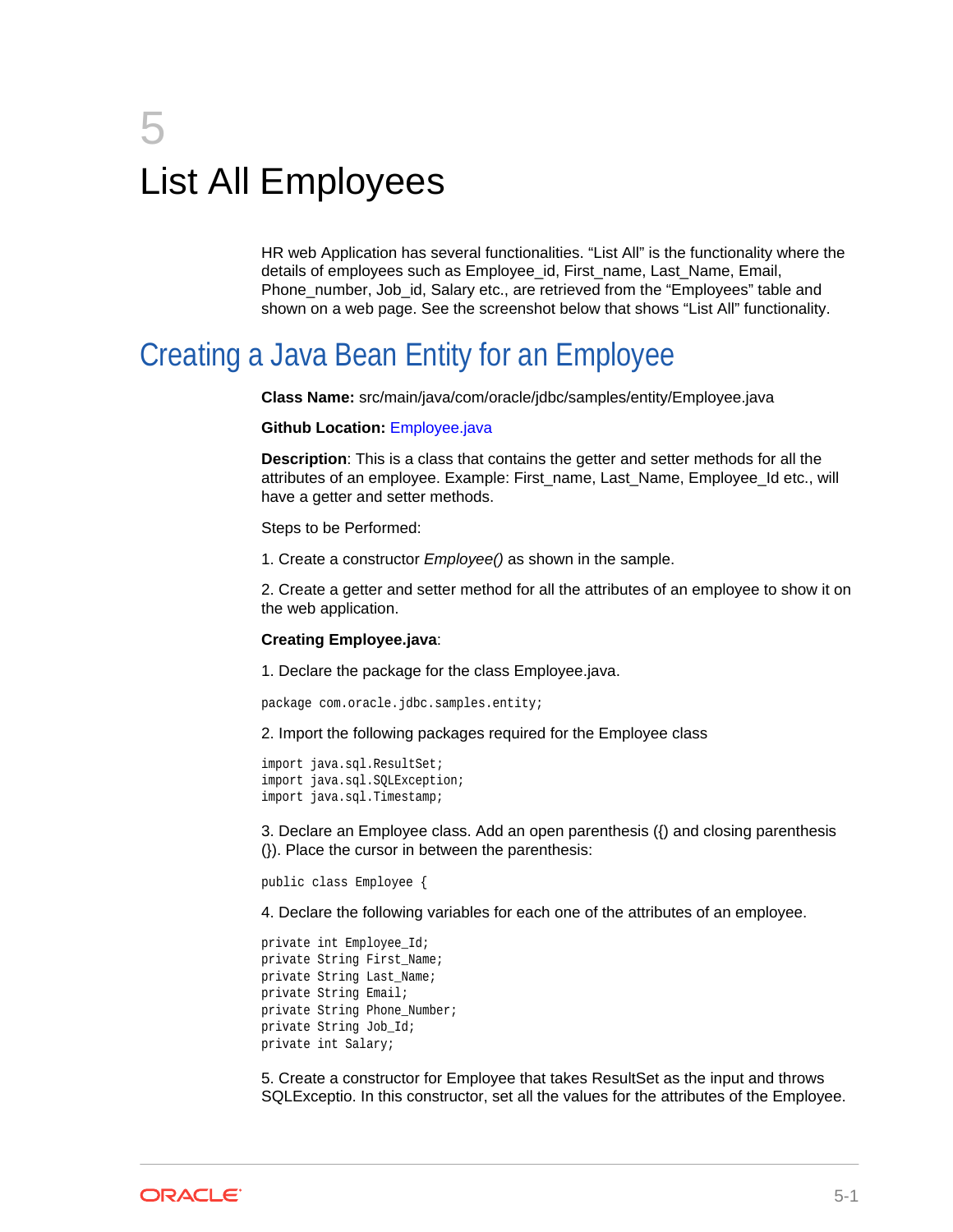```
public Employee(ResultSet resultSet) throws SQLException {
  this.Employee_Id = resultSet.getInt(1);
   this.First_Name = resultSet.getString(2);
   this.Last_Name = resultSet.getString(3);
   this.Email = resultSet.getString(4);
   this.Phone_Number = resultSet.getString(5);
   this.Job_Id = resultSet.getString(6);
   this.Salary = resultSet.getInt(7);
}
```
Instructions for Creating Getter and Setter Methods:

Getter and Setter methods are used to get and set the value of X which is the way to achieve encapsulation. Create the getX and setX methods for all the attributes of the Employee such as employee id, first name, last name, salary, etc.

1. Create the getter and setter methods for the Employee\_Id as shown below

```
public int getEmployee_Id() {
    return Employee_Id;
}
   public void setEmployee_Id(int Employee_Id) {
      this.Employee_Id = Employee_Id;
   }
```
2. Create the getter and setter methods for the First\_Name of an employee

```
public String getFirst_Name() {
   return First_Name;
}
public void setFirst_Name(String First_Name) {
  this.First Name = First Name;
}
```
3. Create the getter and setter methods for the Last\_Name of an employee

```
public String getLast_Name() {
  return Last_Name;
}
public void setLast_Name(String Last_Name) {
   this.Last_Name = Last_Name;
}
```
4. Create the getter and setter methods for Email of an employee

```
public String getEmail() { return Email; } public void setEmail(String Email)
\{ this.Fmail = Email; \}
```
5. Create the getter and setter methods for Phone Number of an employee

```
public String getPhone_Number() {
return Phone_Number; }
public void setPhone_Number(String Phone_Number) {
this.Phone Number = Phone Number;
}
```
6. Create the getter and setter methods for JobId of an employee

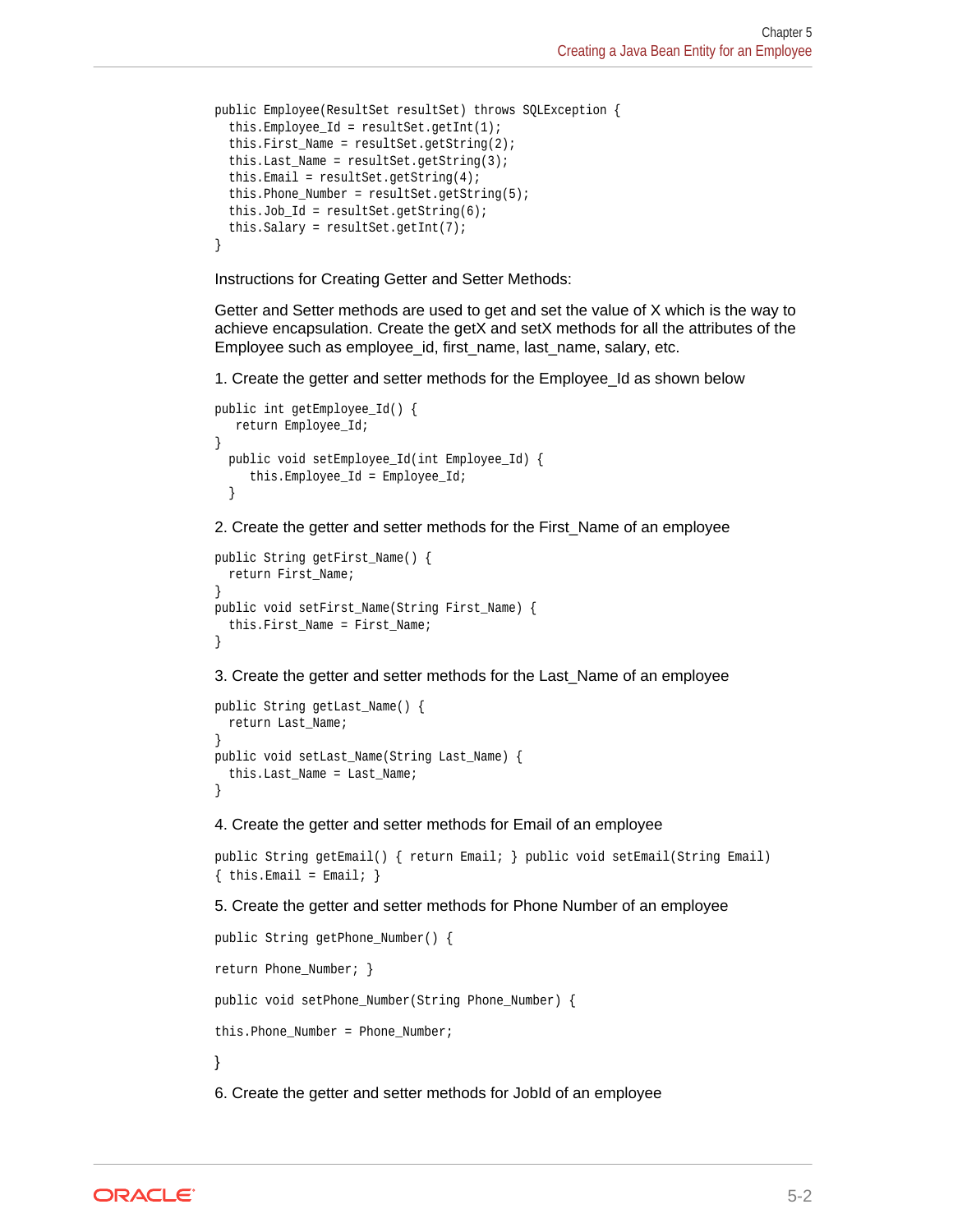```
public String getJob_Id() { return Job_Id;}public void setJob_Id(String Job_Id)
\{ this.JobId = JobId;\}
```
7. Create the getter and setter methods for Salary of an employee

```
public int getSalary() {
  return Salary;
}
public void setSalary(int Salary) {
   this.Salary = Salary;
}
```
## Creating a Java Bean Interface for a JDBC Connection

1. Declare the package for the class EmployeeBean.java

package com.oracle.jdbc.samples.bean;

2. Import Employee entity class as it contains the employee details

import com.oracle.jdbc.samples.entity.Employee;

3. Declare an interface EmployeeBean class. Add an open parenthesis ({) and closing parenthesis (}). Place the cursor in between the parenthesis

public interface EmployeeBean {

4. On the new line, declare a method getEmployees()that returns a List of Employee objects.

public List<Employee> getEmployees();

# Creating a Java Bean Implementation for a JDBC **Connection**

**Class Name**: src/main/java/com/oracle/jdbc/samples/bean/EmployeeBeanImpl.java

**Github Location**: EmployeeBeanImpl.java

**Description**: This is an implementation class. All the methods declared in EmployeeBean.java are implemented in this class. New methods related to each one of the features will be added in the next chapters. To begin with, we will be adding the implementation of the method required for "ListAll" functionality.

#### **Steps to be performed**:

Step 4: Create a method *getConnection()* – to establish a connection to the database. Ensure you update connection URL, DB username and DB password to point to your database.

Step 5: Create a method getEmployees() – To retrieve a list of employees from employees table. Update the SELECT query to be used by choosing the columns that you want from the Employees table.

Step 4: Instructions for creating getConnection() method:

1. Declare the package for the EmployeeBean.java.

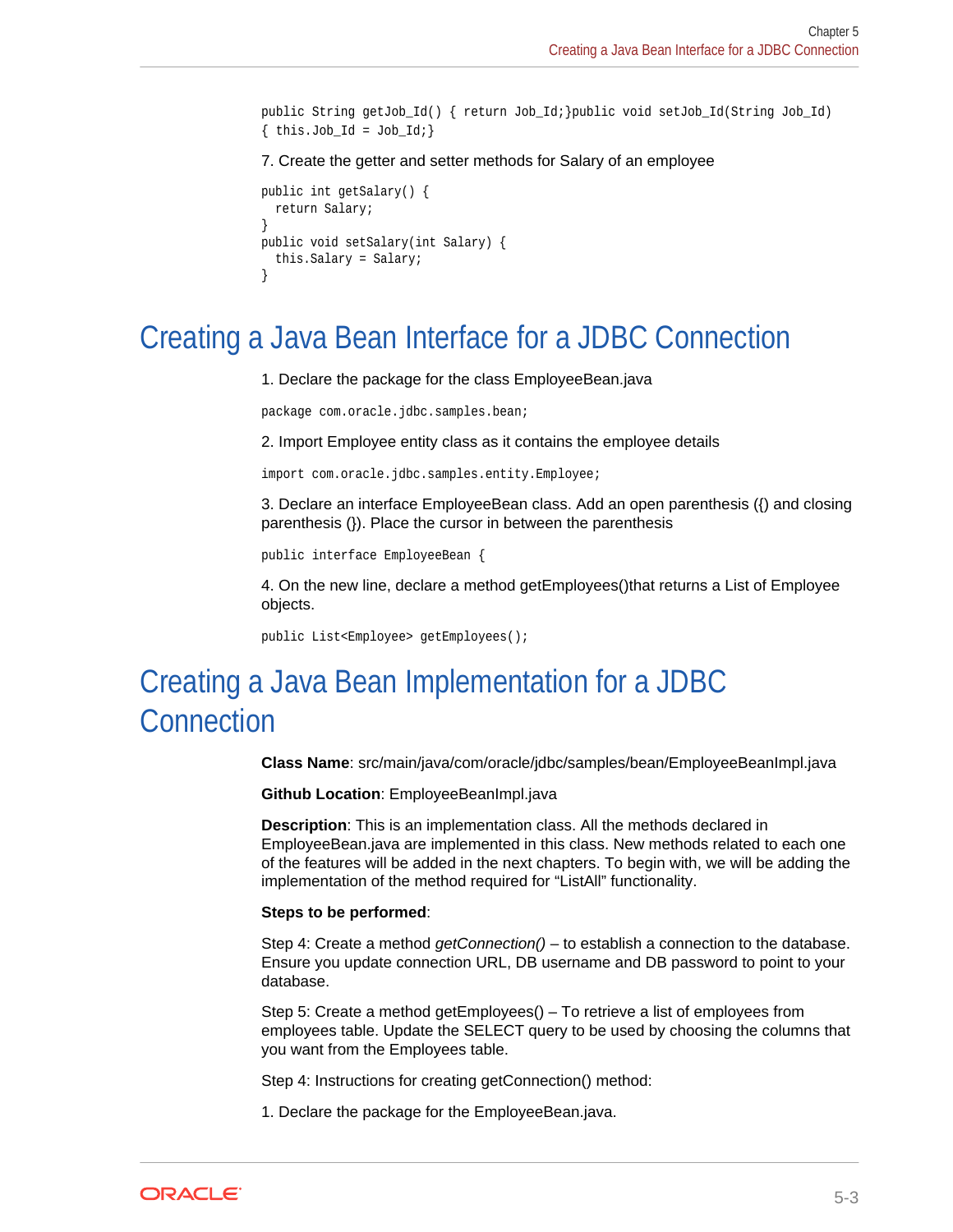package com.oracle.jdbc.samples.bean;

2. Import Employee class as it contains the employee details. Import com.oracle.jdbc.samples.entity.Employee;

3. Import other dependent classes as shown below. If the particular class is not imported, JDeveloper will display a message reminding you to import the required package. Press the Alt+Enter keys to import the class:

```
import java.sql.*;
import java.util.ArrayList;
import java.util.List;
import java.util.logging.Level;
import java.util.logging.Logger;
```
import java.sql.PreparedStatement; import oracle.jdbc.OracleStatement; import oracle.jdbc.OracleConnection; import oracle.jdbc.driver.OracleDriver; import oracle.jdbc.OracleTypes; import java.sql.PreparedStatement; import oracle.jdbc.OracleStatement; import oracle.jdbc.OracleConnection;

```
import oracle.ucp.jdbc.PoolDataSourceFactory;
import oracle.ucp.jdbc.PoolDataSource;
```
4. Add the following class declaration EmployeeBeanImpl that implements EmployeeBean. Add an open parenthesis ({) and closing parenthesis (}). Place the cursor in between the parenthesis.

public class EmployeeBeanImpln implements EmployeeBean {

5. Declare a static method getConnection() to establish the connection. Add an open parenthesis ({) and closing parenthesis (}). Place the cursor in between the parenthesis.

public static Connection getConnection() throws SQLException {

6. Register a driver as shown below.

DriverManager.registerDriver(new oracle.jdbc.OracleDriver());

7. Get a connection by passing the database URL and database username and password.

Connection connection = DriverManager.getConnection("jdbc:oracle:thin:@// myorclhost:5521/myorcldbservice", "hr", "hr");

8. Return the database connection.

return connection;

Instructions to Create getEmployees() method:

1. Declare the method getEmployees(). Add an open parenthesis ({) and closing parenthesis (}). Place the cursor in between the parenthesis.

Public List<Employee> getEmployees()throws SQLException {

2. Declare a variable for the return value of type List<Employee>

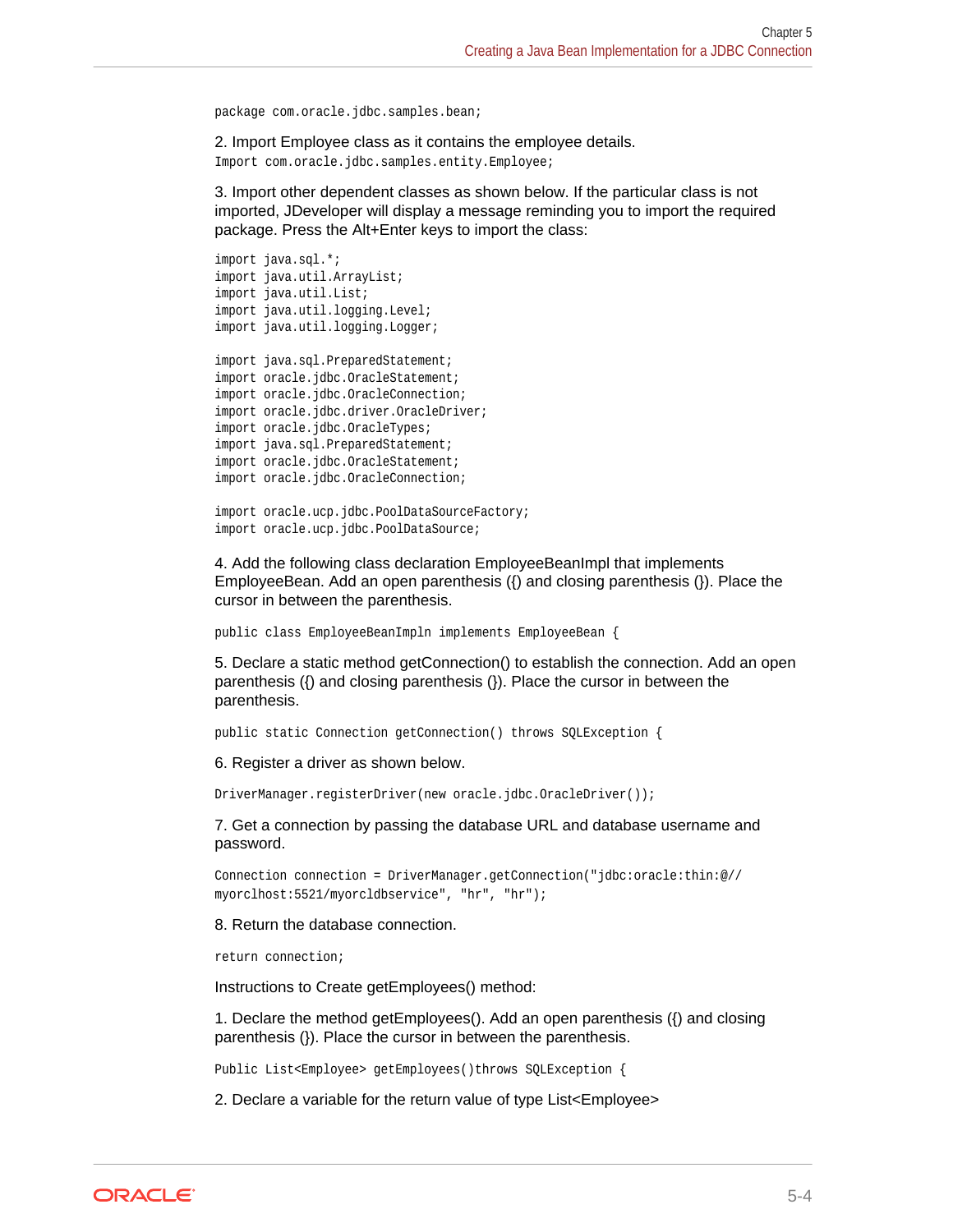```
List<Employee> returnValue = new ArrayList<>();
```
3. Start a try block. The source code is compiled with JDK8 and we use auto-closeable statements which means that there is no need to explicitly specify catch and finally blocks. The first try block is for getting a database connection by invoking the method getConnection(). Declare a variable connection to establish a database connection.

```
try (Connection connection = getConnection()) {
```
4. Start another try block for creating a Statement.

try (Statement statement = connection.createStatement()) {

5. Start another try block for ResultSet. Include the query that needs to be executed. Make sure to retrieve all the required fields of the employee in the query.

```
try (ResultSet resultSet = statement.executeQuery("SELECT Employee_Id, First_Name,
Last_Name, Email, Phone_Number, Job_Id, Salary FROM EMPLOYEES")) {
```
6. Start a while loop to capture the list of employees retrieved from the ResultSet.

```
while(resultSet.next()) {
  returnValue.add(new Employee(resultSet));
}
```
7. Ensure you close the parenthesis for all the try blocks.

8. Catch the SQLException and log the message in logger as shown below.

```
catch (SQLException ex) {
   logger.log(Level.SEVERE, null, ex);
   ex.printStackTrace();
}
```
9. Return the List of employees from the method getEmployees()

return returnValue;

## Creating a Servlet to Process the Request

The following code describes the steps required to create a Servlet to process a request.

Class Name: src/main/java/com/oracle/jdbc/samples/web/WebController.java

#### **Github Location:** [WebController.java](https://github.com/oracle/oracle-db-examples/blob/master/java/HRWebApp/src/main/java/com/oracle/jdbc/samples/web/WebController.java)

**Description:** This is the main servlet that controls all the flows of the application. For every new functionality of the application, we will be adding the code to handle the new requests and responses in doPost() and processResponse() respectively.

Steps to be Performed:

6. Create a servlet *WebController.java* and *reportError()* method

7. Create a method *processRequest()* – This method processes both GET and POST HTTP requests.

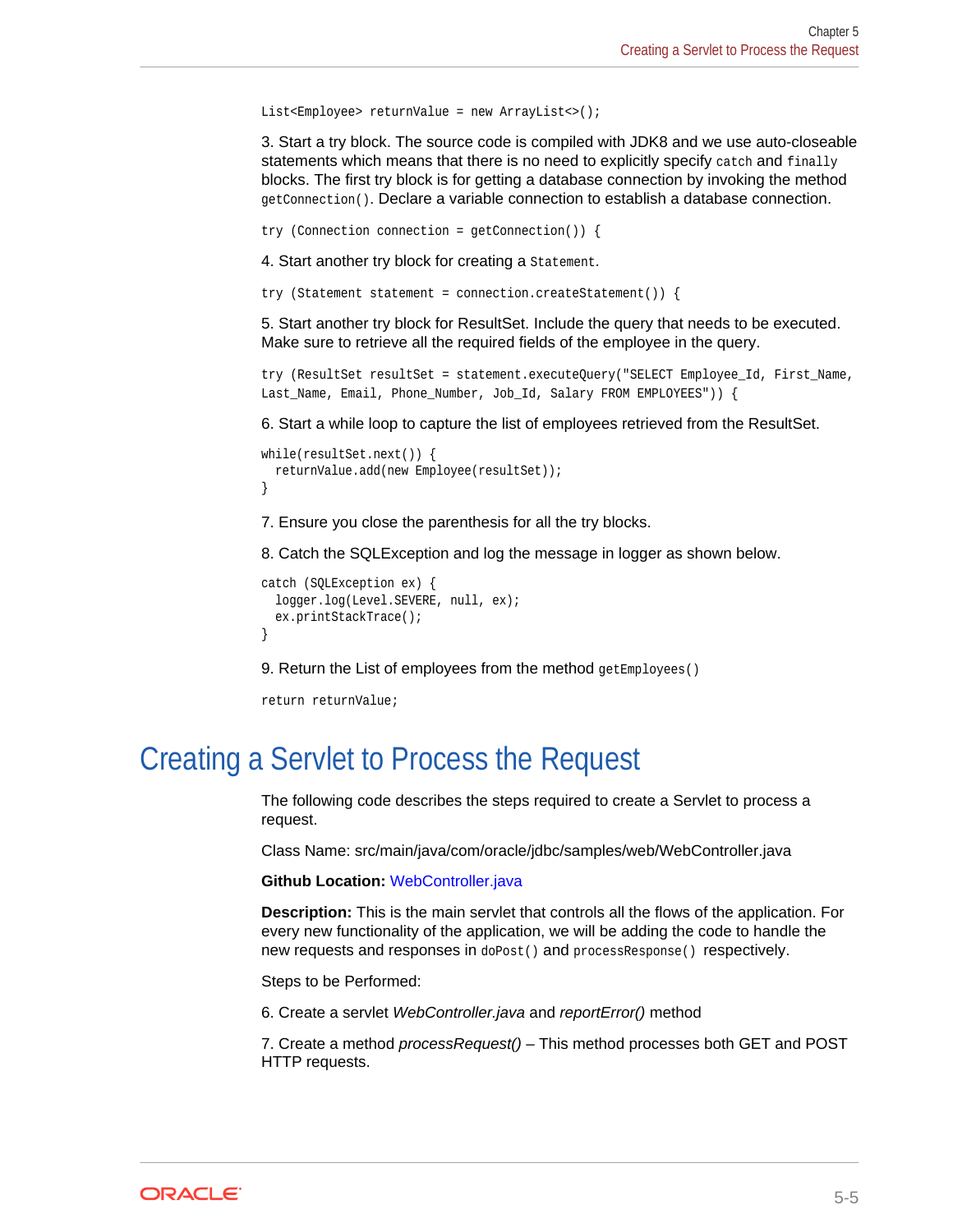8. Create a method *doGet() –* Add details to get the employee details from the database and show the results in JSON. JSON will be the output format of the results that is shown on the HTML.

9. Create a method getServletInfo() – To display some generic information about the servlet.

10. Create a logger to log exceptions and other error messages.

#### **Step 6: Instructions for creating a WebController.java and reportError() method**

1. Declare the package for the WebController.java.

package com.oracle.jdbc.samples.web;

2. Import Employee class as it contains the employee details and also, the EmployeeBeanImpl.

```
import com.oracle.jdbc.samples.entity.Employee;
   import com.oracle.jdbc.samples.bean.EmployeeBean;
   import com.oracle.jdbc.samples.bean.EmployeeBeanImpl;
```
3. Import the GSON (Google GSON) for displaying the Employee results.

import com.google.gson.Gson; import com.google.gson.reflect.TypeToken;

4. Import other dependent classes as shown below. If the particular class is not imported, then JDeveloper will display a message reminding you to import the required package. Press the Alt+Enter keys to import it.

import javax.servlet.ServletException;

```
 import javax.servlet.annotation.WebServlet;
 import javax.servlet.http.*;
 import java.io.IOException;
 import java.io.PrintWriter;
 import java.io.BufferedReader;
 import java.util.ArrayList;
 import java.util.List;
 import java.util.Map;
```
import java.util.logging.Logger;

5. Add the annotation to the servlet.

@WebServlet(name = "WebController", urlPatterns = {"/WebController"})

6. Add the following class declaration WebController that extends HttpServlet. Add an open parenthesis ({) and closing parenthesis (}). Place the cursor in between the parenthesis.

public class WebController extends HttpServlet {

7. Declare an object "employeeBean" of the type  $\text{EmployeeBeanImpl}$ . This will be a global variable and available for all the methods such as  $\text{reportError}()$ , processRequest(), and doGet() to use.

8. Declare an object "gson" of the type Gson. This will be a global variable and available for all the methods such as reportError(), processRequest(), and doGet() to use.

```
Gson gson = new Gson();
```
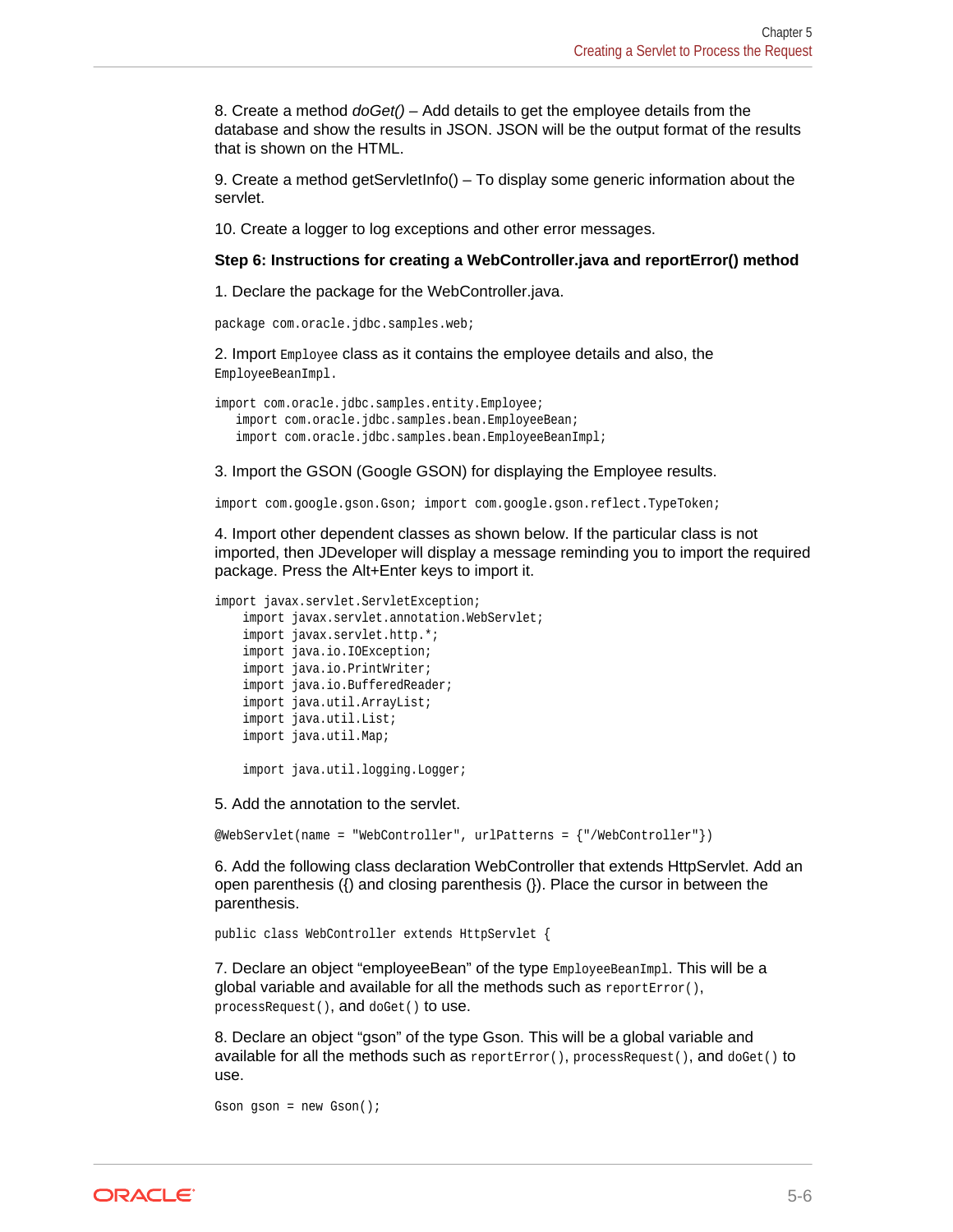9. Declare a method reportError as shown below. This is to capture the error and show it on the page.

private void reportError(HttpServletResponse response, String message) throws ServletException, IOException {

10. Set the response content type to be "text/html" and charset=UTF-8 as shown below.

response.setContentType("text/html;charset=UTF-8");

11. Create a PrintWriter object and print the error message as shown.

try (PrintWriter out = response.getWriter()) {

```
try (PrintWriter out = response.getWriter()) { 
out.println("<!DOCTYPE html>"); 
out.println("<html>"); 
out.println("<head>"); 
out.println("<title>Servlet WebController</title>");
out.println("</head>"); 
out.println("<br/>body>");
out.println("<h1>" + message + "</h1>");
out.println("</body>"); 
out.println("</html>"); 
}
```
#### **Step 7: Instructions for Creating Process Request:**

1. Add the following method declaration for processRequest(req, res). Add open and close parentheses ({, }) and position the cursor in between the parenthesis.

protected void processRequest(HttpServletRequest request, HttpServletResponse response) throws ServletException, IOException {

2. Declare a variable *employeeList* of the *List* type that contains Employee objects. Declare the variable gson to process Gson object.

List<Employee> employeeList = null;

3. Instantiate the employeeList object by invoking getEmployees method of EmployeeBean.

employeeList = employeeBean.getEmployees();

4. Check if the employeeList is not NULL

```
if (employeeList != null) {
```
5. Set the content type to "application/json"

response.setContentType("application/json");

6. Invoke the method toJson(…) and convert the employeeList to JSON.

```
gson.toJson(employeeList,
            new TypeToken<ArrayList<Employee>>() {}.getType(),
response.getWriter());
```
7. End of if condition. Close the parenthesis (})

8. Add an else condition to cover the error scenario when the employeeList is empty.

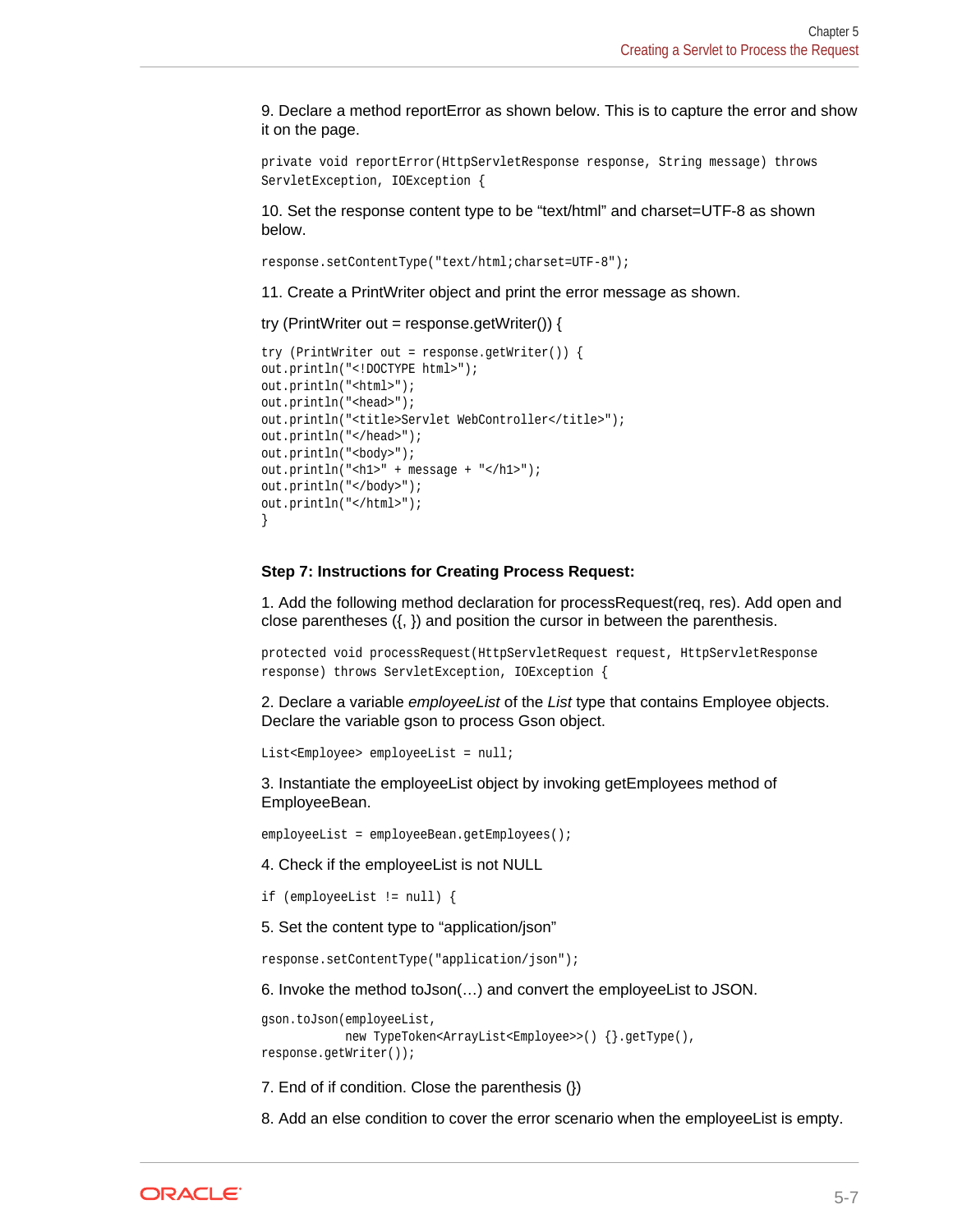```
else {
   response.setStatus(HttpServletResponse.SC_NOT_FOUND);
}
```
#### **Step 8: Instructions for Creating doGet():**

1. Add the following method declaration for doGet().Add open and close parentheses ({, }) and position the cursor in between the parenthesis.

protected void doGet(HttpServletRequest request, HttpServletResponse response) throws ServletException, IOException {

2. Invoke the method processRequest(request, response) by passing the HTTPServletRequest and HTTPServletResponse response objects.

```
processRequest(request, response);
```
#### **Step 9: Instructions for Creating getServletInfo():**

1. Add the following method declaration for getServletInfo().Add open and close parentheses ({, }) and position the cursor in between the parenthesis.

public String getServletInfo() {

2. In the return statement, set a message about the servlet.

return "JdbcWebServlet: Reading Employees table using JDBC and transforming it as a JSON. ";

**Step 10:** Instructions for Creating Logger ():

1. Create a variable logger of the type Logger at the end of the class, before closing the parenthesis for the class WebController.java.

```
private static final Logger logger = 
Logger.getLogger(WebController.class.getName());
```
### Create an HTML Page to Display Results

#### **Class Name:**

src/main/webapp/listAll.html

Github Location: [listAll.html](https://github.com/oracle/oracle-db-examples/blob/master/java/HRWebApp/src/main/webapp/listAll.html)

**Description**: This is the HTML page to show the results retrieved from the database.

Steps to be Performed:

**Step 11**: Create the title, stylesheet, and body of the HTML page

**Step 12:** Start the <script> tags and handle GET request

**Step 13**: Create a method processResponse() – To process the JSON response and show the results on the HTML page.

Step 11: Instructions to create title, stylesheet, and body of the HTML Page:

1. Create the title, stylesheet, and body for the HTML page.

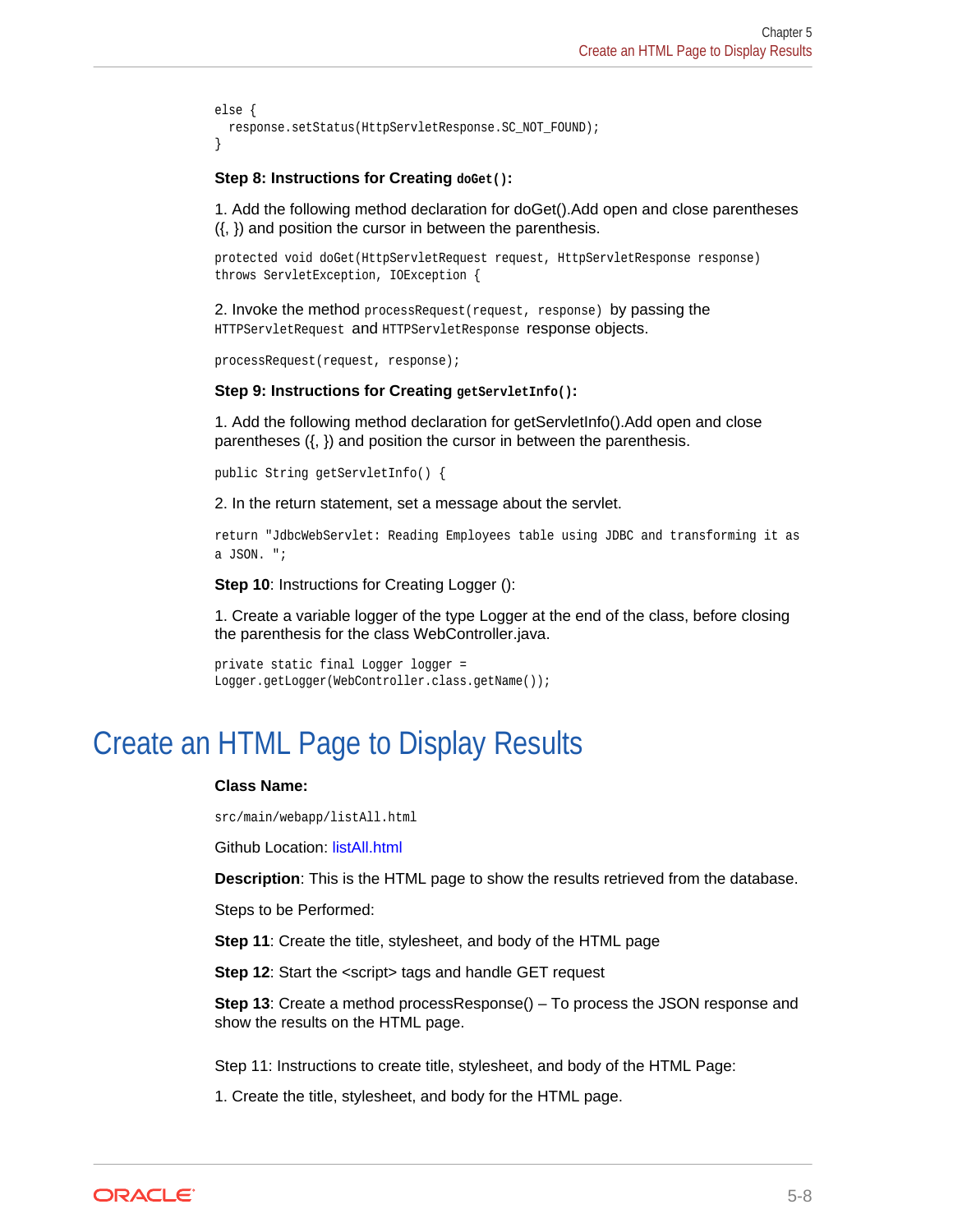```
<!DOCTYPE html>
<html lang="en">
<head>
<meta charset="UTF-8">
<title>List all Employees</title>
```
<link rel="stylesheet" type="text/css" href="css/app.css" > </head> <body>

Step 12: Instructions for Handling GET requests:

1. Start the <script> tags and declare few variables for the URL and HTTPRequest.

<script>

```
var xmlhttp = new XMLHttpRequest();
var url = "WebController";
```
2. Define the action when the requests are sent i.e., when the links for each one of the functionalities is selected.

```
xmlhttp.onreadystatechange=function() {
     if (xmlhttp.readyState == 4 \&x xmlhttp.status == 200) {
        processResponse(xmlhttp.responseText);
      }
\rightarrowxmlhttp.open("GET", url, true);
xmlhttp.send();
```
Step 13: Instructions for handling processResponse() requests:

1. Create the function processResponse() to display JSON results on HTML page.

```
function processResponse(response) {
// Process the JSON response into an array. 
var arr = JSON.parse(response);
var i;
var out - "<table>";
keys = Object.keys(arr[0]);
//Print headers
out += "<tr>"
for(i = 0; i < keys.length; ++i) {
out += "<th>"+keys [i]+"</th>"
}
out += "\lt/tr>";
// Print values
for(j = 0; j < arr.length; j++) {
out += "\tt <i>tr</i>"
for(i = 0; i < keys.length; ++i) {
out += "<td>"+arr[j][keys[i]]+"</td>"
}
out += "\lt/\tan^{-1}}
out += "</table>";
document.getElementById("id-emp").innerHTML = out;
}
}
```
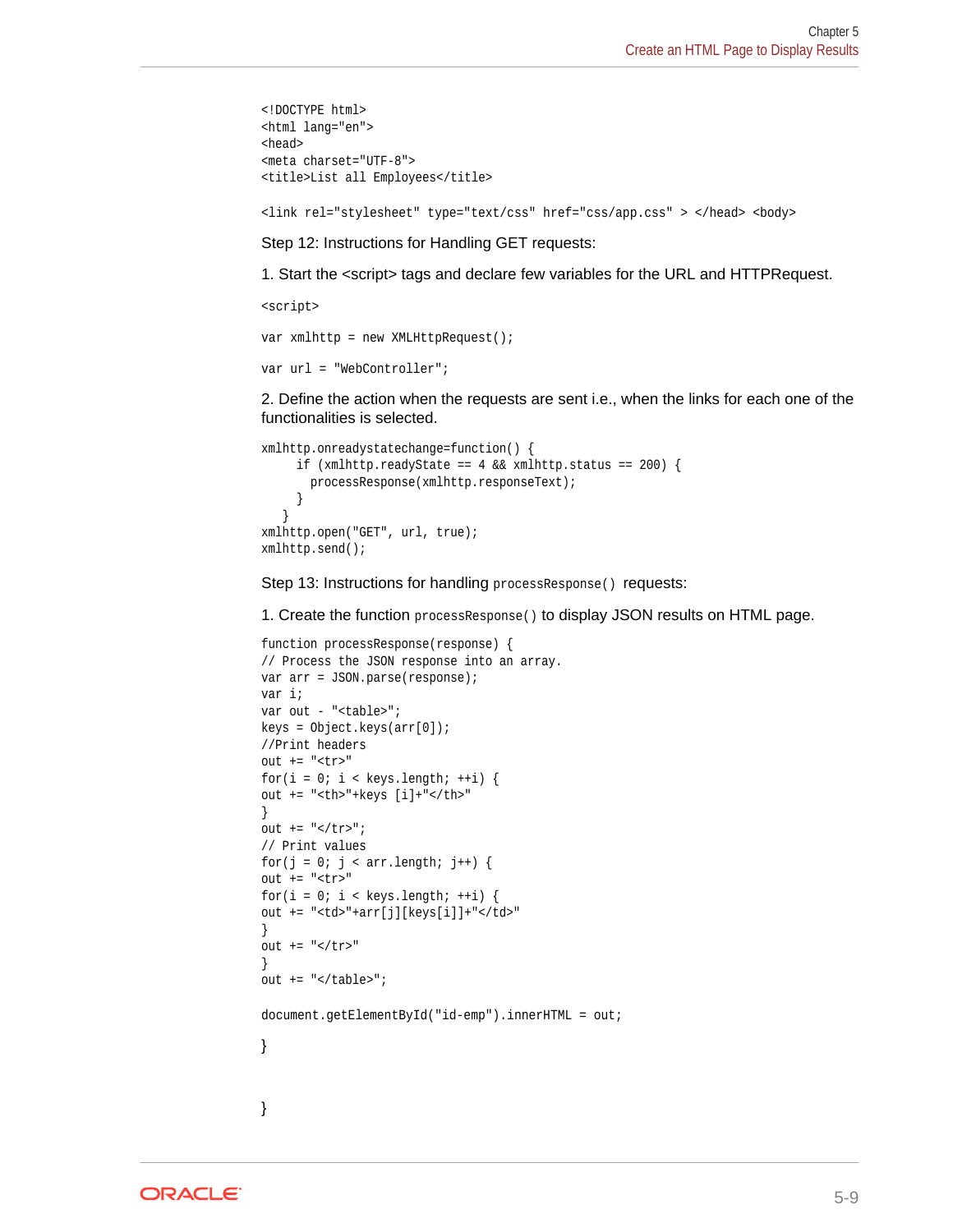## <span id="page-34-0"></span>Create a CSS File

The following code creates a method processResponse() inside the Java script that processes the JSON to show it on the HTML.

Class Name: src/main/webapp/css/app.css

**Github Location : [app.css](https://github.com/oracle/oracle-db-examples/blob/master/java/HRWebApp/src/main/webapp/css/app.css)** 

**Description:** The stylesheet has the color, font, and style for all the UI elements such as buttons, side navigation, main page, links, etc., on the page.

Steps to be Performed:

**Step 14**: Download the [app.css](https://github.com/oracle/oracle-db-examples/blob/master/java/HRWebApp/src/main/webapp/css/app.css) and use it in your application.

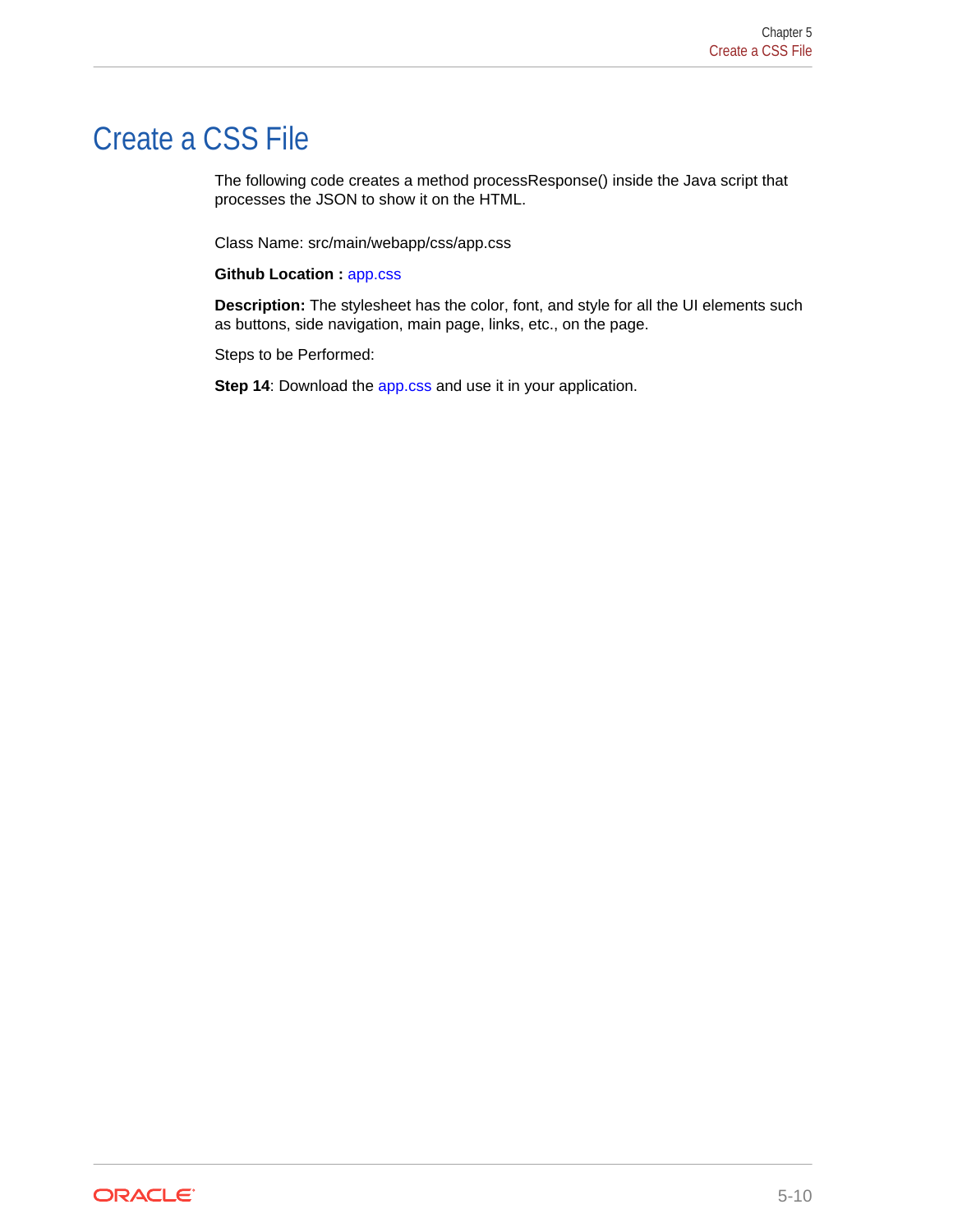# <span id="page-35-0"></span>6 Search by Employee ID

"Search by Employee Id" is the functionality where we can search for a particular employee based on their employee Id which is the primary key. The user needs to input the employee Id and submit the request.

## Employee Java Bean

**Class Name:** src/main/java/com/oracle/jdbc/samples/bean/EmployeeBean.java

Github Location: EmployeeBean.java

Description: New method getEmployee(int) for searching employee by ID.

Steps to be performed:

**Step 1:** Declare a method getEmployee(int)

Step 1:Instructions for Declaring getEmployee(int) method:

1. The file EmployeeBean is already created on Day 1 for "ListAll" functionality. We can use the same class and add new methods for each one of the functionalities.

2. On the new line, declare a method getEmployee(int) that takes EmployeeId as a parameter.

public List<Employee> getEmployee(int empId);

Implement a new method getEmployee(int) in EmployeeBeanImpl.java.

#### **Github Location**: [EmployeeBeanImpl.java](https://github.com/oracle/oracle-db-examples/blob/master/java/HRWebApp/src/main/java/com/oracle/jdbc/samples/bean/JdbcBeanImpl.java)

Description: Implement a new method getEmployee(int) to search employee by id. This method takes the employee Id as input parameter and returns an object of type Employee.

#### **Steps to be Performed:**

**Step 2:** Implement a new method getEmployee(int):

#### **Step 2: Instructions to create getEmployee(int) Method:**

1. Declare the method *getEmployee(int)* that returns a List of the objects of type Employee.

public List<Employee> getEmployee(int empId) {

2. Declare a variable for the return value of type List<Employee>

List<Employee> returnValue = new ArrayList<>();

3. The first try block is for the getting a database connection by invoking the method getConnection(). Declare a variable connection to establish a database connection.

```
try (Connection connection = getConnection()) {
```
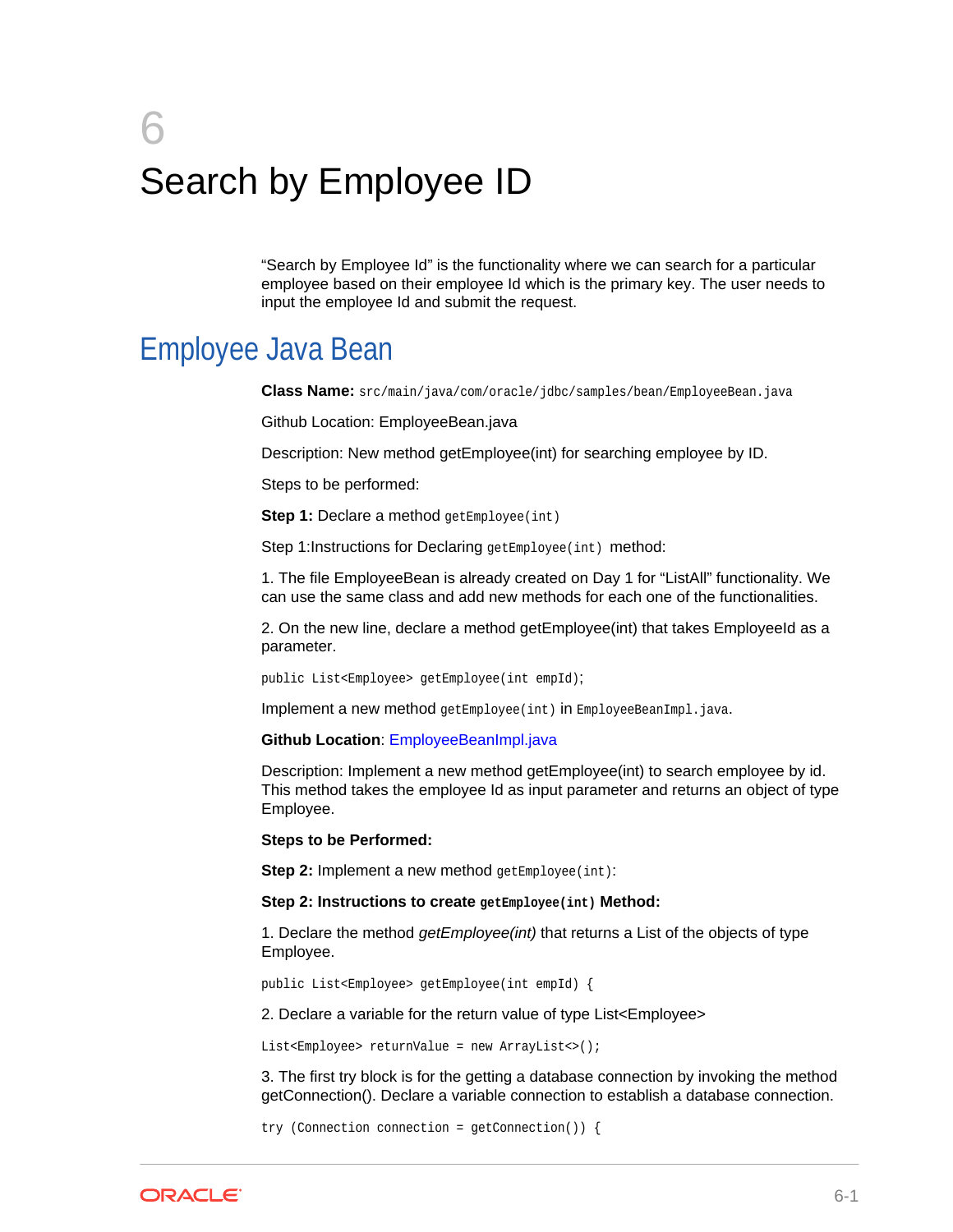<span id="page-36-0"></span>4. Start another try block for creating a PreparedStatement. PreparedStatement includes the query that needs to be executed to select an employee based on the employee id.

try (PreparedStatement preparedStatement = connection.prepareStatement("SELECT Employee\_Id, First\_Name, Last\_Name, Email, Phone\_Number, Job\_Id, Salary FROM EMPLOYEES WHERE Employee\_Id = ?")) {

5. Set the input parameter which is the employee id for the query.

```
preparedStatement.setInt(1, empId);
```
6. Start another try block for ResultSet.

```
try (ResultSet resultSet = preparedStatement.executeQuery()) {
```
7. Check if there is anything returned. If yes, then add it to returnValue; otherwise, throw an exception.

```
if(resultSet.next()) {
     returnValue.add(new Employee(resultSet));
   } else {
     throw new SQLException("No recrods found");
\vert
```
8. Make sure to close the parenthesis for all the try blocks. There are a total of 3 try blocks which need to be closed.

9. Catch the SQLException and log the message in logger as shown below.

```
catch (SQLException ex) {
   logger.log(Level.SEVERE, null, ex);
   throw ex;
}
```
10. Return the List of Employees from the method getEmployee(int)

return returnValue;

### Add the code to a Servlet to process the request

**Class Name**: src/main/java/com/oracle/jdbc/samples/web/WebController.java

**Github Location**: [WebController.java](https://github.com/oracle/oracle-db-examples/blob/master/java/HRWebApp/src/main/java/com/oracle/jdbc/samples/web/WebController.java)

**Description:** This servlet has already been created in Day 1. We will be adding the relevant code to search by employee id.

Steps to be performed:

**Step 3:** Add the code to search by employee id to the method processRequest().

**Step 3: Instruction for adding code to processRequest():**

1. Declare a varianle ID KEY to capture the employee id. This is a global variable, hence, needs to be declared outside the method  $\beta$  process Request() but within the WebController class.

private static final String ID\_KEY = "id";

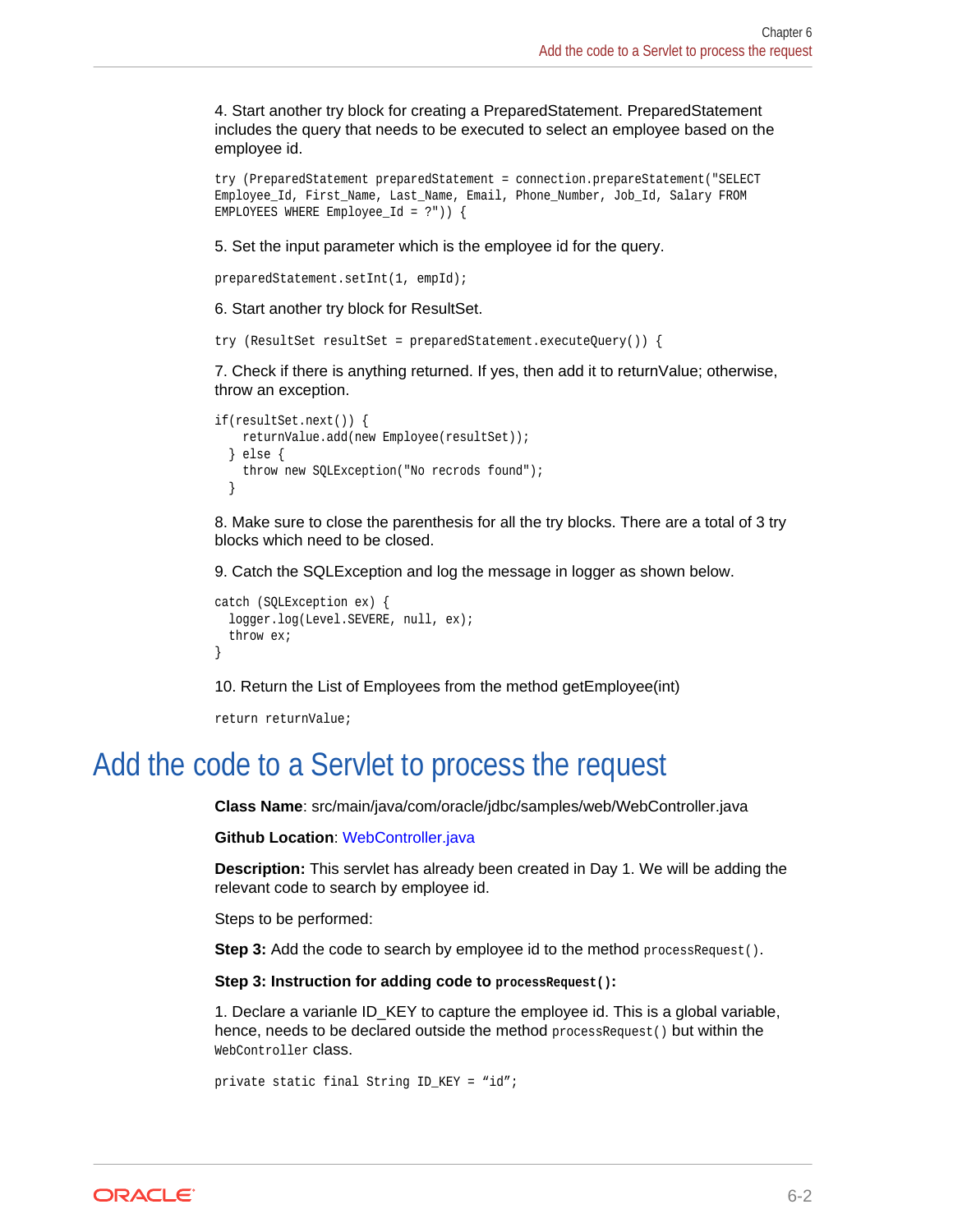<span id="page-37-0"></span>2. The method processRequest() is already created in the "ListAll" feature. Now, we will add the code to implement "Search by employee id" functionality.

3. Declare a variable value of the String type to capture the input from the user.

```
String value = null;
```
4. In addition to what was added for "ListAll" feature, we will add an if condition to handle the new functionality. Get the employee id entered by the user and invoke the method getEmployee(int) to verify if the employee record exists.

```
if ((value = request.getParameter(ID_KEY)) != null) {
       int empId = Integer.valueOf(value).intValue();
      employeeList = employeeBean.getEmployee(empId);
    } else { 
       // Previously used getEmployees() method for Listall feature
       employeeList = employeeBean.getEmployees();
    }
```
### Create a New HTML for Search by Employee Id

#### **Class Name:**

src/main/webapp/listById.html

Github Location: [listById.html](https://github.com/oracle/oracle-db-examples/blob/master/java/HRWebApp/src/main/webapp/listById.html)

Description: This is the HTML that shows an input box for user to enter the employee id. If the employee record is found, then the details of the employee will be shown on the page, otherwise, an error message will be displayed.

#### **Steps to be performed:**

Step 4: Create the title, head, and stylesheet for the HTML page.

Step 5: Create a function to submit the input field i.e, employee id

Step 6: Create a method processResponse() – To process the JSON response and show the results on the HTML page.

1. Create the title, stylesheet, and body for the HTML page.

```
<!DOCTYPE html>
<html lang="en">
<head>
<meta charset="UTF-8">
<title>List Employee by Id</title>
<!-- Specify the stylesheet here -->
<link rel="stylesheet" type="text/css" href="css/app.css" >
<!-- Bootstrap JS for the UI -->
<link rel="stylesheet" 
href="http://maxcdn.bootstrapcdn.com/bootstrap/3.3.6/css/bootstrap.min.css">
</head>
```
#### **Step 5: Instructions for handling the input field:**

1. Start the <body> tag and a <input> tag for capturing the employee id.

```
<body>
<div><label>Employee Id: </label>
```
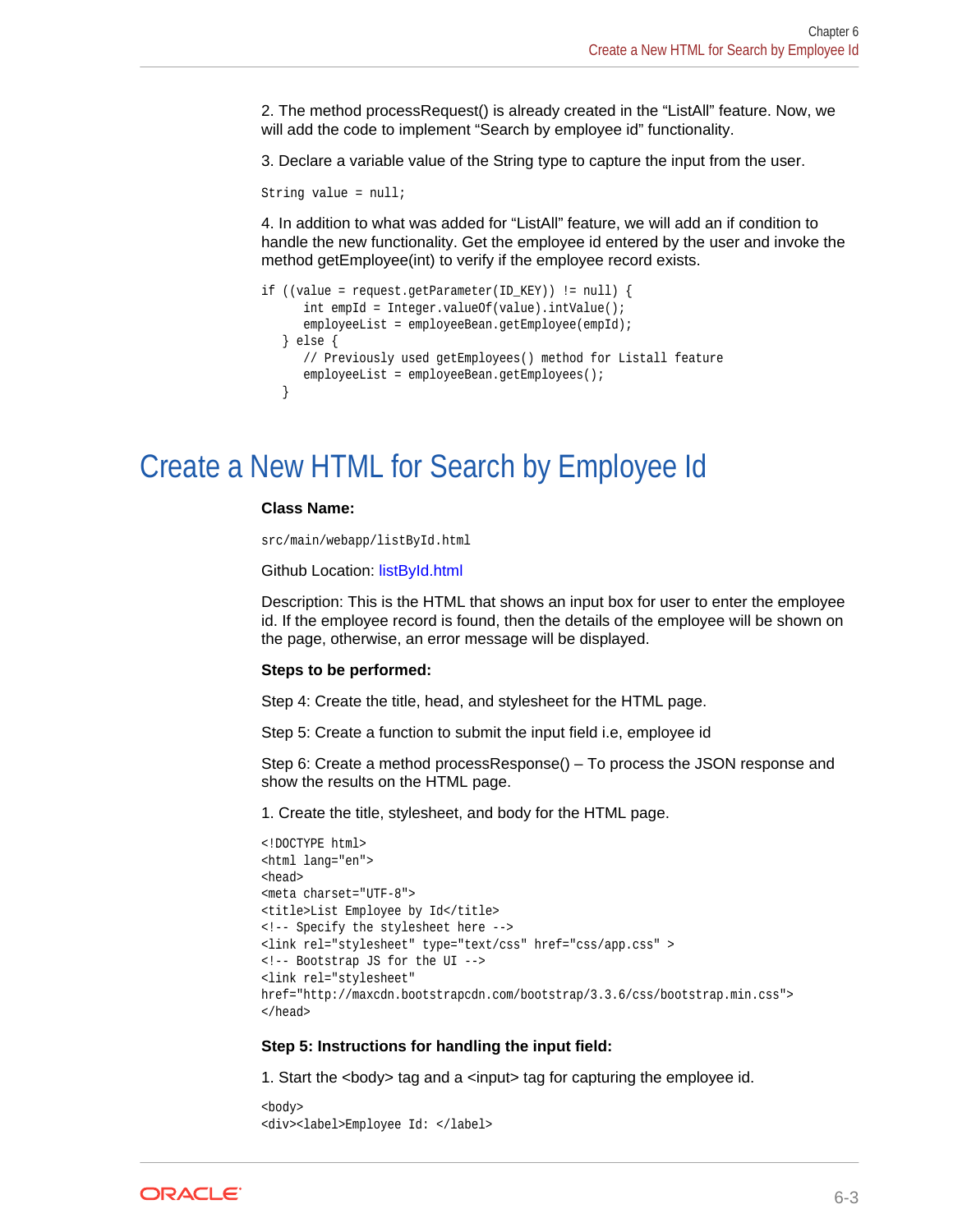```
<input id="empId" type="textfield"
onkeypress="return waitForEnter(event)"\>
</div>
br/br/<script>
function waitForEnter(e) {
  if (e \cdot keyCode == 13) {
     var tb = document.getElementById("empId");
     fetchElementById(tb.value)
     return false;
   }
}
<script>
var xmlhttp = new XMLHttpRequest();
var url = "WebController";
```
3. Define the action when the requests are sent i.e., when the links for each one of the functionalities is selected.

```
xmlhttp.onreadystatechange=function() {
     if (xmlhttp.readyState == 4 \&x xmlhttp.status == 200) {
        processResponse(xmlhttp.responseText);
      }
    }
xmlhttp.open("GET", url, true);
xmlhttp.send();
```
#### **Step 6: Instructions for Creating processResponse() method:**

1. Create the function processResponse() to display JSON results on HTML page.

```
function processResponse(response) {
//Process the JSON respnse into an array.
var arr = JSON.parse(response);
      var i;
var out = "<table>";
keys = Object.keys(arr[0]);
// Print Headers
out += "<tr>"
for(i = 0; i < keys.length; ++i) {
out += "<th>"+keys[i]+"</th>"
}
out += "\lt/\text{tr}";
// Print values
for(j = 0; j < arr.length; j++) {
out += "<tr>"
for(i = 0; i < keys.length; ++i) {
out += "<td>"+arr[j][keys[i]]+"</td>"
}
out += "\lt/tr>"
}
out += "</table>";
document.getElementById("id-emp").innerHTML = out;
}
```
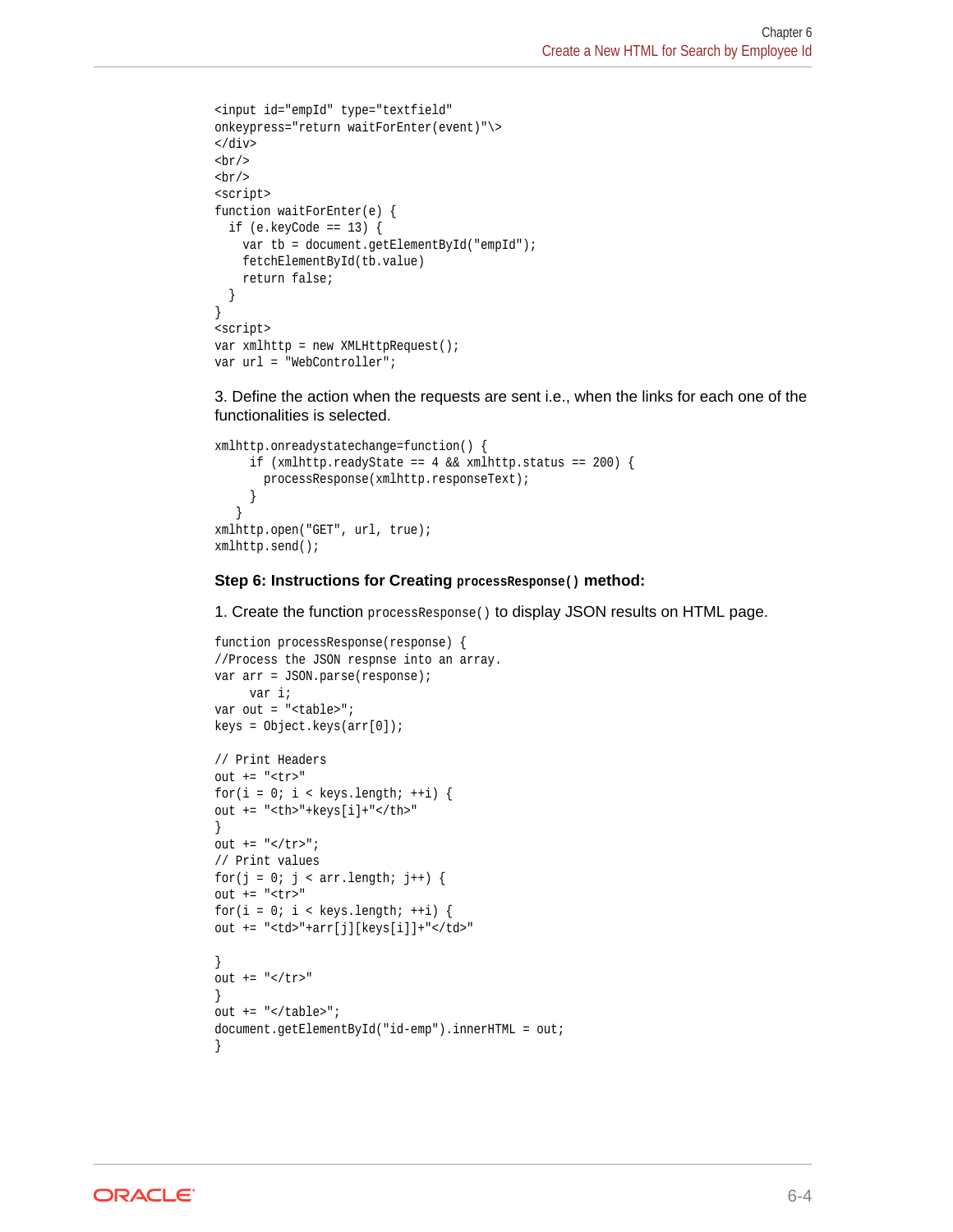# <span id="page-39-0"></span>7 Update an Employee Record

The **hradmin** has the privilege to update an employee record. The **hrstaff** user does not have this privilege.

First, you must search for an employee in the records. Once you retrieve the information related to the employee, you will find the 'Edit' and 'Delete'options to modify details related to the employee.

This Chapter shows you the classes that need to be created and code that needs to be added to build 'Search by Employee ID' functionality.

In this Chapter, you will learn how to:

- 1. Declare a new new method *getEmployeeByFn(String)* in *EmployeeBean.java*
- 2. Declare a new method *updateEmployee(int)* in *EmployeeBean.java*
- 3. Implement a new method *getEmployeeByFn(String)* in *EmployeeBeanImpl.java*
- 4. Implement a new method *updateEmployee(int)* in *EmployeeBeanImpl.java*
- 5. Add the code to a *WebController.java* to process the request and response
- 6. Create a HTML page (*listByName.html*) to display the results

#### **Class Name:**

src/main/java/com/oracle/jdbc/samples/entity/Employee.java

Use the Employee. java file that you created, earlier in the example.

# Declare a new method *getEmployeeByFn(String)* in EmployeeBean.java

**Class Name:** src/main/java/com/oracle/jdbc/samples/bean/EmployeeBean.java

#### **Github Location: [EmployeeBean.java](https://github.com/oracle/oracle-db-examples/blob/master/java/HRWebApp/src/main/java/com/oracle/jdbc/samples/bean/JdbcBean.java)**

**Description:** The method getEmployeeByFn(String) helps you search employees based on their first name.

To modify details of the employee, the **hradmin** must first search for the employee based on his/her first name.

Steps to be performed:

**Step 1: Declare a method** getEmployeeByFn(String)

Step 1: Instructions for declaring getEmployeeByFn(String) method:

1. Use the class EmployeeBean that you created on Day 1 of the exercise. You can add new methods for each of the functionalities.

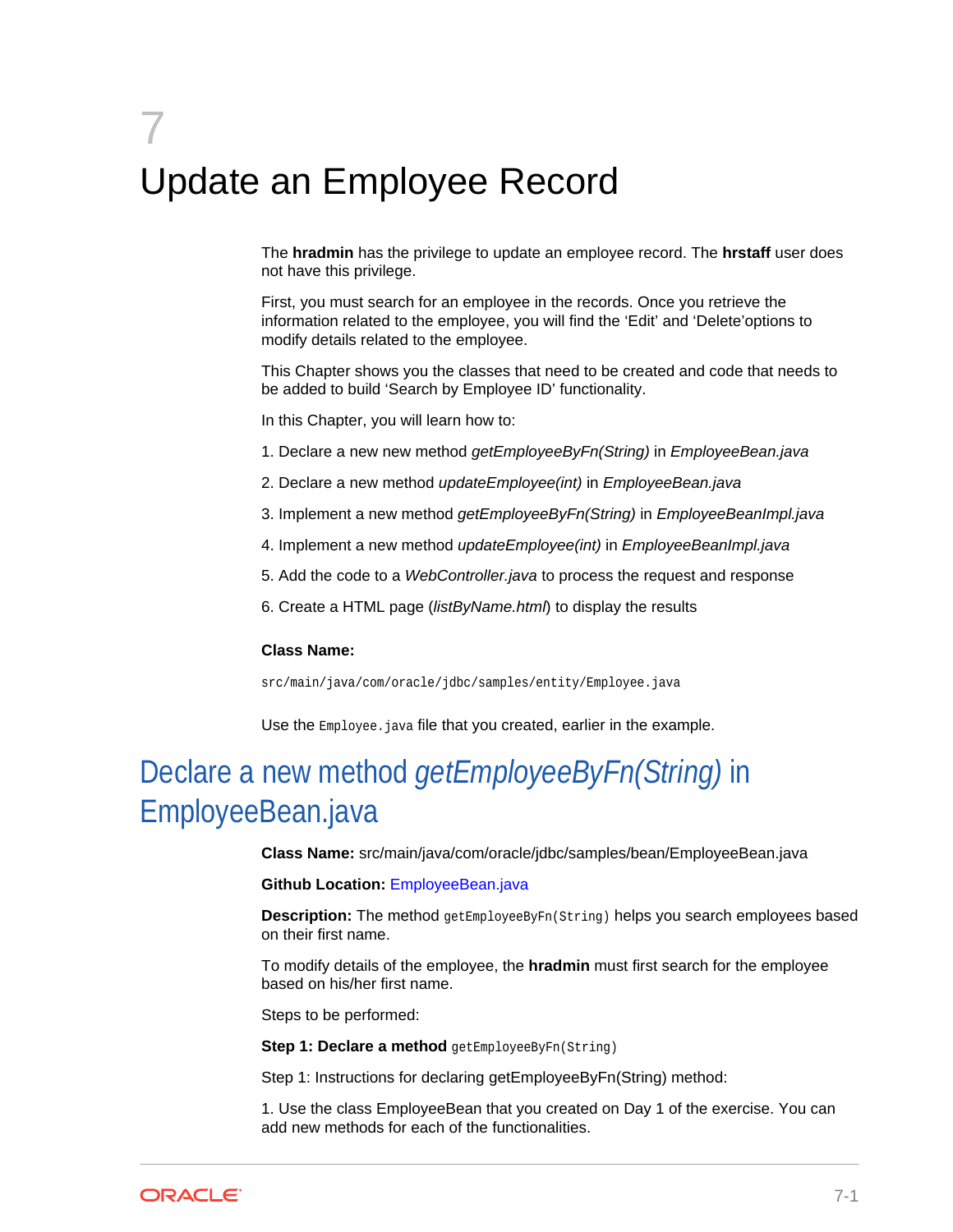2. Declare a method  $getEmployeeByFn(String)$  that takes first name as a parameter.

public List<Employee> getEmployeeByFn(String fn)throws SQLException;

# <span id="page-40-0"></span>Declare a new method *updateEmployee(Employee)*

**Class Name:** src/main/java/com/oracle/jdbc/samples/bean/EmployeeBean.java.

#### **Github Location:** [EmployeeBean.java](https://github.com/oracle/oracle-db-examples/blob/master/java/HRWebApp/src/main/java/com/oracle/jdbc/samples/bean/JdbcBean.java)

**Description:** This method allows you to update attributes of an employee such as first name, last name, salary, job\_id etc

#### **Steps to be Performed:**

**Step 2: Declare a method** *updateEmployee(Employee)*

#### **Instructions for declaring updateEmployee(Employee) method**

1. Use the EmployeeBean file that you created in the exercise from Day 1 for 'ListAll' functionality. You can use the same class and add new methods for the new functionalities.

2. Declare a method updateEmployee(Employee) that takes Employee object as a parameter.

public String updateEmployee(Employee employee) throws SQLException;

# Implement a New Method <sub>getEmployeebyFn()</sub> for Search by Employee name

#### **Class Name:**

src/main/java/com/oracle/jdbc/samples/bean/JdbcBeanImpl.java

#### **Github Location:** [EmployeeBeanImpl.java](https://github.com/oracle/oracle-db-examples/blob/master/java/HRWebApp/src/main/java/com/oracle/jdbc/samples/bean/JdbcBeanImpl.java)

Description: Implement a new method getEmployeeByFn(String) to search by employee id. This method uses the employee id as an input parameter and returns an object of type Employee.

**Steps to be Performed:** Implement a method getEmployeeByFn(String)

**Instructions for implementing** getEmployeeByFn(String) **method**:

1. Declare getEmployeeByFn(String) that returns a an Employee object.

public List<Employee> getEmployeeByFn(String fn) throws SQLException {

2. Declare a variable for the return value of type List<Employee>

List<Employee> returnValue = new ArrayList<>();

3. Create a  $\text{try}$  block. The  $\text{try}$  block will help you create a database connection by invoking the getConnection method.

try (Connection connection = getConnection()) {

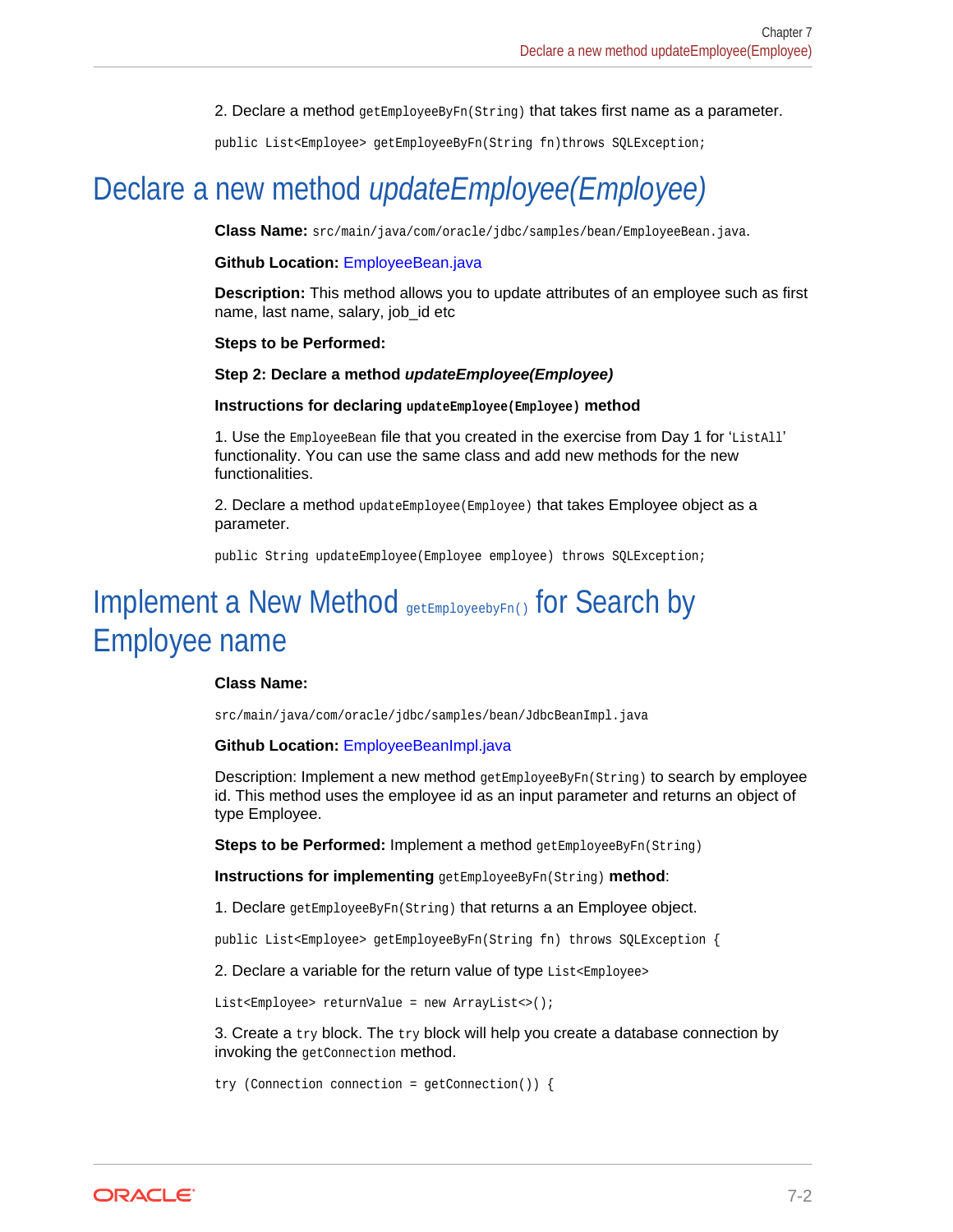<span id="page-41-0"></span>4. Create another try block to create a PreparedStatement. Add the query that will be executed to select an employee based on the employee id.

```
try (PreparedStatement preparedStatement = connection.prepareStatement("SELECT 
Employee_Id, First_Name, Last_Name, Email, Phone_Number, Job_Id, Salary FROM 
EMPLOYEES WHERE First_Name LIKE ?")) {
```
5. Set an input parameter — first name of the employee. The input parameter of the method is set as the IN parameter for the preparedStatement.

```
preparedStatement.setString(1, fn + '%');
```
6. Create another try block for Resultset. Include the query that needs to be executed.

try (ResultSet resultSet = preparedStatement.executeQuery()) {

7. Include while statement to loop through the results. If any record is found, add it to the returnValue.

```
while(resultSet.next()) {
     returnValue.add(new Employee(resultSet));
   }
```
8. Ensure you close parenthesis for all try blocks.

9. Catch the sQLException and log the message in the logger.

```
catch (SQLException ex) {
   logger.log(Level.SEVERE, null, ex);
   throw ex;
}
```
10. Return the List of employees from the method  $getEmplope(int)$ 

return returnValue;

### Implement a new method *updateEmployee(Employee)*

**Class Name:** src/main/java/com/oracle/jdbc/samples/bean/EmployeeBeanImpl.java.

**Github Location:** [EmployeeBeanImpl.java](https://github.com/oracle/oracle-db-examples/blob/master/java/HRWebApp/src/main/java/com/oracle/jdbc/samples/bean/JdbcBeanImpl.java)

**Description:** The method updateEmployee(Employee) enables you to update the employee details such as first\_name, last\_name etc, in the employee record.

**Steps to be performed: Implement a method** updateEmployee(Employee)

**Instructions for Implementing UpdateEmployee(Employee) method:** 

1. Declare method updateEmployee(Employee).

public String updateEmployee(Employee employee) throws SQLException {

2. Declare and initialize a variable for capturing the number of records updated.

int updateCount = 0;

3. Create a  $try$  block to establish a database connection by invoking the method getConnection().

```
try (Connection connection = getConnection()) {
```
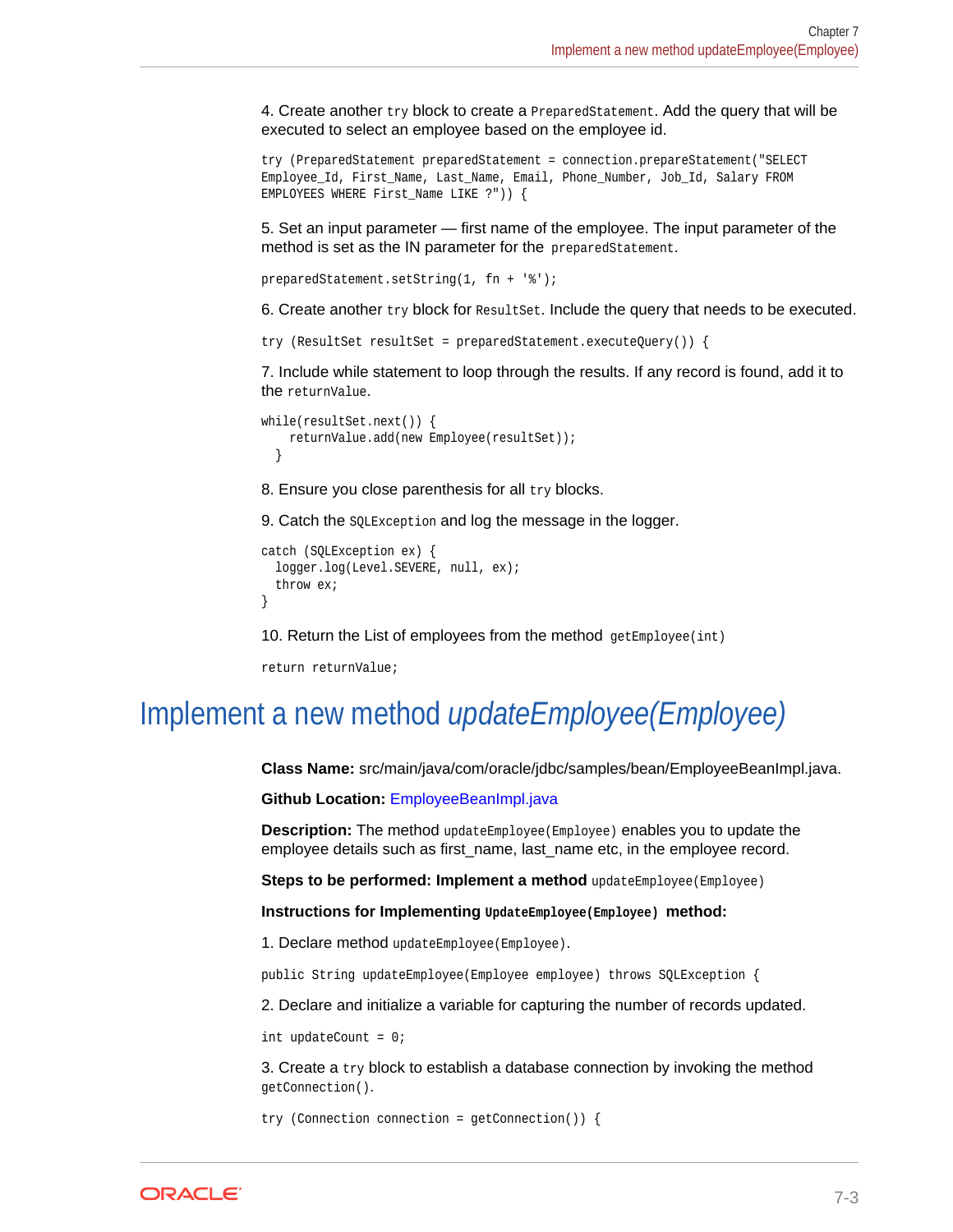<span id="page-42-0"></span>4. Create another try block to make a PreparedStatement. Include the query you will need to execute to select an employee based on the employee id.

```
try (PreparedStatement preparedStatement = connection.prepareStatement("UPDATE 
employees SET FIRST_NAME = ?, LAST_NAME = ?, EMAIL = ?, PHONE_NUMBER = ?, SALARY = ? 
WHERE EMPLOYEE_ID = ?") } {
```
5. Set the new values entered by the user for each attribute and execute the prepapredStatement.

```
preparedStatement.setString(1, employee.getFirst_Name());
preparedStatement.setString(2, employee.getLast_Name());
preparedStatement.setString(3, employee.getEmail());
preparedStatement.setString(4, employee.getPhone_Number());
preparedStatement.setInt(5, employee.getSalary());
    preparedStatement.setInt(6, employee.getEmployee_Id());
updateCount = preparedStatement.executeUpdate();
```
6. Close parenthesis for all try blocks.

7. Catch the SQLException and log the message in the logger as shown below:

```
catch (SQLException ex) {
   logger.log(Level.SEVERE, "Unable to update record", ex);
   throw new SQLException("Alert! Record could not be updated, "
     +ex.getMessage(), ex);}
```
8. Log the message with the number of records updated to the logger.

logger.fine("Update count: " +updateCount);

9. If none of the records were updated, enter a message as follows:

```
if (updateCount != 1) {
   logger.severe("Unable to update record");
   throw new SQLException("Alert! Record could not be updated");
}
```
10. Return the success message if the record was updated.

return "Success: Record updated";

### Add the Code to a Servlet (*WebController.java*)

This is the start of your topic.

**Class Name:** src/main/java/com/oracle/jdbc/samples/web/WebController.java

**Github Location:** [WebController.java](https://github.com/oracle/oracle-db-examples/blob/master/java/HRWebApp/src/main/java/com/oracle/jdbc/samples/web/WebController.java)

**Description:** You have created the servlet in the Day 1 exercise. In this section, you will add the relevant code to give a salary raise to all employees.

**Step 6:** Add code to calculate salary budget, after the user enters the input percentage. This is handled in the doPost() method.

#### **Instructions to add code to doPost(req, res):**

1. You have already created this method in the 'Update an Employee' record section.

2. Create another if block to check the functionality to be invoked based on the input.

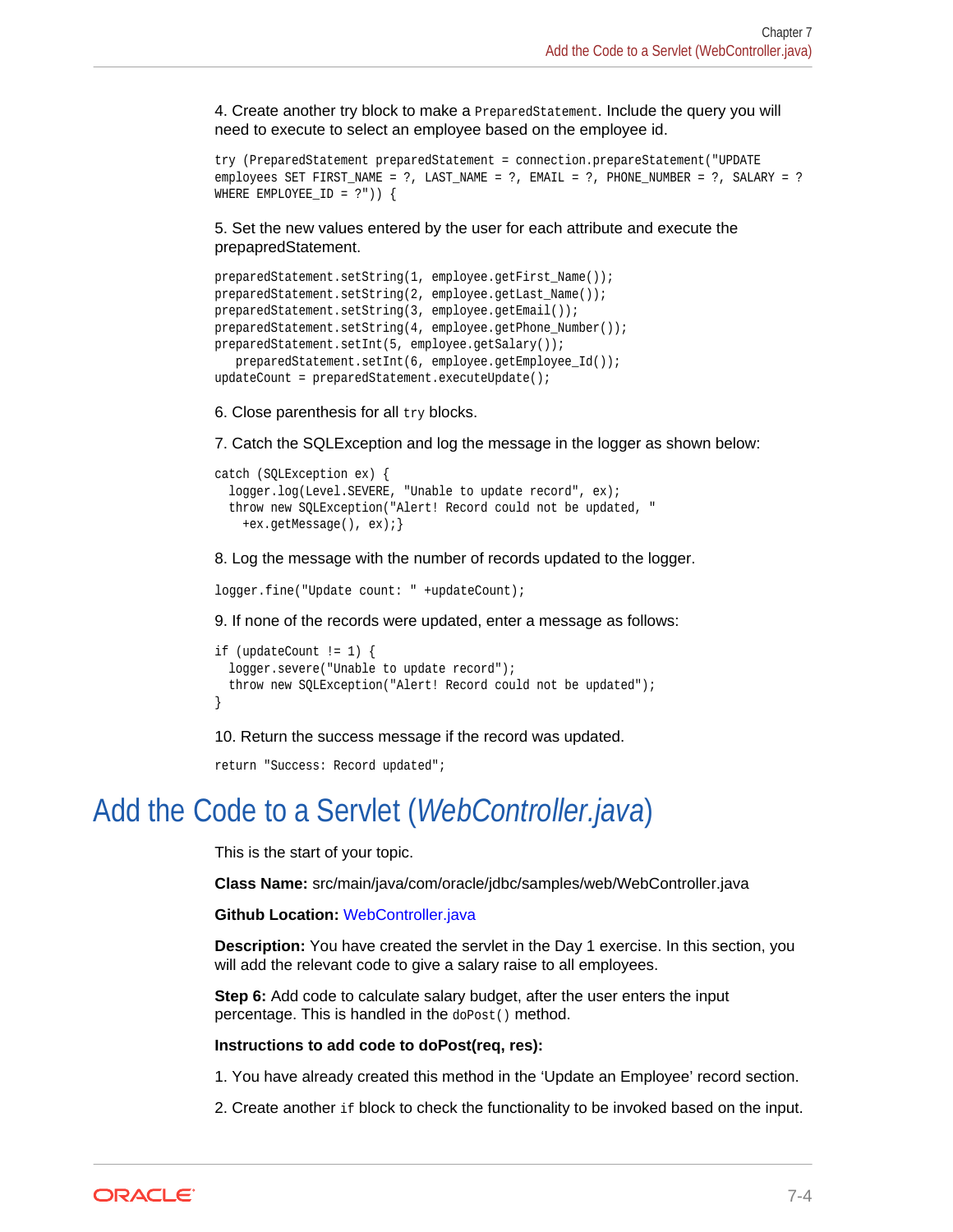```
if ("incrementSalary".equals(value)) {
   if ((value = request.getParameter(INCREMENT_PCT)) != null) {
        try {
  System.out.println("increment% = " +value);
   response.setContentType("application/json");
List<Employee> employeeList = employeeBean.incrementSalary(Integer.valueOf(value));
    System.out.println("incrementSalary, employeeList: " +employeeList.toString());
    gson.toJson(employeeList,
new TypeToken<ArrayList<Employee>>(){}.getType(),
response.getWriter());
   }catch (Exception ea) 
{ response.setStatus(HttpServletResponse.SC_NOT_MODIFIED);
\rightarrow} else { 
response.setStatus(HttpServletResponse.SC_NOT_MODIFIED);
       }
}
```
3. Ensure all the parenthesis are closed properly.

### Create a new HTML(*incrementSalary.html*)

**Class Name:** src/main/webapp/incrementSalary.html.

**Github Location:** [incrementSalary.html](https://github.com/oracle/oracle-db-examples/blob/master/java/HRWebApp/src/main/webapp/incrementSalary.html)

**Description**: This HTML displays an input box to enter the percentage for calculating the salary budget.

Step 7: Create the title, head, and stylesheet for the HTML page

Step 8: Create a function to submit the input field i.e, employee first name

Step 9: Create a method processResponse() – To process the JSON response and show the results on the HTML page

#### **Step 7: Instructions to create the title, stylesheet, and body of the HTML page:**

1. Create the title, stylesheet, and body of the HTML page.

```
<!DOCTYPE html>
<html lang="en">
<head>
<meta charset="UTF-8">
<title>Increment Salary</title>
<link rel="stylesheet" type="text/css" href="css/app.css" >
<link rel="stylesheet" href="http://maxcdn.bootstrapcdn.com/bootstrap/3.3.6/css/
bootstrap.min.css">
<script src="https://ajax.googleapis.com/ajax/libs/jquery/1.12.2/
jquery.min.js">script src="https://ajax.googleapis.com/ajax/libs/jquery/1.12.2/
jquery.min.js"></script>
</head>
```
#### **Step 8: Instructions for Handling the Input Field**

1. Start the  $\langle$ body> tag and a  $\langle$ input> tag for capturing the percentage for salary raise.

```
<body>
<div> Enter the percentage increase in salary<inputid='incrementField' type="number" 
max="100" min="3">%
```
ORACLE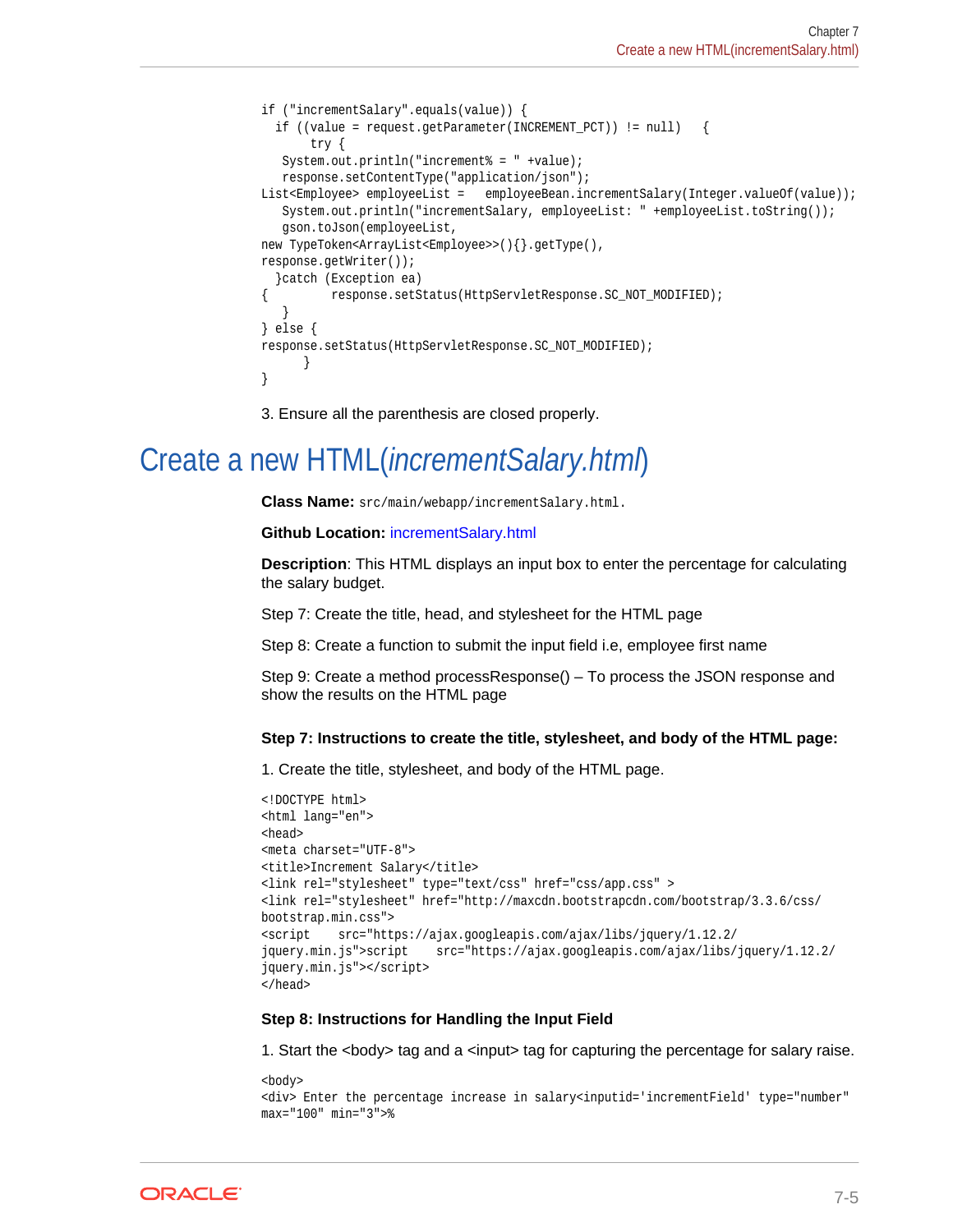```
</div>
<div id="UpdateButton"> <br/> <br/> <br/> <br/> <br/>thon" class="btn btn-info btn-lg"
onclick='javascipt:confirmUpdate()'> Increment Salaries</button> <button 
type="button" class="btn btn-default btn-lg" 
onclick='javascipt:cancelUpdate()'>Cancel</button></div>
<div id="status" class="none"></div>
<div id="id-emp"></div>
<script>
function showStatus(c, message) {
      $('#status').text(message);
      $('#status').attr('class', c);
 }
function confirmUpdate() {
   var increment = $('#incrementField').val();
   var res = confirm("Do you really want to Increment Salary by " +increment +"%?");
  if(res == true) {
     console.log("Salary record");
     $('#UpdateButton').hide();
     showStatus("alert alert-info", "Updating records, processing request");
    var xmlhttp = new XMLHttpRequest();
     var url = "WebController?op=incrementSalary&incrementPct=" +increment;
     xmlhttp.onreadystatechange = function() {
      if (xmlhttp.readyState == 4 \&x xmlhttp.status == 200) {
         processResponse(xmlhttp.responseText);
         showStatus("alert alert-success", "Updating records, successfully updated");
       }
       else {
         showStatus("alert alert-danger", "Updating records, failure, could not 
update records");
       }
\left\{\begin{array}{ccc} \end{array}\right\} xmlhttp.open("POST", url, true);
     xmlhttp.send();
     showStatus("alert alert-info", "Updating records, request sent");
\vert else {
     console.log("Salary not updated");
     showStatus("alert alert-warning", "Updating records, attempt cancelled");
\vert}
</script>
```
#### **Step 9: Instructions to Create processResponse() method:**

1. Create the function processRequest() to display the JSON results on HTML page.

```
unction processResponse(response) {
   var arr = JSON.parse(response);
   var i;
   var out = "<table>";
keys = Object.keys(arr[0]);
   // Print headers
  out += "<tr>"
for(i = 0; i < keys.length; ++i) {
     out += "<th>"+keys[i]+"</th>"
}
```
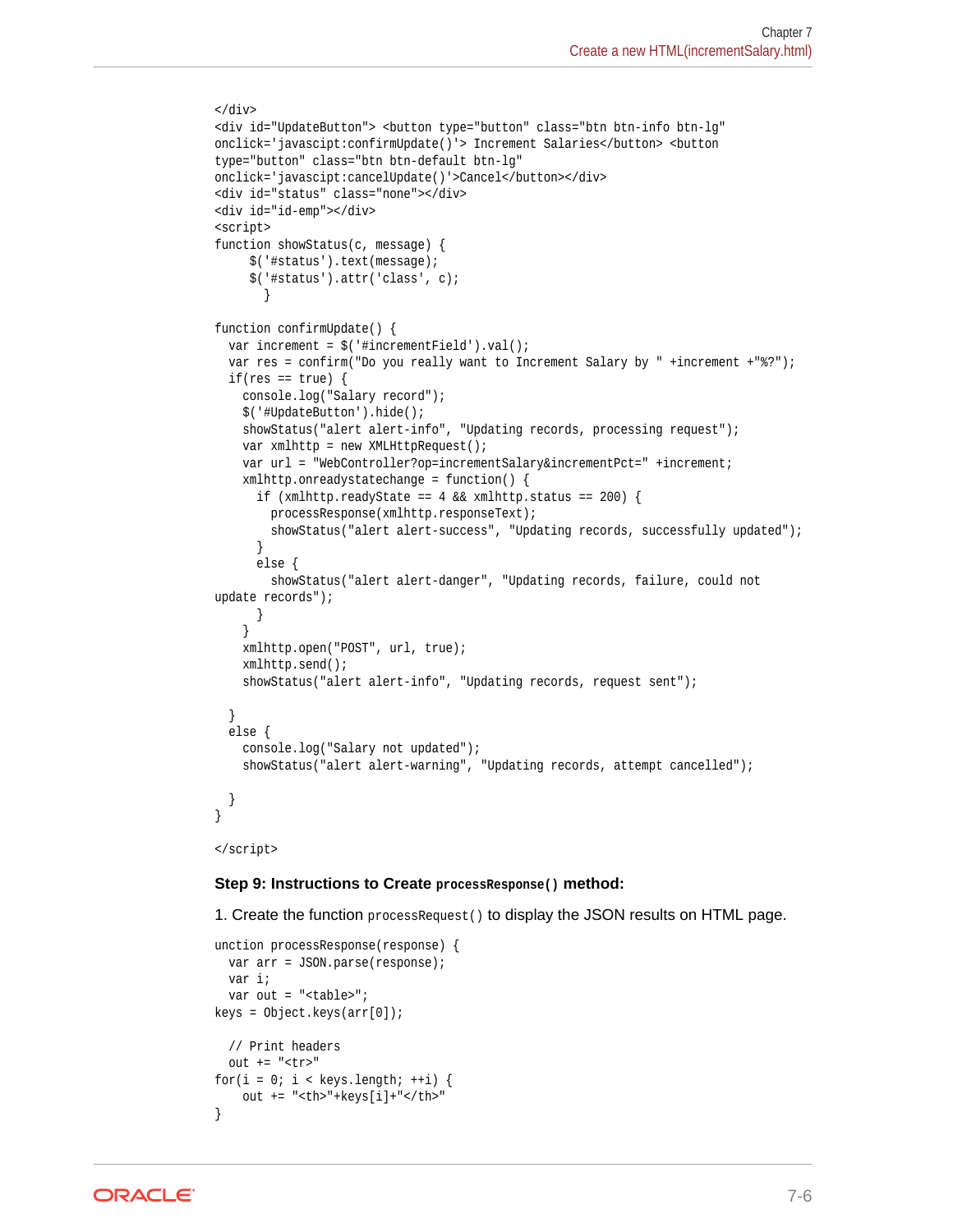```
out += "\lt/tr>";
// Print values
for(j = 0; j < arr.length; j++) {
out += "<tr>"
for(i = 0; i < keys.length; ++i) {
out += "<td>"+arr[j][keys[i]]+"</td>"
}
out += "</tr>"
}
out += "</table>";
document.getElementById("id-emp").innerHTML = out;
}
```
## **Creating Login Users in Tomcat**

The HR Web Application will have two users — hradmin and hrstaff.

After you login on the home scree using your credentials, you will be able to see the landing page, with details of the web application. The hradmin and hrstaff have different privileges and access to different features.

This Chapter will show you the required classes that you need to create and how to build the 'Login' functionality in Tomcat.

- Create a XML file (*tomcat-users.xml)* for login functionality
- Create a HTML page (*login.html*) to login the user
- Create a HTML page (*login-failed.html*) to display the error message
- Create a *web.xml* to authenticate the users during login
- Create a HTML page (about.html) to show more details about the application
- Create a landing page (index.html) and define the html pages for redirection
- Add code to the servlet (*WebController.java*) to process logout

**Create an XML file (***tomcat-users.xml)* **for login functionality**

**Class Name:** /java/HRWebApp/tomcat-users.java

**Github Location:** [tomcat-users.xml](https://github.com/oracle/oracle-db-examples/blob/master/java/HRWebApp/tomcat-users.xml)

**Description:** Create an XML file tomcat-users.xml and list down the login users you want to allow access to. Specify both username and password for each one of the users.

#### **Step 1: Create a new file tomcat-user.xml**

#### **Instructions for creating tomcat-users.xml:**

1. Create the file tomcat-users.xml. Place this file under TOMCAT\_HOME/conf /tomcatusers.xml

```
<?xml version='1.0' encoding='utf-8'?> z
<tomcat-users xmlns="http://tomcat.apache.org/xml"
          xmlns:xsi="http://www.w3.org/2001/XMLSchema-instance"
xsi:schemaLocation="http://tomcat.apache.org/xml tomcat-users.xsd" version="1.0">
<role rolename="manager"/>
<role rolename="staff"/>
<user username="hradmin" password="welcome" roles="manager,staff"/>
```
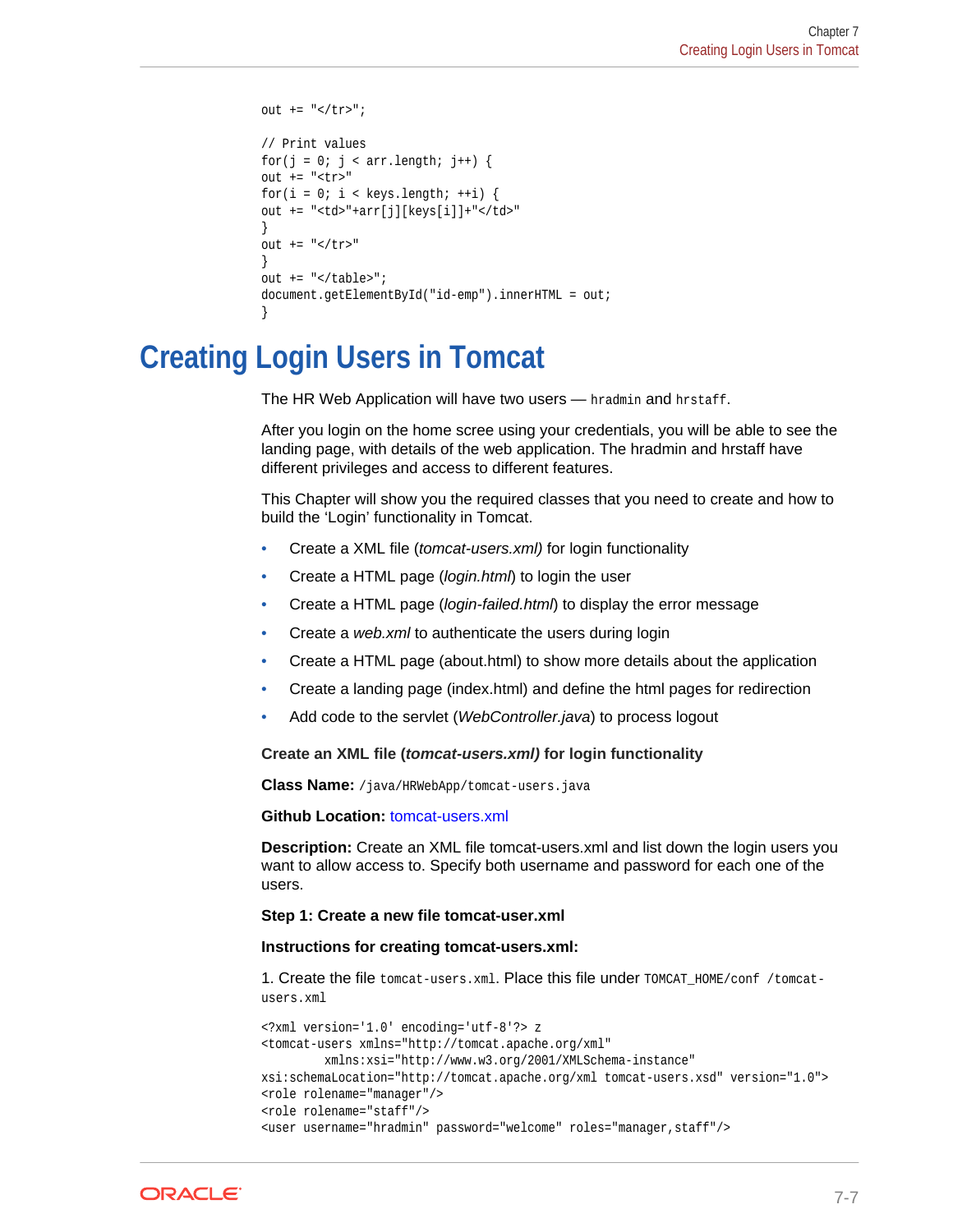```
<user username="hrstaff" password="welcome" roles="staff"/>
</tomcat-users>
```
**Create a new HTML (***login.html***)**

**Class Name:** src/main/webapp/login.html

**Github Location:** [login.html](https://github.com/oracle/oracle-db-examples/blob/master/java/HRWebApp/src/main/webapp/login.html)

**Description:** The login page is displayed when you invoke the main page of the web application. The login page shows up fields to capture username and password.

Step 2: Create the title, head, and stylesheet for *login.html*

Step 3: Create the <body> to capture input fields and submit the form

#### **Step 2: Instructions to create title, head and stylesheet for** login.html:

1. Create the file tomcat-users.xml. Place this file TOMCAT\_HOME/conf/tomcat-users.xml.

```
<!DOCTYPE html>
<html lang="en">
<head>
<meta charset="UTF-8">
<title>Login to Jdbc Web Sample application</title>
<link rel="stylesheet" href="http://maxcdn.bootstrapcdn.com/bootstrap/3.3.6/css/
bootstrap.min.css">
<style>
#cent {
    position:absolute;
     top:50%;
    left:50%;
    margin-top:-50px; /* this is half the height of your div*/
    margin-left:-100px; /*this is half of width of your div*/
   }
    td {
      height: 30px;
    }
</style>
```
</head>

#### Step 3: Instructions to Create the <br/>body> and submit the form:

1. Create the <body> and <form> to submit the login credentials entered by the user.

```
<body>
<div id="cent">
<form method="POST" action="j_security_check">
<table>
<tr>
<td colspan="2">Login to the Jdbc Web Sample application:</td>
\langletr>
<td>Name:</td>
<td><input type="text" name="j_username" /></td>
\langletr>
<tr>
<td>Password:</td>
<td><input type="password" name="j_password"/></td>
\langletr>
<tr>
<td colspan="2"><input type="submit" value="Go" /></td>
```
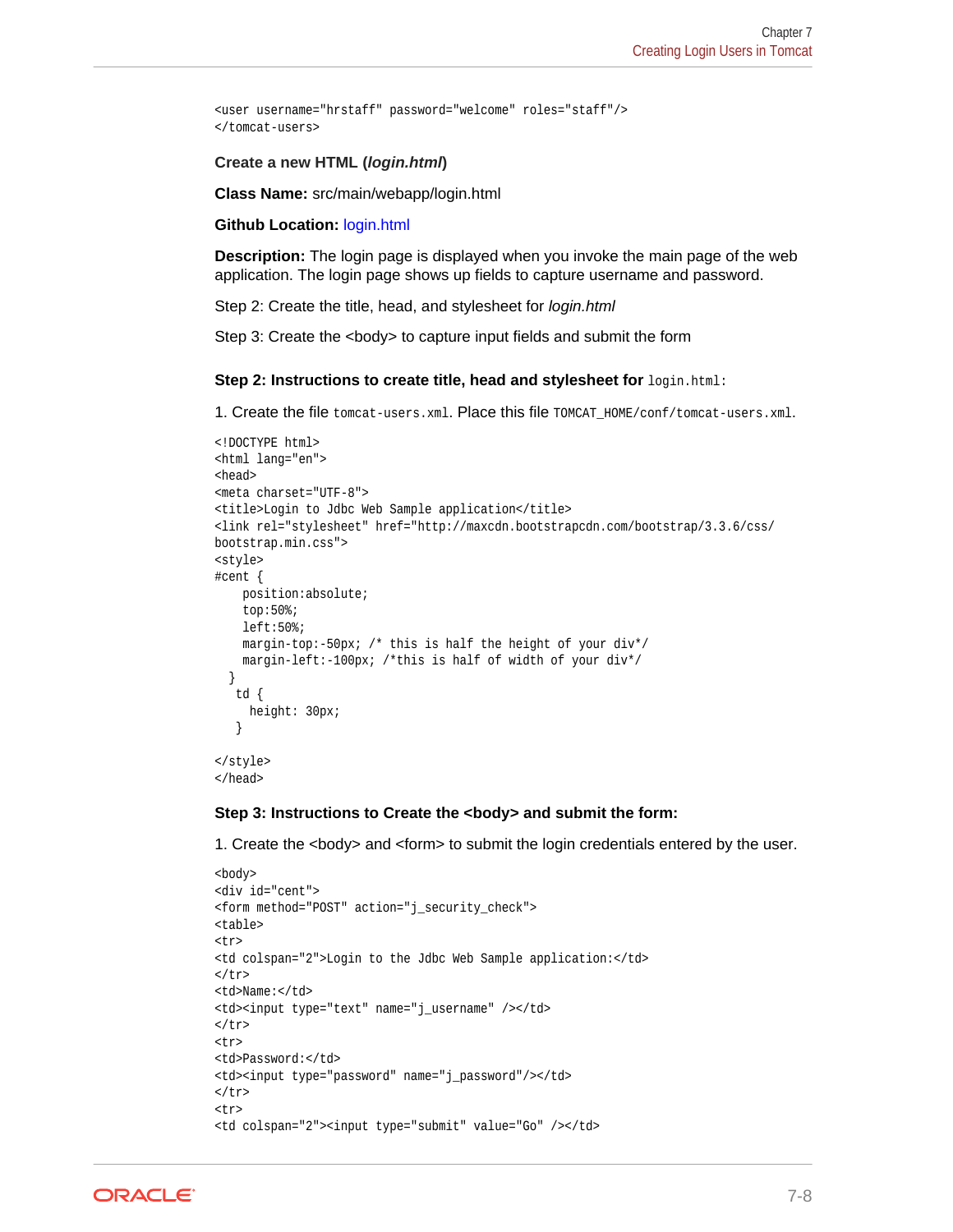$\langle$ tr> </table> </form> </div> </body>

**Create a new HTML (***login-failed.html***)**

**Class Name:** src/main/webapp/login-failed.html

**Github Location:** [login-failed.html](https://github.com/oracle/oracle-db-examples/blob/master/java/HRWebApp/src/main/webapp/login-failed.html)

**Description:** This the html page that will be displayed if the login is unsuccessful.

#### **Step 4: Create the new page** *login-failed.html* **to show a message during unsuccessful login attempts**

**Instructions to Create a new HTML page** login-failed.html.

1. Create the login-failed.html as shown below.

```
<!DOCTYPE html>
<html lang="en">
<head>
<meta charset="UTF-8">
<title>Login Failed</title>
</head>
<body>
<p>
Sorry, login failed!
\langle/p>
</body>
</html>
```
#### **Create a** *web.xml* **to authenticate the users during login**

**Class Name:** src/main/webapp/WEB-INF/web.xml

#### **Github Location:** [web.xml](https://github.com/oracle/oracle-db-examples/blob/master/java/HRWebApp/src/main/webapp/WEB-INF/web.xml)

**Description:** The web.xml file consists of descriptors to authenticate the users when the login page is shows to the user.

**Steps:** Create the file web.xml as shown below.

#### **Instructions for creating** web.xml

1. Use the following steps to create the web.xml file:

```
<!DOCTYPE web-app PUBLIC
 "-//Sun Microsystems, Inc.//DTD Web Application 2.3//EN"
 "http://java.sun.com/dtd/web-app_2_3.dtd">
<web-app>
<display-name>Jdbc Web Sample</display-name>
<security-role>
<role-name>manager</role-name>
</security-role>
<security-role>
<role-name>staff</role-name>
</security-role>
<security-constraint>
<web-resource-collection>
```
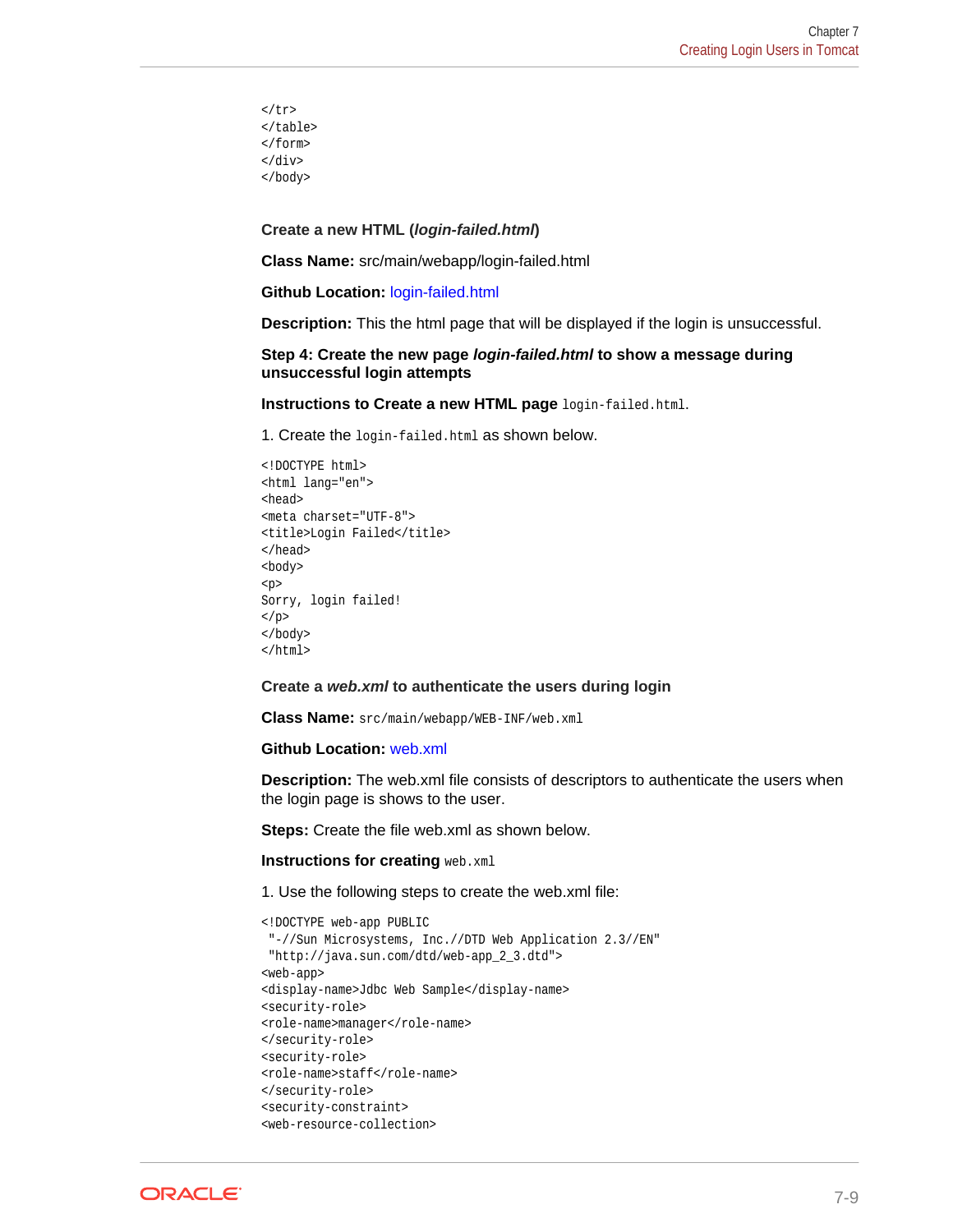<web-resource-name>Wildcard means whole app requires authentication</web-resource-name> <url-pattern>/\*</url-pattern> <http-method>GET</http-method> <http-method>POST</http-method> </web-resource-collection> <auth-constraint> <role-name>manager</role-name> </auth-constraint> <user-data-constraint> <transport-guarantee>NONE</transport-guarantee> </user-data-constraint> </security-constraint> <security-constraint> <web-resource-collection> <web-resource-name>Wildcard means whole app requires authentication</web-resource-name> <url-pattern>/\*</url-pattern> <http-method>GET</http-method> </web-resource-collection> <auth-constraint> <role-name>staff</role-name> </auth-constraint> <user-data-constraint> <transport-guarantee>NONE</transport-guarantee> </user-data-constraint> </security-constraint> <login-config> <auth-method>FORM</auth-method> <form-login-config> <form-login-page>/login.html</form-login-page> <form-error-page>/login-failed.html</form-error-page> </form-login-config> </login-config> </web-app>

#### **Create a HTML page** *(about.html)* **to describe the web application**

**Class Name:** src/main/webapp/about.html

#### **Github Location:** [about.html](https://github.com/oracle/oracle-db-examples/blob/master/java/HRWebApp/src/main/webapp/about.html)

**Description:** The about.html file displays information about the HR Application, users and functionalities.

Step 6: Download the [about.html](https://github.com/oracle/oracle-db-examples/blob/master/java/HRWebApp/src/main/webapp/about.html) and use it in your application.

#### **Create a landing page (index.html) and define the pages for redirection**

**Class Name:** src/main/webapp/index.html

#### **Github Location:** [index.html](https://github.com/oracle/oracle-db-examples/blob/master/java/HRWebApp/src/main/webapp/index.html)

**Description:** The index.html file consists of all details about the HR Web Application. It describes in detail its users and functionalities.

Step 7: Create the title, head, and stylesheet for *index.html*

Step 8: Create the <body> to invoke the html pages for redirecting the requests

#### **7. Instructions to Create title, head and stylesheet for** index.html:

ORACLE®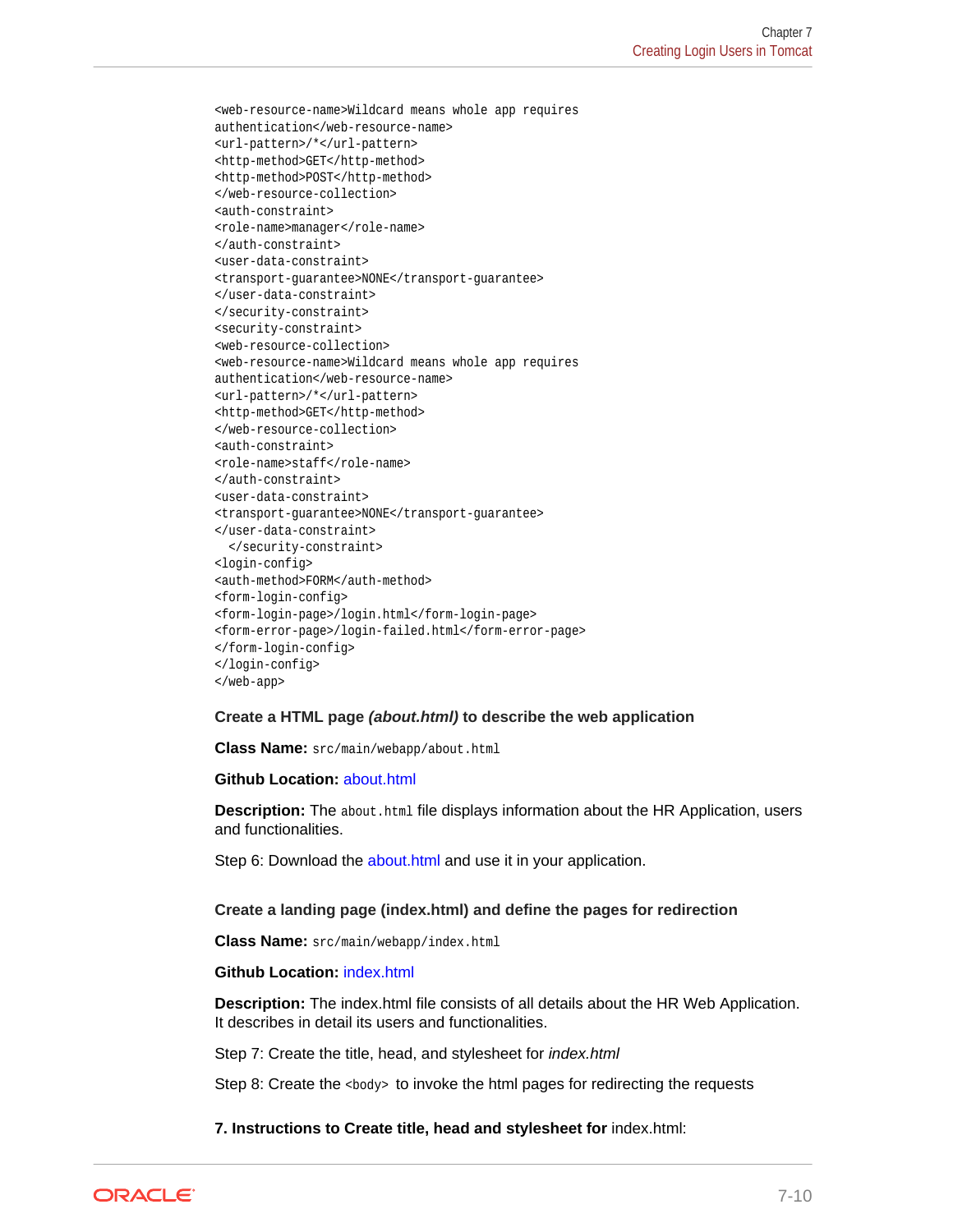#### 1. Create the index.html file.

```
<!DOCTYPE html>
<html>
<head>
<meta charset="utf-8">
<title>Employee table listing</title>
<link rel="stylesheet" type="text/css" href="css/app.css" >
<style>
iframe:focus {
outline: none;
}
iframe[seamless] {
display: block;
}
</style>
</head>
<body>
```
#### **Step 8: Instructions to Create <body>, redirection, and actions for buttons:**

1. Create <body> and actions for the features through navigation links and logout.

```
<body>
<div id="sideNav" class="sidenav">
<a href="javascript:void(0)" class="closebtn" onclick="closeNav()" 
class="staff">×</a>
<a href="javascript:switchSrc('listAll.html')" class="staff">List All</a>
<a href="javascript:switchSrc('listById.html')" class="staff">Search By Id</a>
<a href="javascript:switchSrc('listByName.html')" class="manager">Update Employee 
Record</a>
<a href="javascript:switchSrc('incrementSalary.html')" class="manager">Increment 
Salary</a>
<a href="javascript:switchSrc('about.html')">About</a>
</div>
<div id="main">
<div align="right">
<div
id="myrole"
         style="display:inline; color:#393318; display: block; background-
color:#eff0f1;position: absolute; top: 20px; right: 8%;"
     >myrole</div>
<a href="javascript:void(0)"
       onclick="logout()"
        class="staff"
        style="display: block; position: absolute; top: 20px; right: 1%">Logout</a>
</div>
<div>
<span style="font-size:30px;cursor:pointer" onclick="openNav()"> Java 2 Days HR Web 
Application </span>
</div>
<div>
<iframe id="content"
src="about.html"
frameborder="0"
style="overflow:hidden; height:100%; width:100%"
height="100%"
width="100%"></iframe>
</div>
```
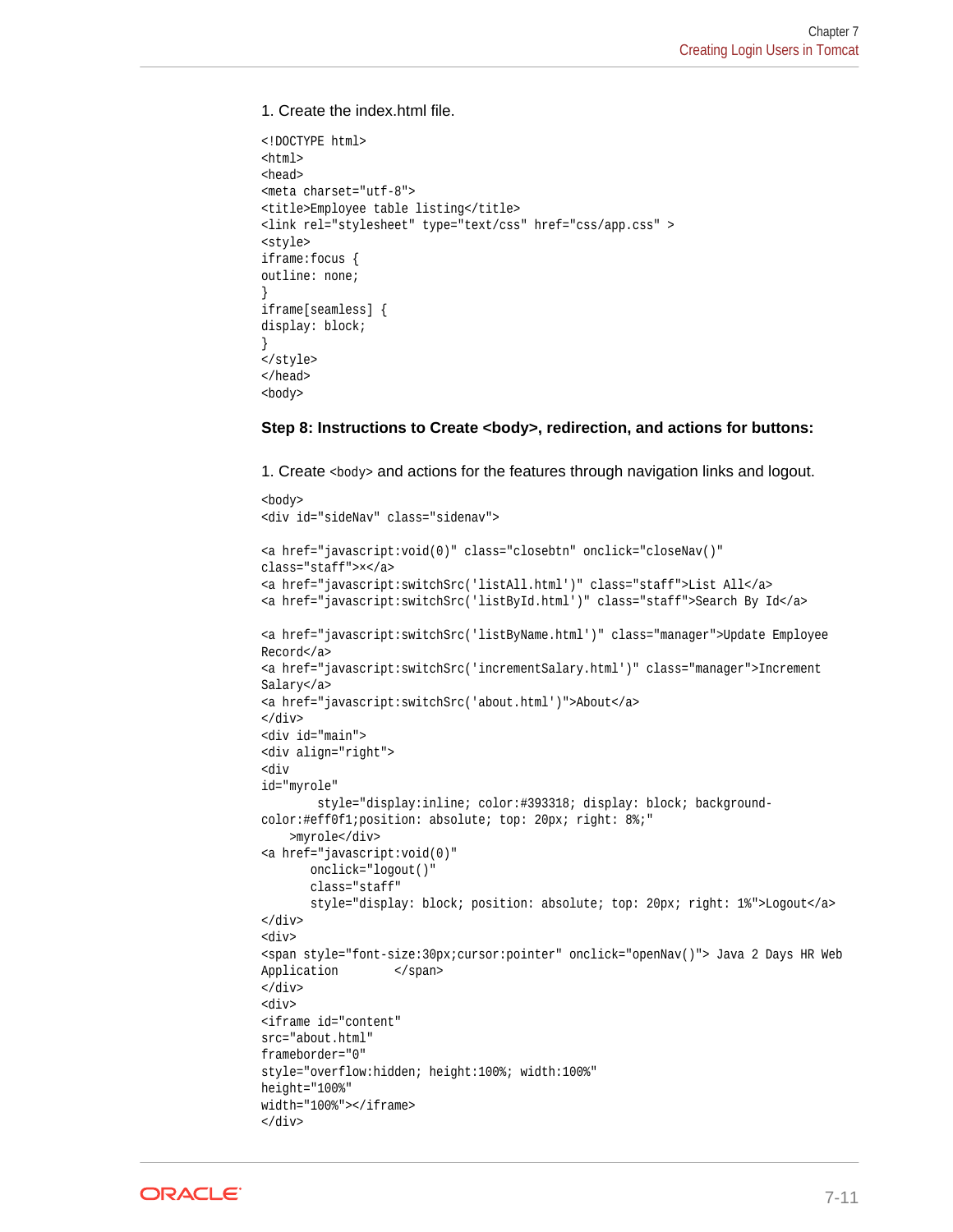```
</div>
<script>
function openNav() {
   document.getElementById("sideNav").style.width = "256px";
   document.getElementById("main").style.marginLeft = "256px";
}
function closeNav() {
   document.getElementById("sideNav").style.width = "0";
   document.getElementById("main").style.marginLeft= "0";
}
function switchSrc(src) {
   document.getElementById('content').src = src;
}
function logout() {
   var xmllogout = new XMLHttpRequest();
   xmllogout.open("GET", "WebController?logout=true", true, "_", "_");
   xmllogout.withCredentials = true;
   // Invlalid credentials to fake logout
   xmllogout.setRequestHeader("Authorization", "Basic 00001");
   xmllogout.send();
   xmllogout.onreadystatechange = function() {
     window.location.replace("index.html");
   }
  return true;
}
var xmlhttp = new XMLHttpRequest();
var url = "getrole";
xmlhttp.onreadystatechange = function() {
  if (xmlhttp.readyState == 4 \&x xmlhttp.status == 200) {
     role = xmlhttp.responseText;
     console.log("role: " +role);
    if (role == "\text{staff" }) {
       console.log ("disabling manager");
       var x = document.getElementsByClassName('manager');
      for(i = 0; i < x.length; ++i) {
         x[i].style.display = 'none';
       }
     }
     document.getElementById('myrole').innerHTML = ' '+role+' ';
   }
}
xmlhttp.open("GET", url, true);
xmlhttp.send();
</script>
</body>
```
**Add code to the servlet (***WebController.java***) to process logout**

**Class Name:** src/main/java/com/oracle/jdbc/samples/web/WebController.java

**Github Location:** [WebController.java](https://github.com/oracle/oracle-db-examples/blob/master/java/HRWebApp/src/main/java/com/oracle/jdbc/samples/web/WebController.java)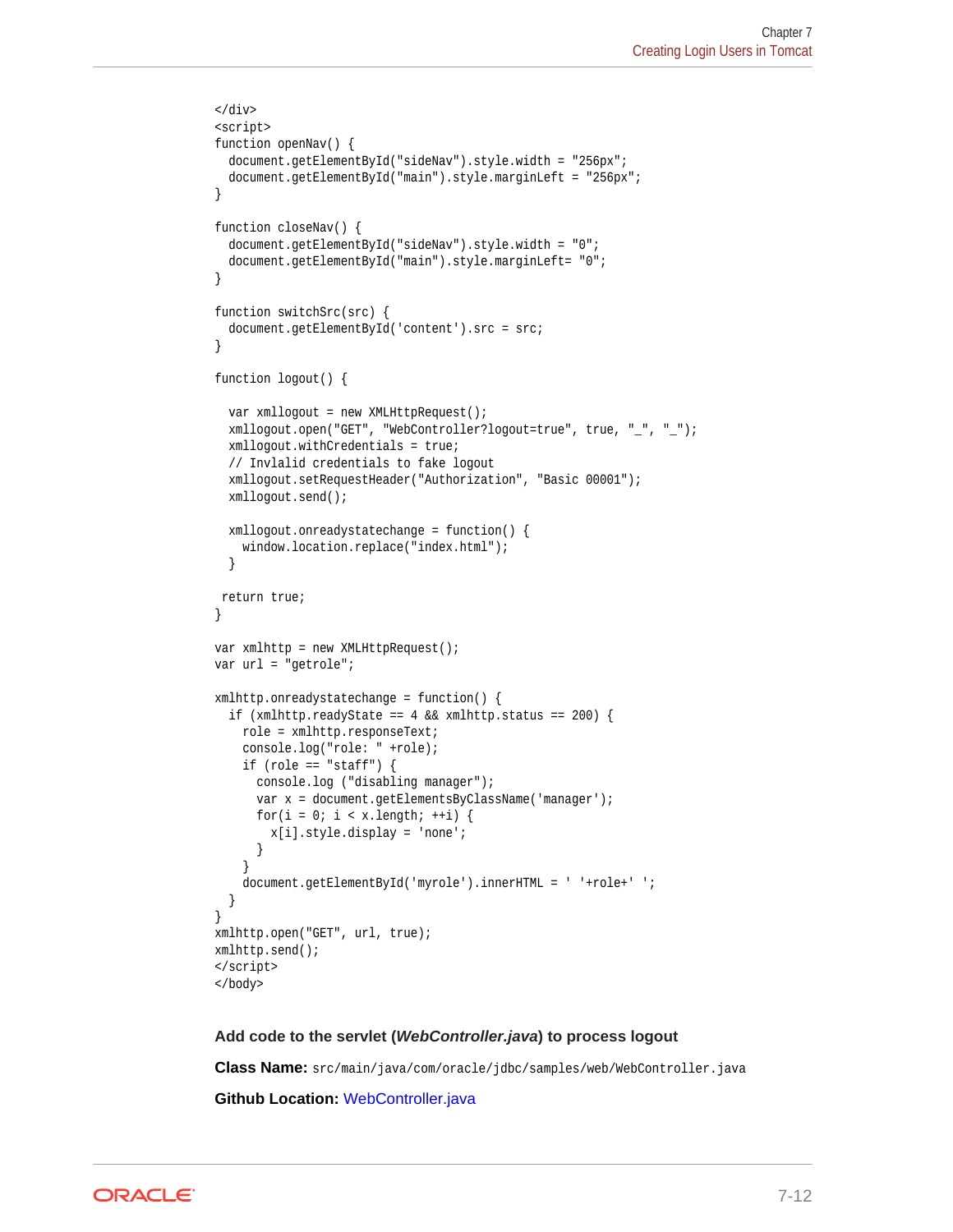**Description:** You have created this servlet in the Day 1 exercise. In this step, you will add relevant code to implement logout and login.

**Step 9: Update the method** processRequest(req, res) for log out functionality

**Instructions to Update the Method** processRequest (req, res):

1. You have created a method in the "ListAll" feature in the earlier steps. In this step, you will add code for the logout functionality.

2. Create an if block to verify the functionality you will invoke based on input. Check if the input valuie is 'LOGOUT'. Then, invoke the relevant method to log out the user.

```
if ((value = request.getParameter(LOGOUT)) != null {
/* Getting session and then invalidating it */
  HttpSession session = request.getSession(false);
if (request.isRequestedSessionIdValid() && session != null) {
   session.invalidate();
}
handleLogOutResponse(request,response);
   response.setStatus(HttpServletResponse.SC_UNAUTHORIZED);
return;
} 
private void handleLogOutResponse(HttpServletRequest request,
HttpServletResponse response) {
     Cookie[] cookies = request.getCookies();
     for (Cookie cookie : cookies) {
       cookie.setMaxAge(0);
       cookie.setValue(null);
       cookie.setPath("/");
       response.addCookie(cookie);
     }
   }
```
3. Verify that all parenthesis are closed properly.

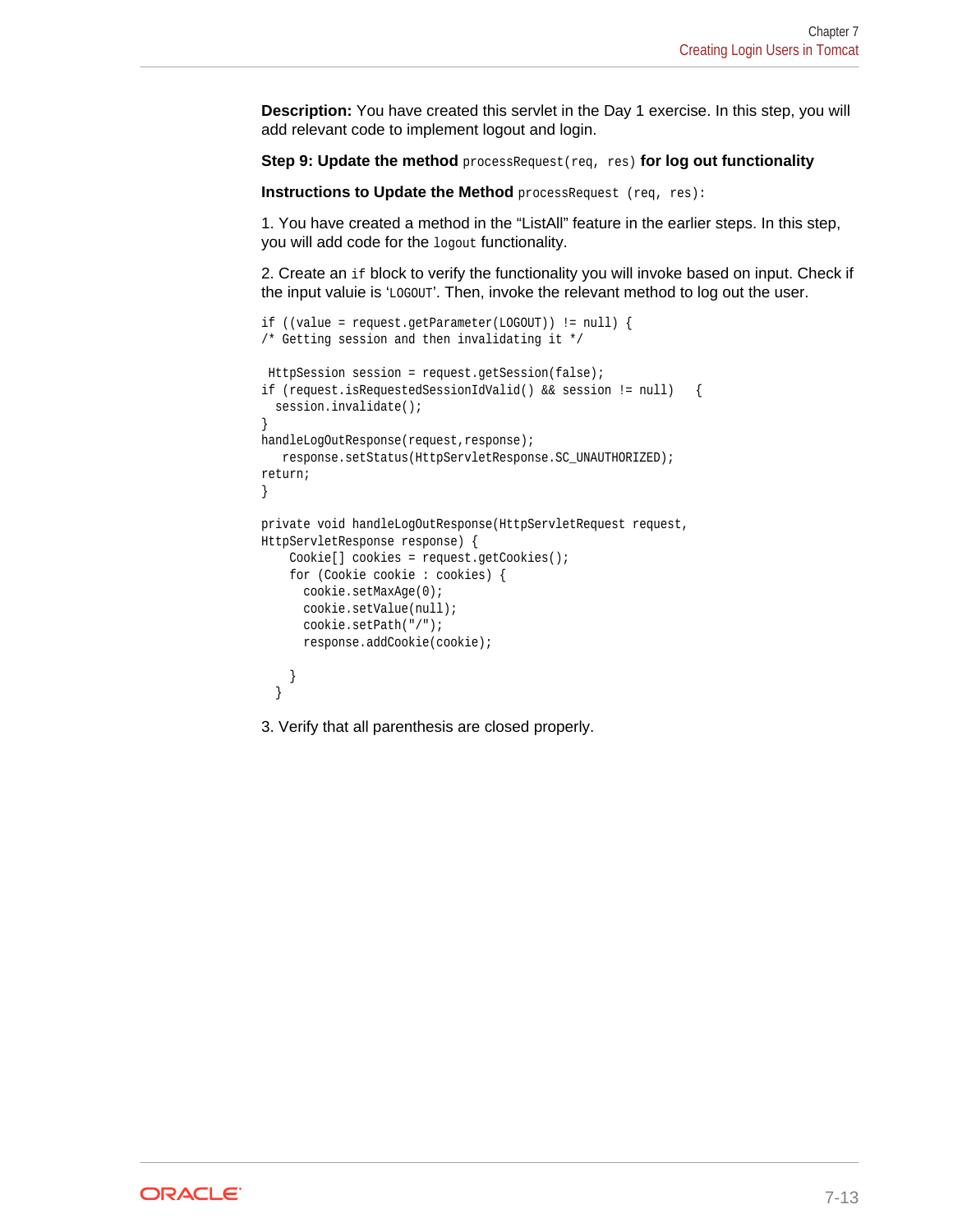# <span id="page-52-0"></span>8 Best Practices

#### **1. Use Database Service on Cloud:**

Use the Oracle Database Service on Cloud (DBCS) to create a database on cloud. DBCS comes with an in-built HR schema and tables that you can use when you build the HR web application.

#### **Note:**

Use Oracle Database Enterprise Edition 12.2.0.1 to use features and functionalities of the latest Oracle Database.

#### **2. JDBC Driver, UCP:**

It is recommend that you use the latest 12.2.0.1 versions of JDBC drivers and UCP.

#### **Note:**

Download the latest JDBC drivers and UCP from [12.2.0.1 JDBC driver and](http://www.oracle.com/technetwork/database/features/jdbc/jdbc-ucp-122-3110062.html) **[UCP](http://www.oracle.com/technetwork/database/features/jdbc/jdbc-ucp-122-3110062.html)** 

#### **3. JDK 8**

It is recommended that you use the latest version of Oracle JDBC driver 12.2.0.1, that is compliant with JDK 8.

#### **4. Auto-closeable statements**

Starting JDK7, 'Auto-closeable statements' has been introduced, that close by default without an explicit catch statement.

#### **5. Use PreparedStatement instead of Statement objects:**

Statement in JDBC must be localized to being used for DDL (ALTER, CREATE, GRANT etc) since these commands cannot accept bind variables.

Use PreparedStatement Or CallableStatement for any other type of statement. These statements can accept bind variables.

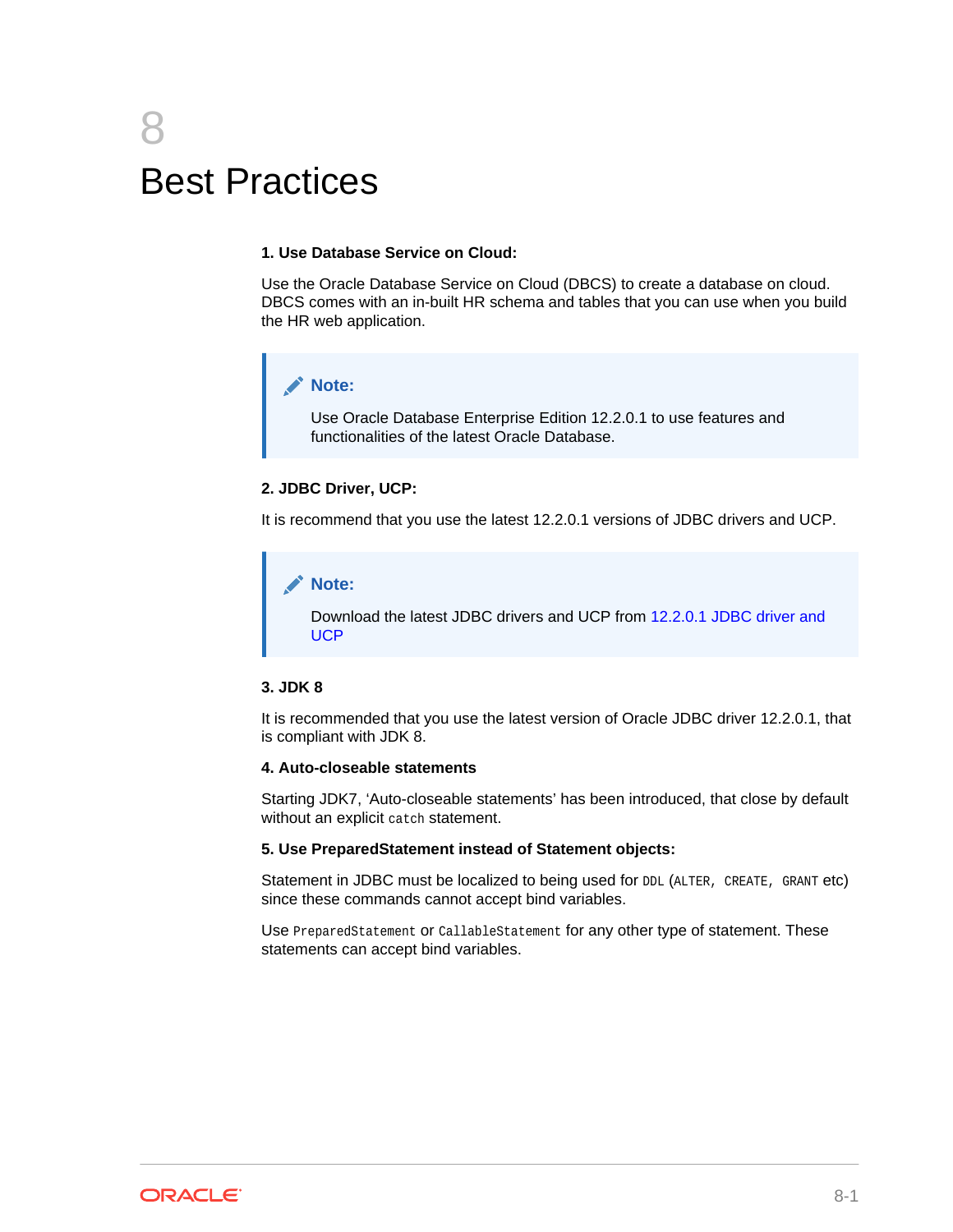# <span id="page-53-0"></span>9 Troubleshooting and Debugging

#### **1. Tomcat log file:**

Check TOMCAT\_HOME/logs/catalina.out for any errors after deploying the application.

#### **2. Additional Logging:**

Enable logging in Tomcat to find logging messages in the code.



Refer<https://tomcat.apache.org/tomcat-8.0-doc/logging.html> for more information

#### **Debugging UI Related Issues**

#### **1. Browser Version:**

This application has been tested on Firefox (version 52) and Chrome (version 58) successfully.

#### **2. Browser Console:**

Look for errors in the browser console to find and debug issues.

#### **3. Monitor Network Traffic:**

Track network traffic to find out the requests being made, and the responses to the requests. A return status higher than 400 indicates errors. If you find errors in the range of 400 t 500 inspect the Tomcat log files for debugging.

Inspect the JSON responses from various calls to the backend server.

#### **4. Additional Logging:**

Edit the packaged HTML files, and add console.log(...) to add extra logging.